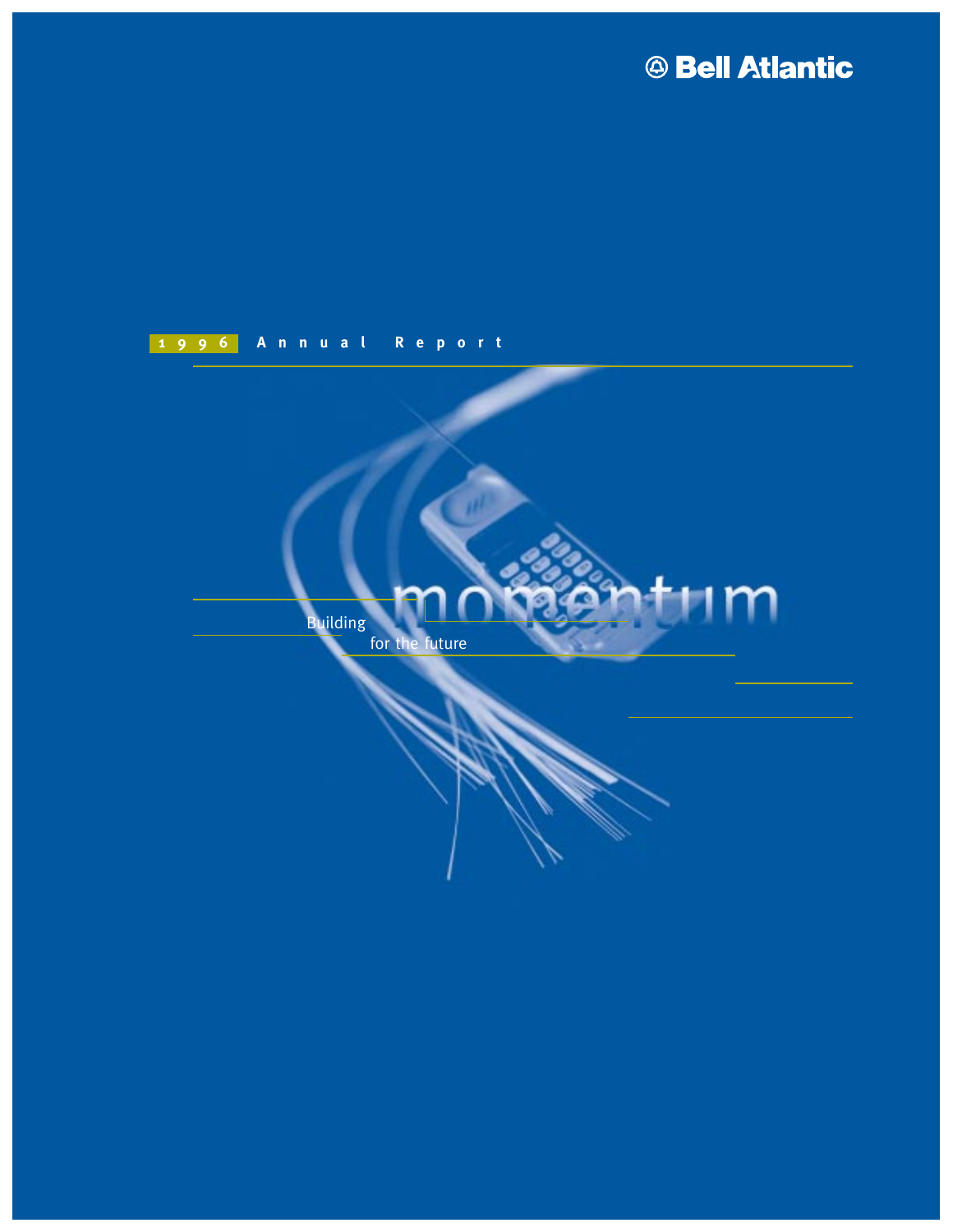Bell Atlantic Corporation is a diversified telecommunications company at the forefront of the new communications, entertainment and information industry. In the mid-Atlantic region, it is the premier provider of local telecommunications and advanced services. Globally, it is one of the largest investors in the high-growth wireless communications marketplace. Bell Atlantic is actively pursuing new business opportunities both domestically and internationally to create shareowner value.

#### **www.bell-atl.com**

Additional investor information is available by contacting the Bell Atlantic Investor Relations Department at 215-963-6333. We also have a shareowner newsline at 800-BEL-5595 and a fax-on-demand service at 800-329-7310. Or visit us on the World Wide Web at www.bell-atl.com/invest

#### *Table of Contents*

| з  |
|----|
| 6  |
| 8  |
| 10 |
| 11 |
| 21 |
| 21 |
| 22 |
| 46 |
| 47 |
|    |

The 1996 Annual Report, printed on non-glossy, recycled paper, reflects our continuing commitment to provide concise and cost-effective reporting of financial performance to our shareowners.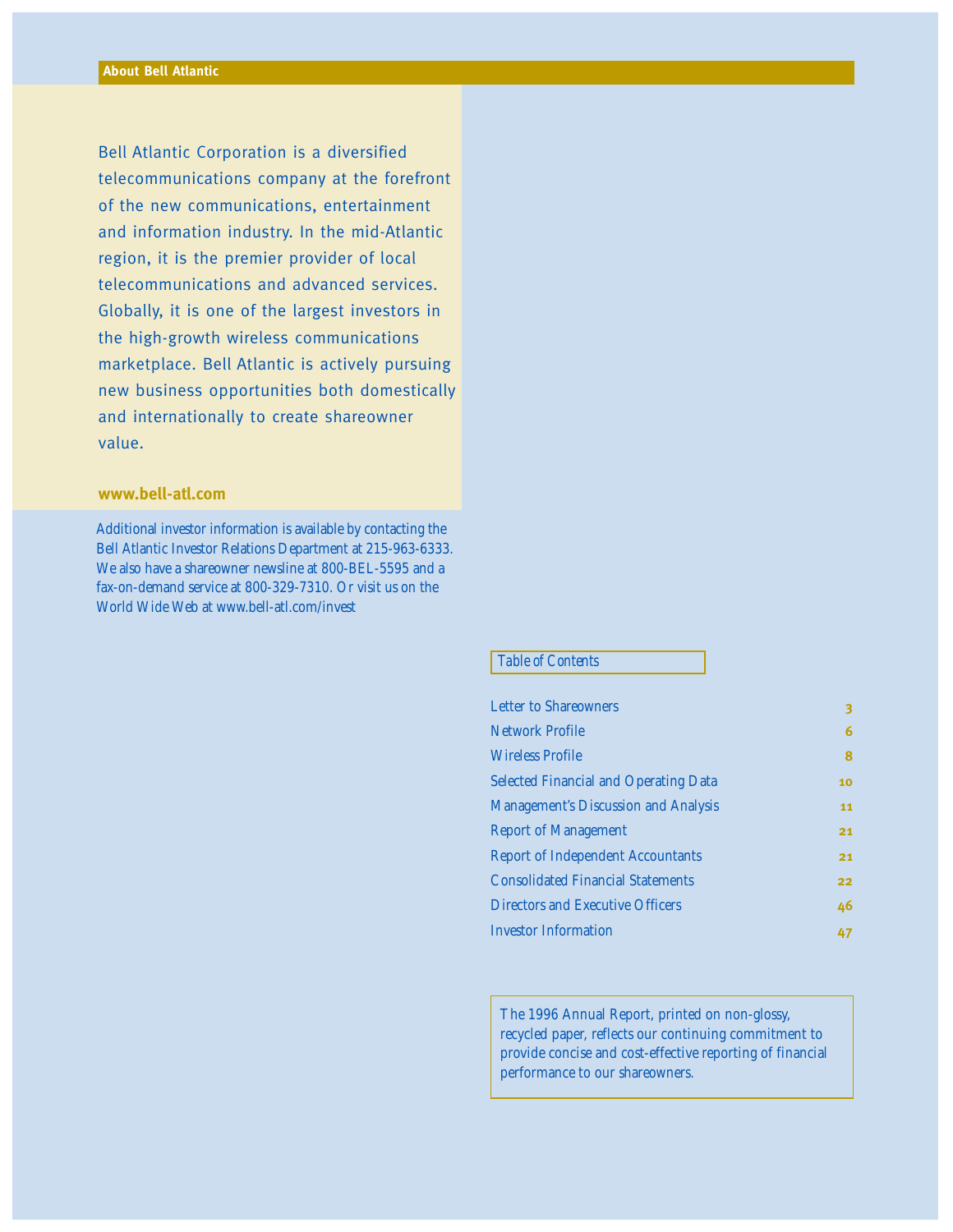Raymond W. Smith<br>Chairman of the Board<br>Was our second consecutive year of double-digit growth in adjusted earnings, reflecting strong demand and operating performance in our core communications businesses.

*Raymond W. Smith*

Chairman of the Board



*Earnings per Share\**

Reported results in 1996 and 1995 were affected by special items – an accounting change, a one-time gain, and certain non-recurring charges – all of which are detailed on page 11. Without those effects, earnings increased 10 percent over last year. Financial and operating highlights of our network and wireless businesses are summarized in the profiles on pages 6 through 9 of this report.

The last twelve months also have been a period of historic change, both for the industry and for Bell Atlantic. With the passage of the Telecommunications Act of 1996, the U.S. Congress set the stage for wide-open competition in all aspects of communications – an environment in which only the most efficient, most customer-focused companies will thrive. At Bell Atlantic, we have been preparing to compete on those terms for many years. And in 1996, we took another giant step in that direction by entering into a merger agreement with NYNEX that will create one of the premier communications companies in the world.

*<sup>\*</sup>Excluding special items*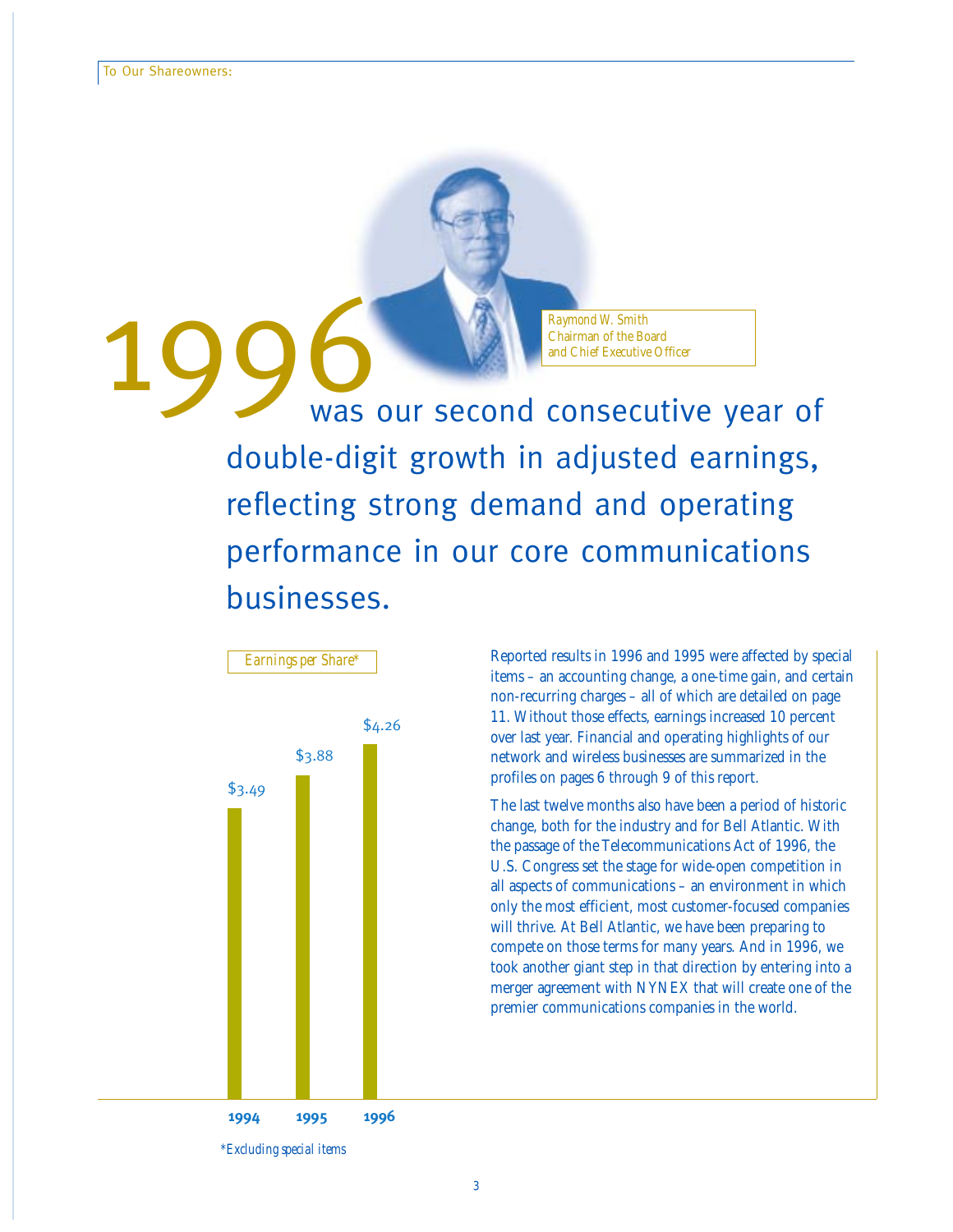The uncertainty over regulatory and competitive developments clouded the investment outlook for the entire communications industry in 1996, which accounts for our modest 1.3 percent total return in our stock in spite of solid financial performance. While that return is disappointing, I am optimistic that, as regulatory uncertainties are resolved, our market performance will better reflect the growth opportunities of the expanding communications marketplace in which we operate.

At Bell Atlantic, we have both the momentum and the skills to turn these opportunities into value for shareowners.

# The message of 1996 is growth across all sectors of our business.

In network, we enjoyed one of our strongest years ever, growing annual revenues by 5.3 percent, despite the effect of significant price reductions in access in mid-1995. The residence market is being transformed by exploding demand for sophisticated call management features and greater data connectivity. We capitalized on this trend with strong sales of additional telephone lines and value-added services. In the business, government, and wholesale markets, growth was driven by increasing demand for high-speed data lines and network integration services. Our core competencies in these areas enabled us to show continued revenue growth from these segments, despite competitive pressures.

Wireless is an even faster-growing business, contributing significantly to Bell Atlantic's earnings growth in 1996. Bell Atlantic NYNEX Mobile's cellular subscriber base grew by more than 30 percent, adding another million customers for the year. Through our partnership in PrimeCo Personal Communications, we also have a substantial investment in the next generation of wireless services, which will stimulate more growth by attracting new subscribers and making wireless an accepted part of daily life for consumers.

Underlying the strong momentum in network and wireless are significant investments in the competitive advantages that will enable Bell Atlantic to deliver an unbeatable value proposition to customers as our markets become more competitive.

- We accelerated the digital conversion of our wired and wireless networks, devoting a substantial portion of our capital spending to the technologies that will deliver the customized, high-value products customers want.
- We introduced a steady stream of innovative new products and pricing packages and improved our distribution, billing, and customer contact systems.
- And we continued to emphasize the low-cost position that has become a Bell Atlantic hallmark. Our cash expenses per access line in network, and acquisition costs and cash expenses per subscriber in Bell Atlantic NYNEX Mobile, are among the lowest in the industry.

With this combination of assets, we are confident that we can go toe-to-toe with new entrants and compete for the high end of the market as the local exchange market opens to competition. We intend to deliver a richer mix of products, at higher quality and lower cost, to more customer segments, than virtually any other network in the world.

We also have positioned ourselves to compete effectively in new, high-growth markets–long distance, data connectivity, PCS, and selected international investments.

- We began marketing long distance outside our region and made significant investments to meet the competitive "checklist" contained in the Telecommunications Act of 1996, a necessary pre-condition for our entry into in-region long distance. To date, we have signed 30 agreements with carriers wishing to interconnect with our network and intend to provide in-region long distance by the second half of 1997. This is an \$11 billion market, of which we plan to capture 25 percent within five years of entering the market.
- We also are positioned to capture a lion's share of the growth in the multi-billion dollar market for data connectivity. The more than 15 percent of households with two or more telephone lines represent a solid base of residential customers with a preference for advanced communications services. To further penetrate the data connectivity market, we introduced an Internet access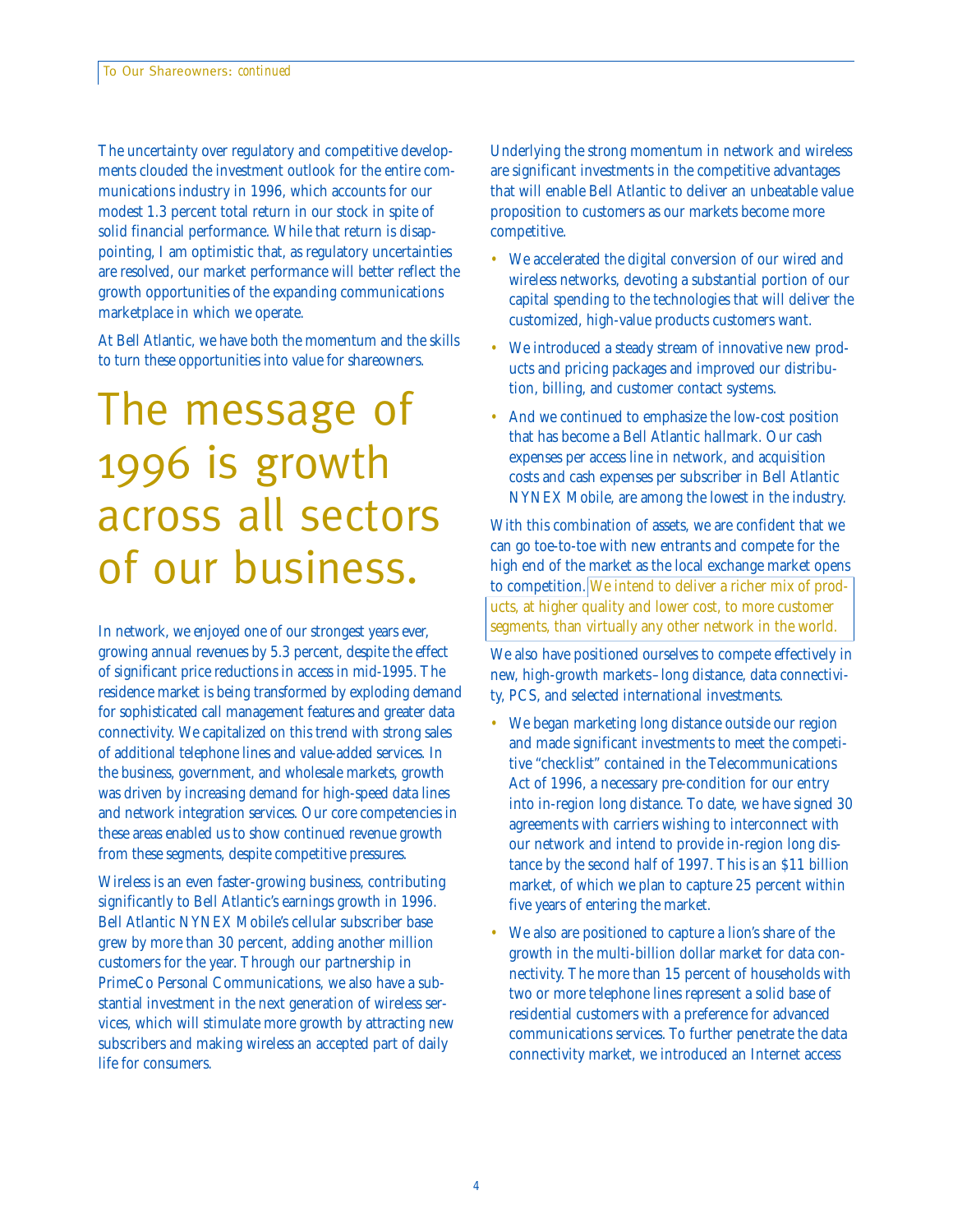product and a turn-key approach to provisioning highbandwidth services called "InfoSpeed." We are also adding interactive capabilities to our Yellow Pages product, which will boost the growth rate of this marketleading but mature business.

- PrimeCo Personal Communications launched a new digital wireless business in 16 major cities across the country – the largest launch of wireless service ever. PrimeCo's top-quality CDMA technology and value proposition of reliability, control, and a hassle-free experience have established industry standards for others to follow.
- Our international wireless investments cover a population of 40 million people in Italy, Mexico, the Czech Republic and Slovakia. In Italy, we increased our stake in Omnitel, one of the fastest-growing mobile operators in the world. In Mexico, we restructured our ownership of Grupo Iusacell in February 1997 to assume management control and take better advantage of the growth opportunities in cellular, long distance and fixed wireless service. And we introduced GSM digital cellular service in the Czech Republic, doubling EuroTel's customer base in the process, and intend to do the same in Slovakia in 1997.

We believe these new revenue opportunities more than outweigh the revenues at risk to competition in our traditional business. And because many of these opportunities leverage our in-place network, we will produce attractive margins as well as strong revenue growth.

With our performance in 1996, we have the momentum to accelerate the growth of our network and wireless businesses, move into new markets, and solidify our competitive position against new entrants in our traditional markets.

••• Looking ahead to 1997, the regulatory changes that began with the Telecommunications Act will continue, as the key questions of access reform, interconnection rules, and universal service are resolved – completing the transition to an open, competitive marketplace and removing the remaining barriers to becoming a full-service provider.

Bell Atlantic is poised to take advantage of these opportunities and assume our place as one of the world's premier full-service communications providers.

The biggest milestone for 1997 will be the successful completion of our merger with NYNEX, which, at this writing, is on track for April of 1997. Together, we will have one of the world's best wired networks, a global wireless company, and international investments rivaling those of other world-class communications companies. The new Bell Atlantic will address one-quarter of the U.S. market – a territory with the richest concentration of knowledge workers and information-intensive businesses in the country, if not the world. We will be able to serve this marketplace with a single brand name, efficient distribution channels, and a focused business structure.

In short, the new Bell Atlantic will have the right combination of assets, products, and customer reach to capitalize on the new communications marketplace and become one of the quality growth companies in our industry.

Of course, we still have to show that we can compete against new entrants with low cost structures and nimble feet. In these months before the closing of the merger, we are creating a fast, flexible, and customer focused organization. I believe we have put in place one of the strongest management teams in the industry, with proven expertise in managing complex networks, marketing high-value products, and delivering the levels of customer satisfaction that will be critical to our success in the competitive marketplace.

Nobody is better positioned to take advantage of the opportunities ahead than Bell Atlantic.  $\boxed{\text{No}}$  long distance company. No cable company. No foreign carrier. So as we move into perhaps the most challenging period in our history, we remain focused on meeting the stringent financial and operating objectives that will turn our assets and opportunities into visible, sustainable growth for shareowners.

Sul min

Raymond W. Smith Chairman of the Board and Chief Executive Officer February 24, 1997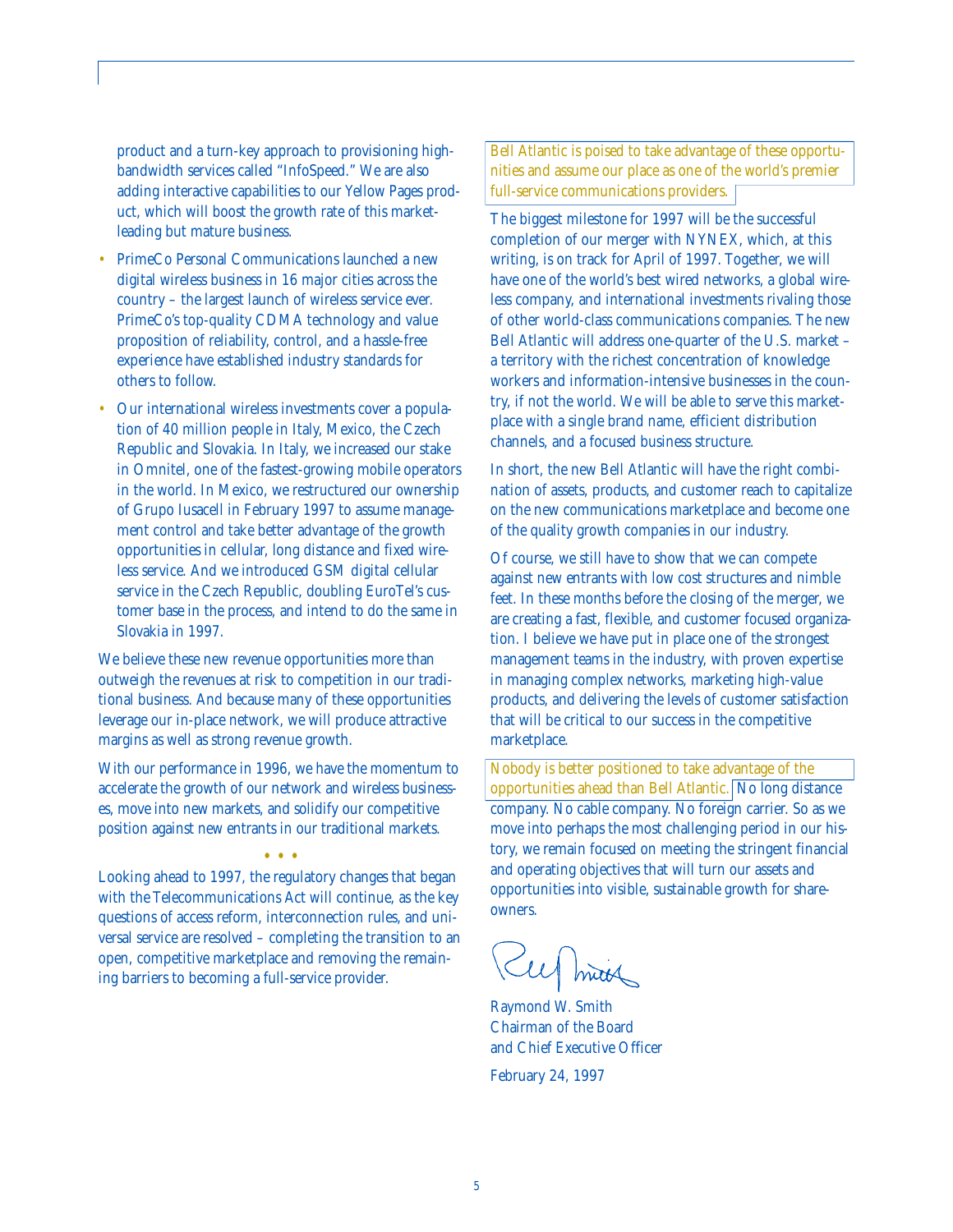**Network** The mid-Atlantic region is one of the richest markets in the country for communications, information, and entertainment services. We are positioned to serve the growing demands of this marketplace with a highly sophisticated intelligent network, a full array of products and services, and a brand name known and respected by residential and business customers. We continue to modernize this unique asset, adding the digital, high-speed capabilities that will enable us to keep pace with the growing demands of our customers.







#### *Market Profile*

- More than 29 million people and 11 million households
- More than 95% telephone penetration
- Above average median income per household
- 85% of consumers live in major metropolitan areas
- Headquarters to 84 of the Fortune 500 companies
- Region includes the United States government, the world's largest consumer of communications and information services

6

#### *Network Profile*

- \$16 billion in assets
- 20.6 million access lines in service
- Highly sophisticated and reliable advanced intelligent network
- Virtually all access lines and central office switches are digital
- More than 1,000 SONET rings
- More than 2.4 million miles of fiber
- More than 200,000 ISDN lines in service

\* Includes services such as Caller ID, Call Waiting, Return Call, Call Forwarding and Voice Messaging.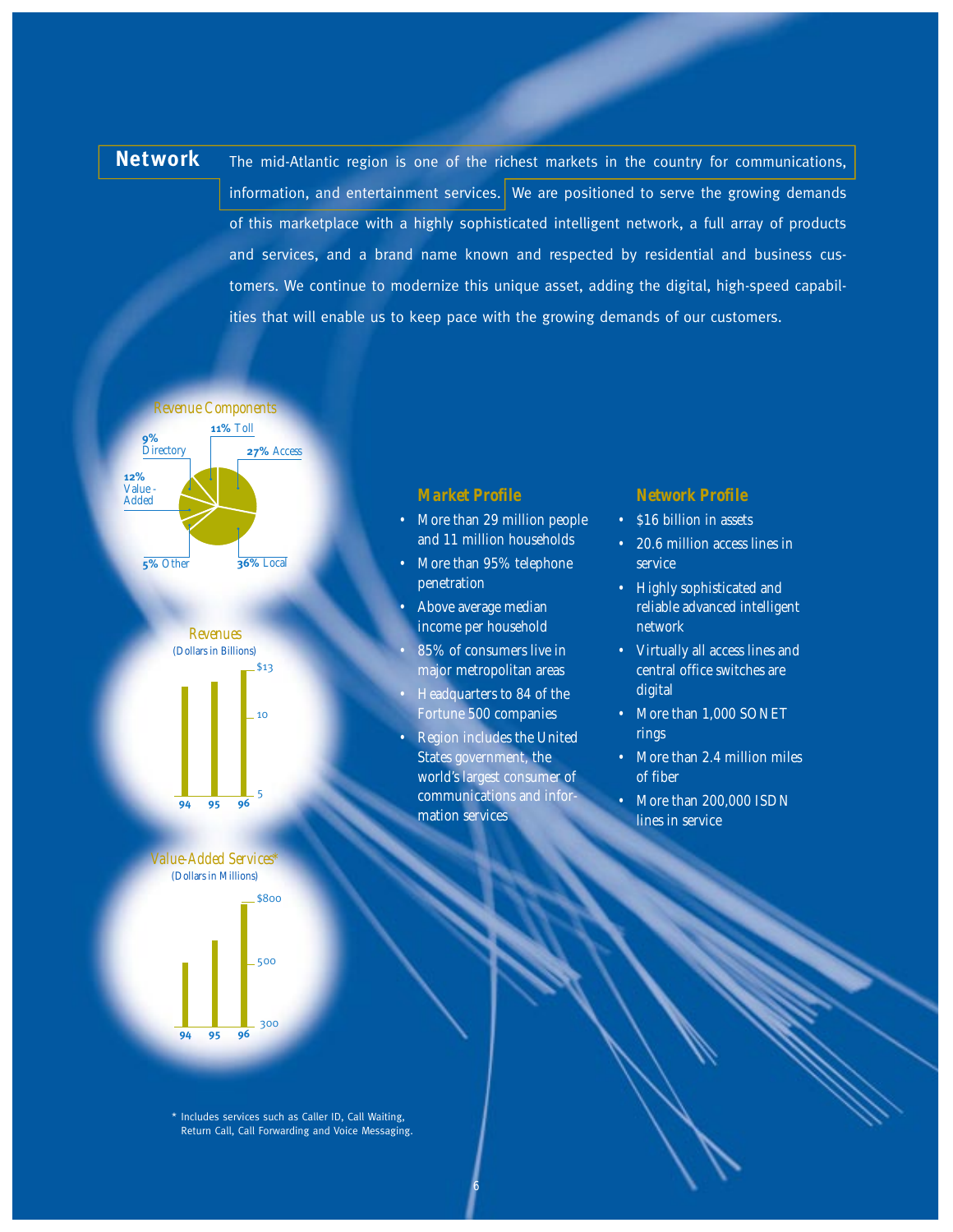with a powerful engine for future growth. Our continued investment, including \$2.5 billion in 1996, has created a network platform that provides the best and most efficient delivery architecture for the widest range of communication and information services. While the Telecom Act of 1996 requires us to open our network to competition in the local exchange market, it also provides huge opportunities for growth, particularly with regard to our ability to provide long distance services."

Our network

business is an extremely valuable asset providing us

#### *1996 Performance Highlights*

- Revenues grew 5.3% due to strong customer demand and increased marketing and promotion activity
- Access lines grew 3.8% driven by strong demand for Centrex lines in the business market and additional lines in the residential market
- Revenues from value-added services grew more than 23%, reaching nearly \$800 million
- Demand for customized call management packages in the small business market increased Centrex revenues by nearly 63%
- In the large business market, revenue growth was driven by demand for high-speed private lines, fast-packet data services, and several new high-profile contracts for network integration services

#### *Strategic Priorities*

- Drive revenue and volume growth through marketing, packaging, and new product innovations in all market segments
- Maximize scale and scope advantages through our lowcost network platform
- Become the wholesaler of choice for competitors and other carriers
- Capitalize on new business opportunities by entering new markets for data connectivity, in-region long distance, and entertainment and information services

#### Jim Cullen – Vice Chairman



### *Lines of Business*

- Consumer Services
- **Small Business Services**
- Large Business Services
- Carrier Services
- Directory Services
- Public & Operator Services
- Federal Systems Services
- Network and Federal Integration **Services**
- Long Distance Services
- **Internet Services**
- Entertainment and Information **Services**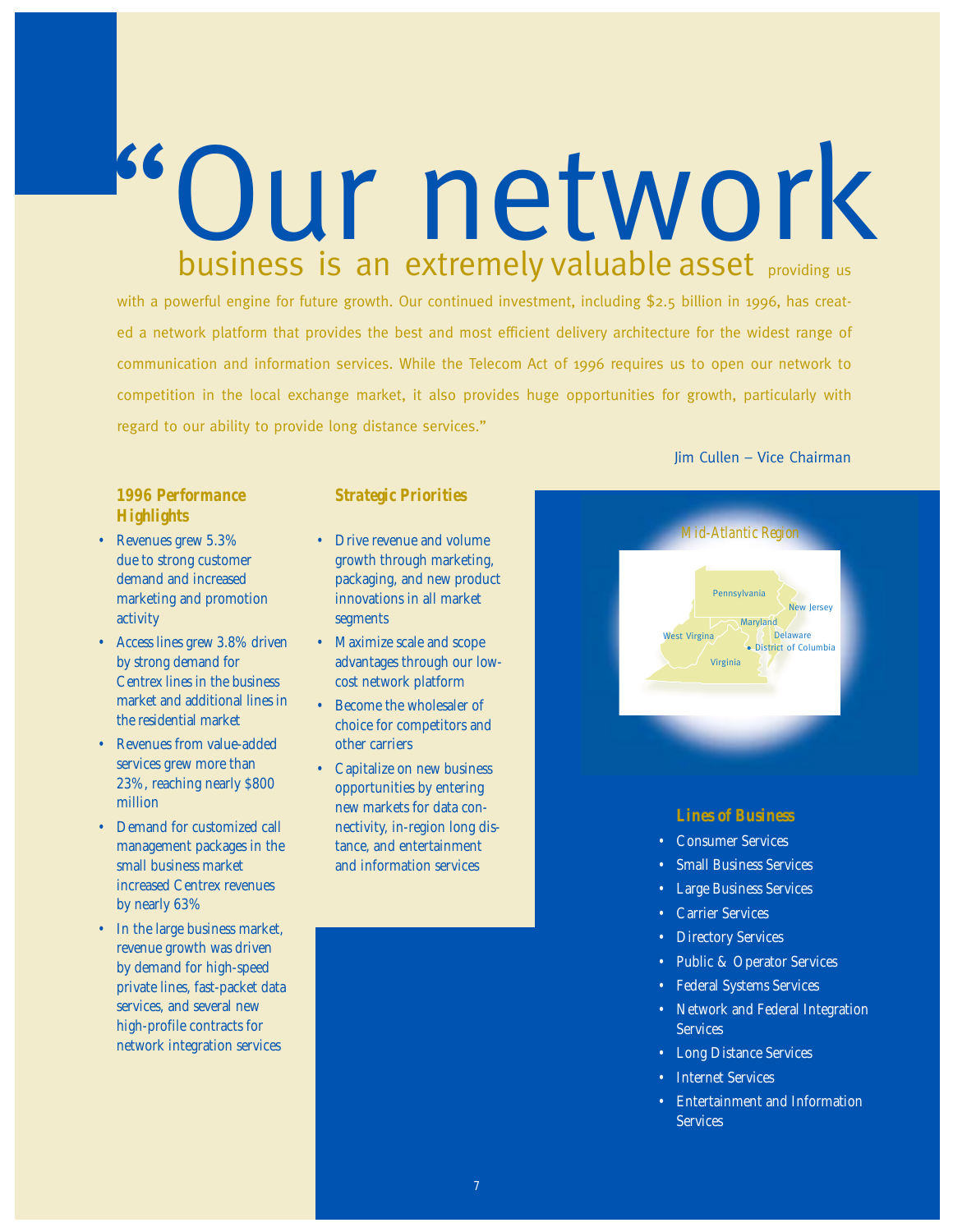Wireless our wireless businesses are positioned to capture a major share of the growth in wireless services world-wide. Bell Atlantic NYNEX Mobile, our domestic cellular company, operates an East Coast network stretching from Maine to Georgia and in select Southwest markets, offering business and consumers a complete array of wireless products and services. In late '96 PrimeCo Personal Communications, our newest domestic wireless business, launched all-digital PCS networks in 16 major United States cities in the Midwest, Southeast and Southwest, well ahead of major competitors. On the international front, we are significant investors in wireless franchises in Mexico, Italy, the Czech Republic and Slovakia.

#### *Wireless Portfolio*

|                                   |                         |                      | (Millions)                   |                    | (Thousands)                         |
|-----------------------------------|-------------------------|----------------------|------------------------------|--------------------|-------------------------------------|
| Entity (as of $12/31/96$ )        | Percentage<br>Ownership | Owned<br><b>POPs</b> | Proportionate<br><b>POPs</b> | <b>Subscribers</b> | Proportionate<br><b>Subscribers</b> |
| <b>Bell Atlantic NYNEX Mobile</b> | 62.4%                   | 55.0                 | 34.3                         | 4,410              | 2,750                               |
| PrimeCo Personal Communications   | 25.0%                   | 56.1                 | 14.0                         | 37                 |                                     |
| <b>Grupo Iusacell</b>             | 41.9%                   | 62.5                 | 26.2                         | 233                | 98                                  |
| Omnitel Pronto Italia             | 17.4%                   | 58.0                 | 10.1                         | 713                | 124                                 |
| EuroTel                           | 24.5%                   | 15.6                 | 3.8                          | <b>190</b>         | 47                                  |
| Telecom Corp. of New Zealand      | 24.8%                   | 3.5                  | 0.9                          | 410                | 102                                 |
| <b>Total</b>                      |                         | 250.7                | 89.3                         | 5,993              | 3,130                               |
| $\sim$                            |                         |                      |                              |                    |                                     |

*Wireless Services*

- Basic and Enhanced Cellular Voice Services
- Long Distance

**ACI** 

• Data, Digital Services

FON

- Prepaid Calling Cards
- Personal Communications Services
- National Roaming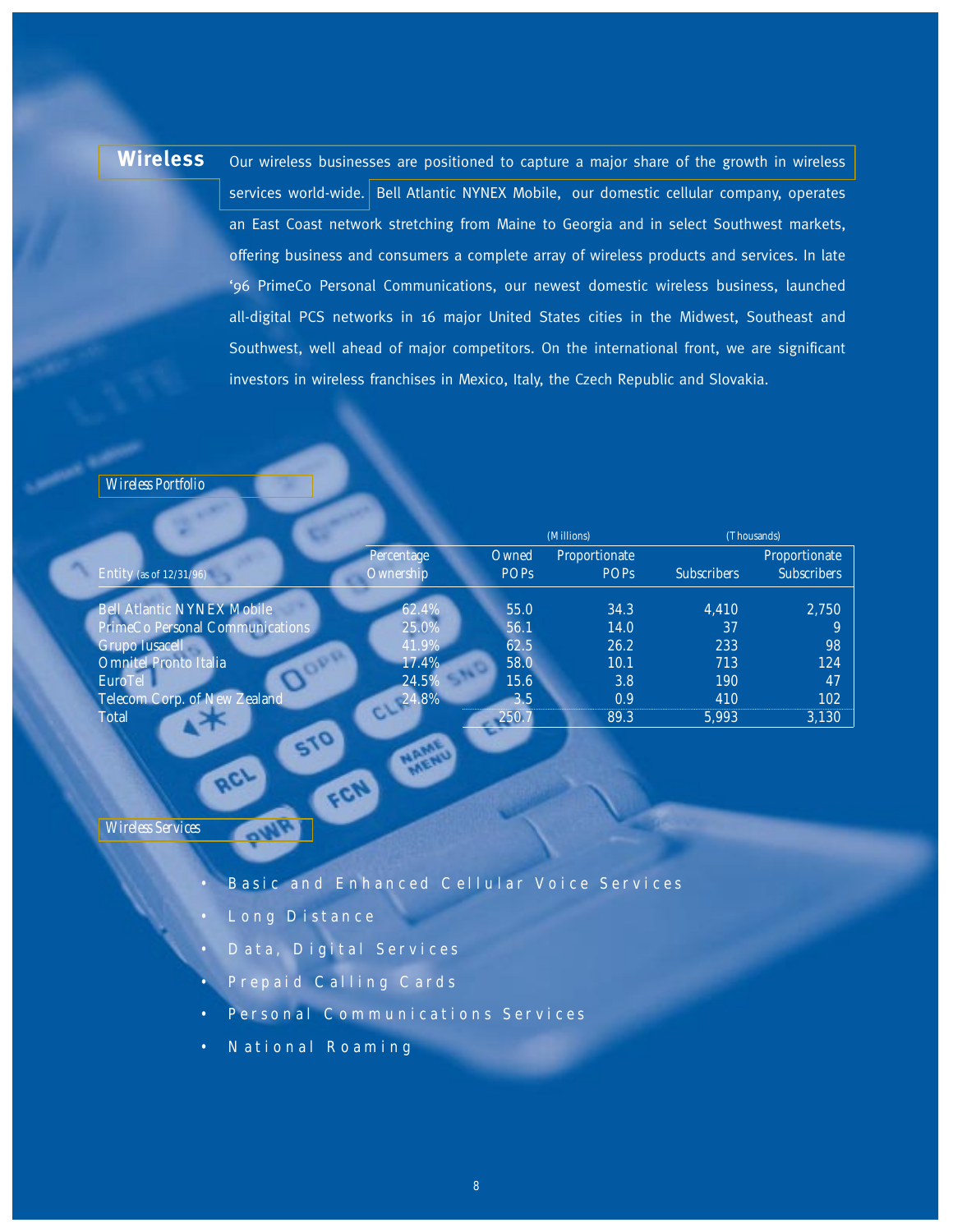"As superior managers of wireless businesses and one of the largest

investors in wireless companies throughout the world, we are creating significant sustainable growth in shareowner value. With increased globalization of the wireless marketplace, success will be achieved only by those companies with the management, financial, and operating strengths to establish market leadership. We expect to lead every market in which we operate."

Larry Babbio – Vice Chairman

#### *1996 Performance Highlights*

- Portfolio produced nearly \$263 million of equity income, an increase of 57%
- Contributed significantly to overall corporate earnings growth

#### *Bell Atlantic NYNEX Mobile*

- Added another million customers, an increase of 31%
- Operating revenues grew 29% to reach \$2.5 billion
- Operating cash flows grew 34% to nearly \$900 million, with margins of 41%

#### *PrimeCo Personal Communications*

• Executed the most successful wireless launch in history in mid-November, entering 16 major cities just 16 months after acquiring licenses

#### *Omnitel Pronto Italia*

• Signed up more than 700,000 customers in its first year, becoming one of the fastest growing wireless operators in the world. In late 1996, we increased our ownership from 11.6% to 17.4%

#### *Grupo Iusacell*

• We assumed management control in February 1997 to focus resources on the potential of the Mexican market

#### *EuroTel*

• Doubled its subscriber base and achieved a number of operating improvements

#### *Strategic Priorities*

- Establish market leadership
- Develop profitable business profile
- Expand into high-growth, value-creating areas
- Demonstrate true value in the marketplace

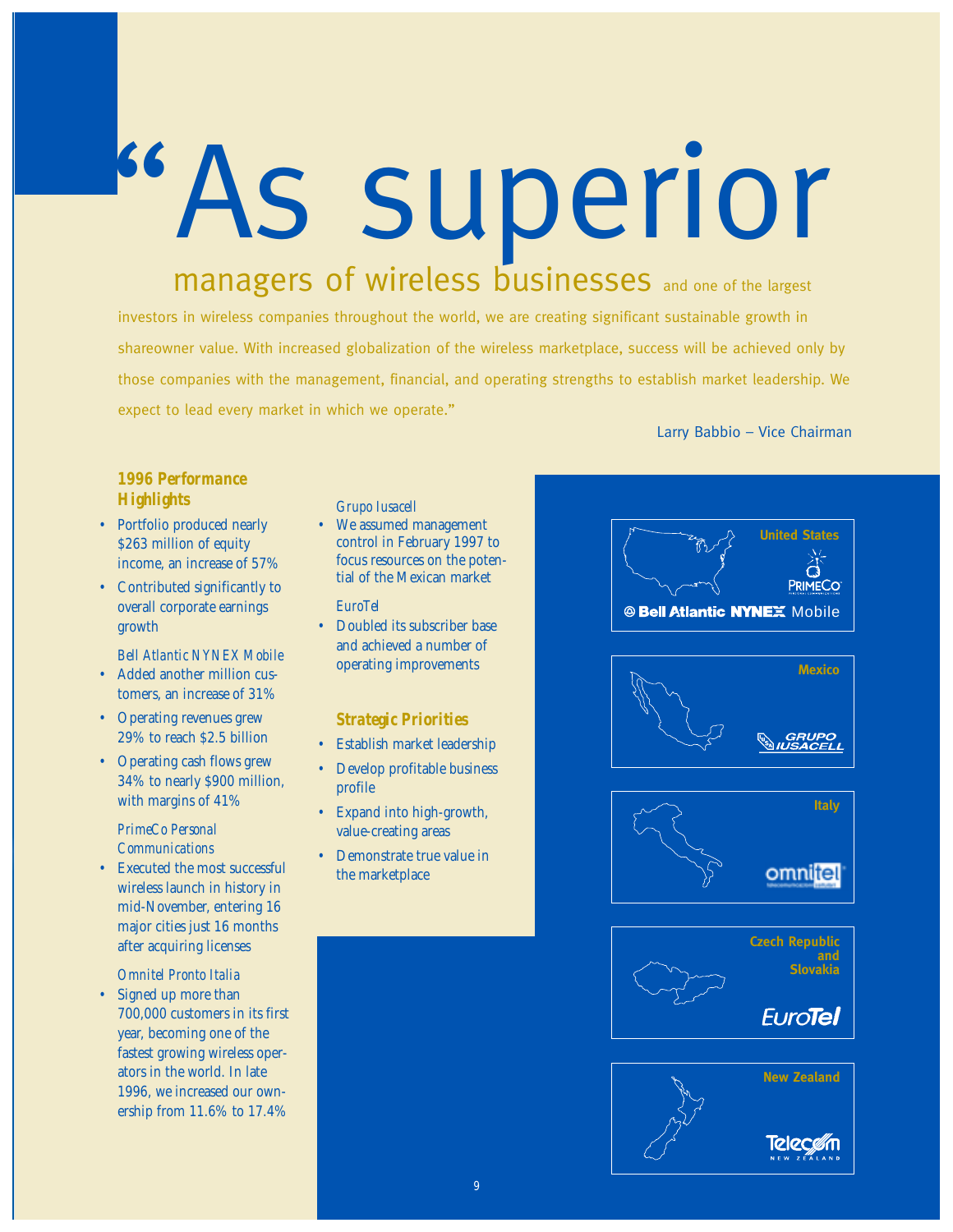|                                            |              |             |                     | (Dollars in Millions, Except Per Share Amounts) |             |  |
|--------------------------------------------|--------------|-------------|---------------------|-------------------------------------------------|-------------|--|
|                                            | $1996^{(a)}$ | 1995 $(c)$  | 1994 <sup>(d)</sup> | $1993^{(e)}$                                    | 1992        |  |
|                                            |              |             |                     |                                                 |             |  |
| <b>Results of Operations</b>               |              |             |                     |                                                 |             |  |
| <b>Operating revenues</b>                  | \$13,081.4   | \$13,429.5  | \$13,791.4          | \$13,145.6                                      | \$12,836.0  |  |
| <b>Operating income</b>                    | 2,936.6      | 3,086.2     | 2,804.6             | 2,797.6                                         | 2,506.2     |  |
| Income before extraordinary items          |              |             |                     |                                                 |             |  |
| and cumulative effect of changes           |              |             |                     |                                                 |             |  |
| in accounting principles                   | 1,739.4      | 1,861.8     | 1,401.9             | 1,481.6                                         | 1,382.2     |  |
| Net income (loss)                          | 1,881.5      | 1,858.3     | (754.8)             | 1,403.4                                         | 1,340.6     |  |
| Income before extraordinary items          |              |             |                     |                                                 |             |  |
| and cumulative effect of changes           |              |             |                     |                                                 |             |  |
| in accounting principles per common share  | 3.96         | 4.25        | 3.21                | 3.39                                            | 3.23        |  |
| Net income (loss) per common share         | 4.28         | 4.24        | (1.73)              | 3.22                                            | 3.13        |  |
| Cash dividends declared per common share   | $2.88^{(b)}$ | 2.80        | 2.76                | 2.68                                            | 2.60        |  |
| <b>Financial Position</b>                  |              |             |                     |                                                 |             |  |
| <b>Total assets</b>                        | \$24,856.2   | \$24,156.8  | \$24,271.8          | \$29,544.2                                      | \$28,099.5  |  |
| Long-term debt                             | 5,960.2      | 6,407.2     | 6,805.7             | 7,206.2                                         | 7,348.2     |  |
| <b>Employee benefit obligations</b>        | 3,887.4      | 3,841.3     | 3,773.8             | 3,396.0                                         | 3,058.7     |  |
| Preferred stock of subsidiary              | 145.0        | 145.0       | 85.0                |                                                 |             |  |
| <b>Shareowners' investment</b>             | 7,422.8      | 6,683.6     | 6,081.3             | 8,224.4                                         | 7,816.3     |  |
| Additions to plant, property and equipment | 2,573.4      | 2,641.8     | 2,699.0             | 2,519.0                                         | 2,546.8     |  |
| <b>Other Information</b>                   |              |             |                     |                                                 |             |  |
| Book value per common share                | Ŝ.<br>16.96  | Š.<br>15.27 | 13.94<br>Š.         | S.<br>18.85                                     | 18.00<br>S. |  |
| Return on average common equity            | 25.7%        | 28.6%       | $(9.8)\%$           | 17.3%                                           | 17.4%       |  |
| Debt ratio                                 | 52.2%        | 55.5%       | 59.4%               | 54.6%                                           | 56.3%       |  |
| Network access lines (in thousands)        | 20,566       | 19,820      | 19,168              | 18,645                                          | 18,181      |  |
| Number of employees                        | 62,600       | 61,800      | 72,300              | 73,600                                          | 71,400      |  |
|                                            |              |             |                     |                                                 |             |  |

(a) 1996 data include the adoption of a change in accounting for directory publishing.

(b)Cash dividends declared in 1996 include a payment of \$.005 per common share for redemption of all rights granted under our Shareholder Rights Plan.

(c) On July 1, 1995, we contributed our domestic cellular and paging businesses to a partnership, and account for our share of the partnership's results under the equity method.

(d)1994 data include an extraordinary charge for the discontinuation of regulatory accounting principles.

(e) 1993 data include the adoption of changes in accounting for income taxes and postemployment benefits.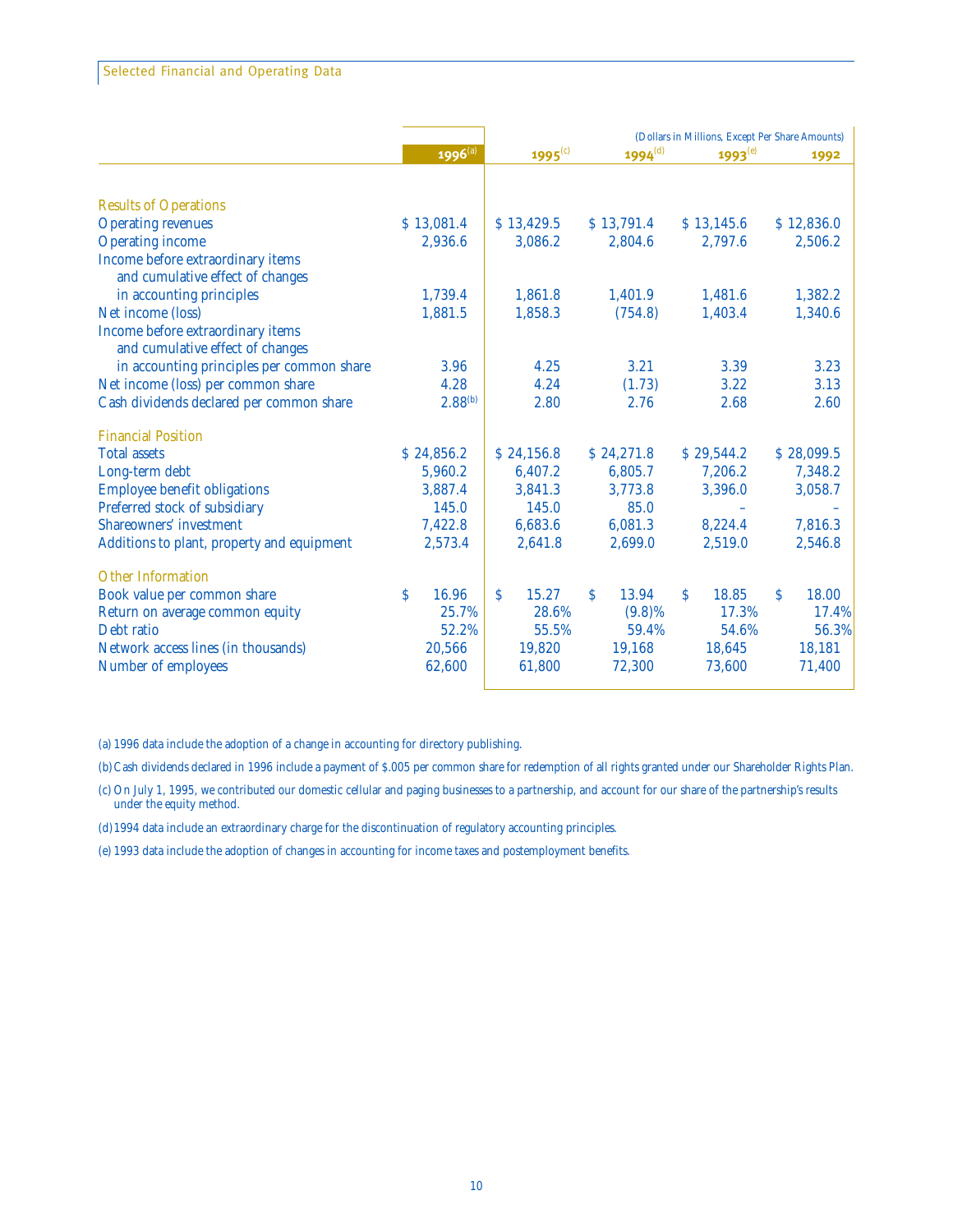Management's Discussion and Analysis of Results of Operations and Financial Condition *(Tables shown in Dollars in Millions)*

#### **Overview**

1996 marked a year in which we achieved very solid financial results while continuing to position our company for entry into new markets and strengthen our competitiveness in existing markets. Our results were driven by strong market demand and solid operating performance in our network and wireless businesses. We reported net income of \$1,881.5 million or \$4.28 per share in 1996, compared to net income of \$1,858.3 million or \$4.24 per share in 1995, and a loss of \$754.8 million or \$1.73 per share in 1994.

Our reported results in all three years were affected by special items. After adjusting for such items, net income was \$1,872.5 million or \$4.26 per share in 1996, \$1,701.9 million or \$3.88 per share in 1995, and \$1,527.2 million or \$3.49 per share in 1994. The most significant of these items are discussed below.

In the fourth quarter of 1996, we changed our method of accounting for directory publishing revenues and expenses, effective January 1, 1996. We adopted the point-of-publication method, meaning that we now recognize directory revenues and expenses upon publication rather than over the lives of the directories. This change required us to restate our results of operations for the first three quarters of 1996 (see Note 16 to the consolidated financial statements on page 43). We recorded an after-tax increase in income of \$142.1 million, or \$.32 per share, in the first quarter of 1996, representing the cumulative effect of this accounting change. This accounting change did not have a material impact on operating income in 1996.

In addition to this accounting change, we incurred after-tax charges in 1996 of approximately \$135 million, or \$.31 per share, for reserves associated with regulatory and other issues, actuarially determined costs of a benefit plan amendment, and costs associated with certain asset and investment dispositions.

In 1995, we formed a wireless partnership with NYNEX Corporation, creating Bell Atlantic NYNEX Mobile (BANM). Our results for 1995 included a pretax gain of approximately \$314 million (\$200 million after-tax or \$.46 per share) as a result of the sale of certain cellular properties in connection with the formation of BANM. We also recognized approximately \$48 million (\$40 million after-tax or \$.09 per share) in 1995 for non-recurring charges associated with certain business development ventures and contracts.

In 1994, we recorded a pretax charge of \$161.9 million (\$99.5 million after-tax or \$.23 per share) under the provisions of Statement of Financial Accounting Standards (SFAS) No. 112, "Employers' Accounting for Postemployment Benefits," to recognize costs for the separation of employees who are entitled to benefits under preexisting separation pay plans. Results for 1994 also included a non-cash, extraordinary charge of \$2,150.0 million, or \$4.92 per share, in connection with our decision to discontinue the use of regulatory accounting principles under SFAS 71, "Accounting for the Effects of Certain Types of Regulation" (see Note 3 to the consolidated financial statements on page 28).

During 1995 and 1994, we sold several nonstrategic businesses, including our domestic computer maintenance business, Bell Atlantic Business Systems Services, Inc., in October 1995. Total operating revenues and expenses related to this business were \$402 million and \$392 million in 1995 and \$472 million and \$450 million in 1994. In 1994, we sold substantially all of our lease financing businesses, a liquefied petroleum gas distribution business, and a foreign cellular operation.

Results for 1995 and 1994 also included extraordinary charges of \$3.5 million and \$6.7 million for the early extinguishment of debt.

#### **Proposed Merger of Bell Atlantic and NYNEX**

In 1996, we announced a definitive agreement to merge with NYNEX Corporation. The merger is expected to close in April 1997.

This Management's Discussion and Analysis is based on our own historical financial results and includes certain forwardlooking statements. You should be aware that our discussion does not, in general, reflect the impact that the proposed merger will have on future financial performance of the postmerger company. Information about the proposed merger is provided in the "Other Matters - Proposed Bell Atlantic - NYNEX Merger" section on page 20, and in Note 17 to the consolidated financial statements on pages 44 and 45.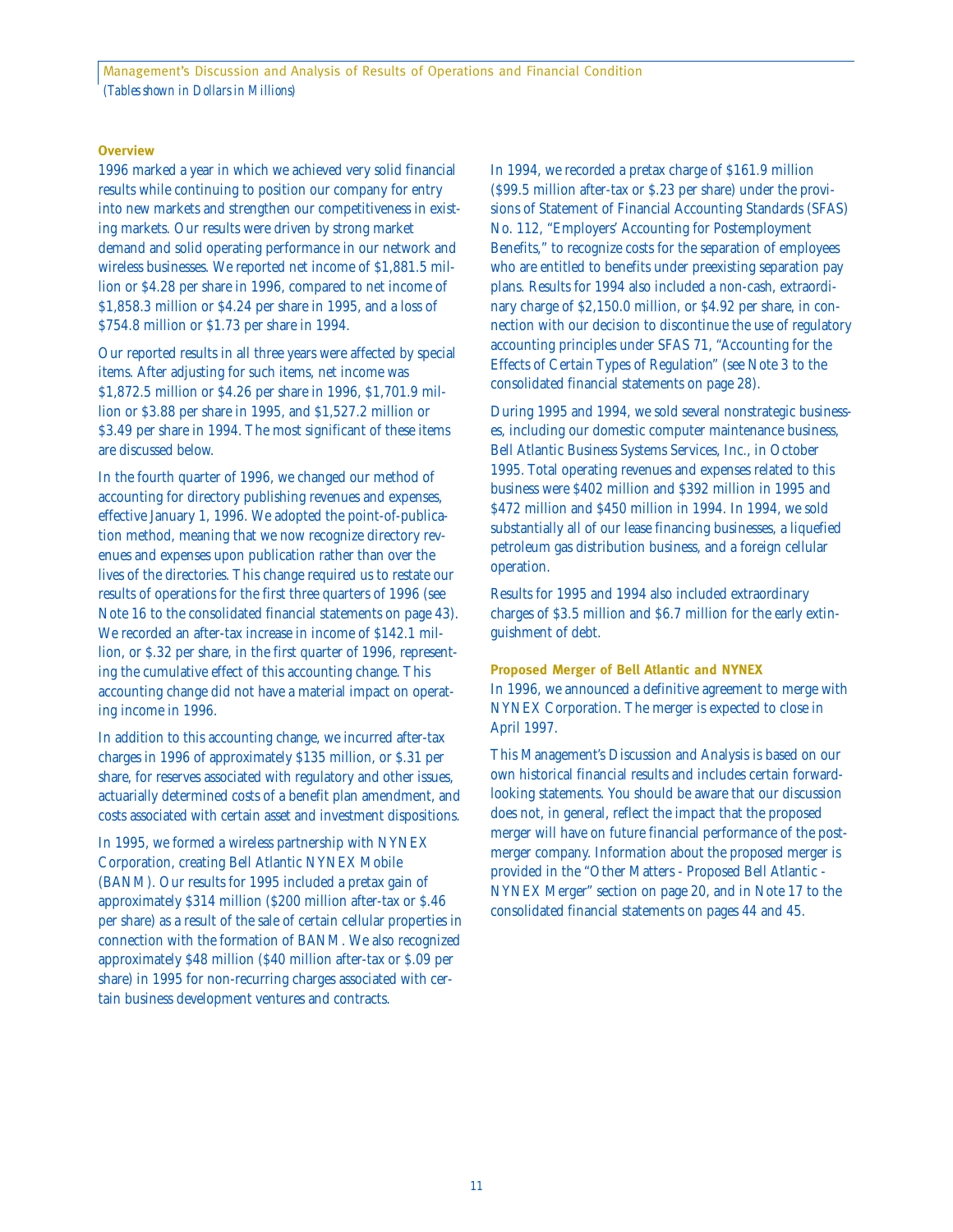**Formation of the Bell Atlantic NYNEX Mobile Partnership** On July 1, 1995, we and NYNEX contributed substantially all of the investments in our domestic cellular and paging operations to a partnership and formed BANM. Because of the joint control provisions in the partnership agreement, we account for our investment using the equity method. Under the equity method of accounting, our proportionate share of the partnership's pretax income is reported in our consolidated statements of operations as a component of Income from Unconsolidated Businesses.

For all periods before July 1, 1995, our statements of operations reflect the results of our domestic cellular and paging businesses on a consolidated basis. We have provided the revenues and expenses of these businesses for periods before the formation of the partnership in Note 4 to the consolidated financial statements on page 29.

We believe that your review of this Management's Discussion and Analysis will be simplified by a comparison of financial results that shows the net revenues and expenses of our domestic cellular and paging operations both before and after July 1, 1995 classified as a component of Income from Unconsolidated Businesses. This presentation is shown below.

#### **Consolidated Statements of Operations**

*with domestic cellular and paging results of operations before July 1, 1995 presented as though accounted for under the equity method.*

| For the Years Ended December 31,           | 1996          | 1995          | 1994          |
|--------------------------------------------|---------------|---------------|---------------|
| <b>Operating revenues</b>                  |               |               |               |
| <b>Transport services</b>                  |               |               |               |
| <b>Local service</b>                       | \$<br>4,670.7 | Ŝ.<br>4,423.6 | 4,333.2<br>S  |
| <b>Network access</b>                      | 3,456.8       | 3,394.7       | 3,237.6       |
| <b>Toll service</b>                        | 1,388.8       | 1,435.1       | 1,555.5       |
| <b>Ancillary services</b>                  |               |               |               |
| Directory publishing                       | 1,222.5       | 1,107.7       | 1,084.2       |
| Other                                      | 601.2         | 557.4         | 481.0         |
| Value-added services                       | 1,599.5       | 1,393.2       | 1,284.4       |
| <b>Other services</b>                      | 141.9         | 515.9         | 800.6         |
|                                            | 13,081.4      | 12,827.6      | 12,776.5      |
|                                            |               |               |               |
| <b>Operating expenses</b>                  |               |               |               |
| <b>Employee costs</b>                      | 3,921.6       | 3,932.8       | 4,174.7       |
| Depreciation and amortization              | 2,594.6       | 2,548.5       | 2,516.1       |
| Other                                      | 3,628.6       | 3,358.0       | 3,396.8       |
|                                            | 10,144.8      | 9,839.3       | 10,087.6      |
| <b>Operating income</b>                    | 2,936.6       | 2,988.3       | 2,688.9       |
|                                            |               |               |               |
| Income from unconsolidated businesses      | 327.9         | 236.4         | 128.9         |
| Other income and expense, net              | (36.0)        | 331.8         | 36.3          |
| <b>Interest expense</b>                    | 477.9         | 547.1         | 567.3         |
| Income before provision for income taxes,  |               |               |               |
| extraordinary items, and cumulative effect |               |               |               |
| of change in accounting principle          | 2,750.6       | 3,009.4       | 2,286.8       |
| Provision for income taxes                 | 1,011.2       | 1,147.6       | 884.9         |
|                                            | 1,739.4       | 1,861.8       | 1,401.9       |
| Extraordinary items, net of tax            |               | (3.5)         | (2, 156.7)    |
| Cumulative effect of change in accounting  |               |               |               |
| principle, net of tax                      | 142.1         |               |               |
| Net income (loss)                          | 1,881.5<br>\$ | \$<br>1,858.3 | \$<br>(754.8) |

For the years ended December 31, 1995 and 1994, previously eliminated intercompany transactions aggregating \$28.0 million and \$48.4 million are added back to both operating revenues and operating expenses.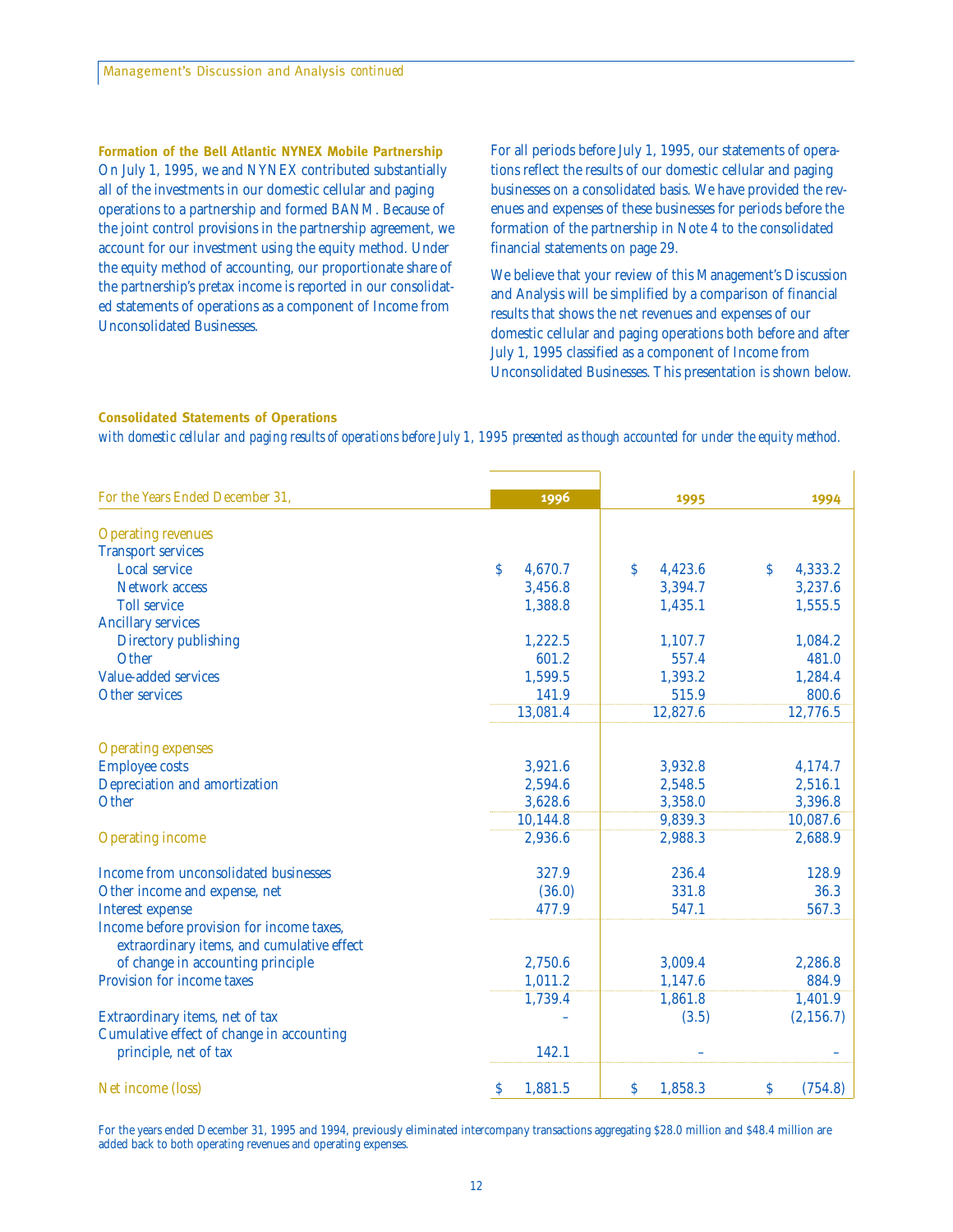#### **Operating Revenues**

*Local Service Revenues*

| 1996-1995 |                   | <i>Increase</i> |
|-----------|-------------------|-----------------|
|           | \$247.1           | 5.6%            |
| 1995-1994 | S <sub>90.4</sub> | 2.1%            |

Local service revenues are earned by our operating telephone subsidiaries from the provision of local exchange, local private line and public telephone (pay phone) services.

Higher usage of our network facilities was the primary reason for the increases in local service revenues in 1996 and 1995. This growth was generated by an increase in access lines in service of 3.8% in 1996 and 3.4% in 1995, and higher message volumes. In 1996, business and residence access lines increased 5.6% and 2.8%, compared to growth rates of 5.5% and 2.4% in 1995. Stronger access line growth in 1996 reflects higher demand for Centrex services and an increase in second residential lines. Higher private line service revenues also contributed to the revenue growth in 1996.

For a discussion of the Telecommunications Act of 1996, which will open the local exchange market to competition, see "Factors That May Impact Future Results" beginning on page 18.

#### *Network Access Revenues*

| 1996-1995 |                    | Increase |
|-----------|--------------------|----------|
|           | S62.1              | 1.8%     |
| 1995-1994 | S <sub>157.1</sub> | 4.9%     |

Network access revenues are earned from long distance carriers for their use of our local exchange facilities in providing long distance services to their customers, and from end-user subscribers. Switched access revenues are derived from usagebased charges paid by long distance carriers for access to our network. Special access revenues arise from access charges paid by long distance carriers and end-users who have private networks. End-user access revenues are earned from local exchange carrier customers who pay for access to our network.

Network access revenues increased in 1996 and 1995 because of higher customer demand as reflected by growth in access minutes of use of 9.7% in 1996 and 7.9% in 1995. Volume growth in 1996 was boosted by the expansion of the business market, particularly for high capacity services.

Revenue growth from volume increases in both years was partially offset by the effect of price reductions implemented during 1995 in connection with the Federal Communications Commission's (FCC) Interim Price Cap Plan. Revenues in 1996 were also reduced by special charges for reserves associated with regulatory issues.

The FCC regulates the rates that we can charge long distance carriers and end-user subscribers for interstate access services. We are required to file new access rates with the FCC each year, under the rules of its Interim Price Cap Plan. Beginning on August 1, 1995, we implemented price decreases totaling approximately \$305 million on an annual basis. These price decreases included the scheduled expiration of a temporary rate increase of approximately \$98 million on an annualized basis that was in effect from March 17, 1995 through July 31, 1995 to recover prior years "exogenous" postemployment benefit costs. On July 20, 1996, we implemented price increases, which will be in effect for the period July 1996 through June 1997. The rates included in our 1996 filing resulted in price increases totaling approximately \$21 million on an annual basis.

We expect that network access revenue growth in 1997, relative to 1996 revenues, will be positively affected by continued volume growth and by price increases effective on July 20, 1996. For a discussion of proposed FCC rulemakings concerning access charges, see "Factors That May Impact Future Results" beginning on page 18.

#### *Toll Service Revenues*

|           |          | <i>(Decrease)</i> |
|-----------|----------|-------------------|
| 1996-1995 | S(46.3)  | $(3.2)\%$         |
| 1995-1994 | S(120.4) | (7.7)%            |

Toll service revenues are earned primarily from calls made outside a customer's local calling area, but within the same service area of our operating telephone subsidiaries, referred to as Local Access and Transport Areas ("LATAs"). Other toll services that we provide include 800 services, Wide Area Telephone Service (WATS), and corridor services (between LATAs in Northern New Jersey and New York City and between LATAs in Southern New Jersey and Philadelphia).

Toll message volumes grew 2.3% in 1996. The decline in toll service revenues in 1996 was mainly due to price reductions and discount offerings that we initiated on certain toll services in response to competition. In addition, we extended local calling areas in Virginia which had the effect of reducing toll service revenues.

The reduction in toll service revenues in 1995 was caused by a decline in toll message volumes of 2.4%, company-initiated price reductions, and extended local calling areas. The decrease in toll messages was due primarily to increased competition throughout the region for intraLATA toll, WATS, and private line services. Price reductions were implemented on certain toll services as part of our competitive response.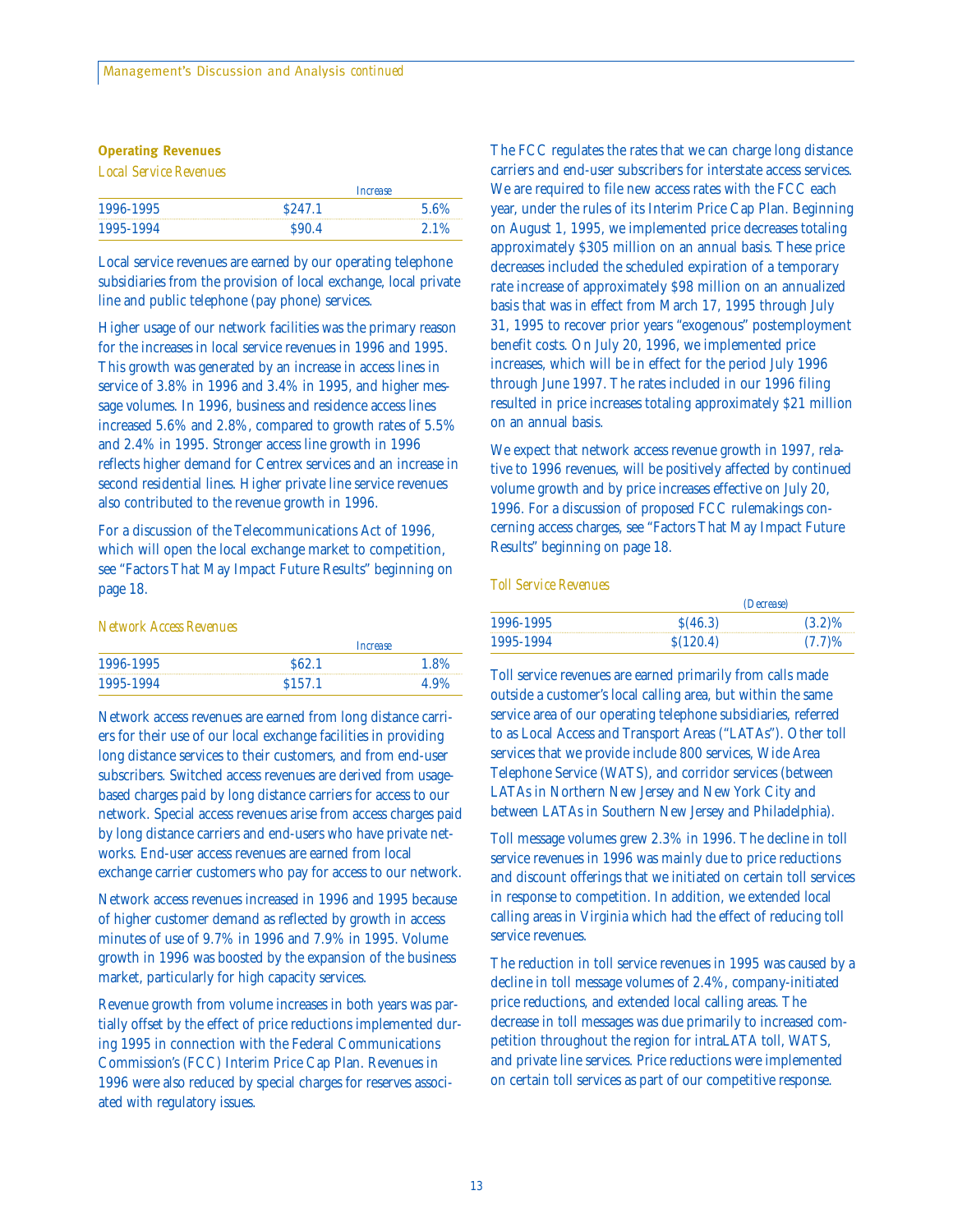We believe that competition for toll services will continue to impact future revenue growth. You should read "Factors That May Impact Future Results - Competition - IntraLATA Toll Services" on page 19 for a further discussion of toll service revenue issues.

#### *Directory Publishing Revenues*

| 1996-1995 |         | <i><u>Increase</u></i> |
|-----------|---------|------------------------|
|           | \$114.8 | 10.4%                  |
| 1995-1994 | \$23.5  | 2.2%                   |

We earn directory publishing revenues primarily from local advertising and marketing services provided to businesses in our White and Yellow Pages directories, which are published throughout the region in which our telephone subsidiaries operate. We also provide database services and directory marketing services outside of our region.

As previously described in the "Overview" section, we changed our method of accounting for directory publishing revenues and expenses in 1996. The effect of this change caused an increase in revenues of \$67.0 million in 1996. Excluding the effect of this accounting change, 1996 directory publishing revenues grew 4.3% over 1995. Revenue growth in both 1996 and 1995 was principally due to higher rates charged for directory services.

#### *Other Ancillary Services Revenues*

| 1996-1995 |                   | Increase |
|-----------|-------------------|----------|
|           | S <sub>43.8</sub> | 7.9%     |
| 1995-1994 | \$76.4            |          |

Our company provides other ancillary services which include systems integration services, billing and collection services provided to long distance carriers, customer premises equipment distribution, facilities rental services, and video and information services.

In 1996 and 1995, ancillary services revenue growth was boosted by new contracts with business customers for systems integration services. Revenue growth in 1996 was lower than 1995 due to the completion of certain phases of systems integration contracts with the federal government. We experienced reductions in billing and collections revenues in both years due to the elimination of these services from a contract with a long distance carrier.

#### *Value-added Services Revenues*

|           |                    | Increase |
|-----------|--------------------|----------|
| 1996-1995 | S <sub>206.3</sub> | 14.8%    |
| 1995-1994 | \$108.8<br>8.5%    |          |

Value-added services represent a family of services which expand the utilization of the network. These services include products such as voice messaging services, Caller ID, Call Waiting, and Return Call, as well as more mature products such as Touch-Tone and other customer premises wiring and maintenance services.

Improved revenue growth from our value-added services is principally the result of increased marketing and promotional efforts which have stimulated customer demand and usage. Demand for these services also has been fueled by the introduction of new and enhanced optional features.

#### *Other Services Revenues*

| 1996-1995 |          | <i>(Decrease)</i> |
|-----------|----------|-------------------|
|           | S(374.0) | $(72.5)\%$        |
| 1995-1994 | S(284.7) | $(35.6)\%$        |

Other services include revenues from our telecommunications consulting, real estate, computer maintenance, and lease financing businesses.

The decline in other services revenues in 1996 and 1995 was caused principally by the sale of our domestic computer maintenance subsidiary in October 1995. Revenues in 1995 were also impacted by the disposition of our lease financing and other nonstrategic businesses in 1994.

#### **Operating Expenses**

*Employee Costs*

| 1996-1995 |           | <i>(Decrease)</i> |
|-----------|-----------|-------------------|
|           | S(11.2)   | $(0.3)\%$         |
| 1995-1994 | \$(241.9) | $(5.8)\%$         |

Employee costs consist of salaries, wages and other employee compensation, employee benefits and payroll taxes.

Our network operations subsidiaries, which include our operating telephone subsidiaries and a subsidiary that provides centralized services and support, incurred higher employee costs of \$93.4 million or 2.6% in 1996 and lower employee costs of \$201.5 million or 5.4% in 1995, compared with the corresponding prior years.

In 1996, higher network-related employee costs were mainly attributable to annual salary and wage increases, as well as increased overtime pay for repair and maintenance activity, principally as a result of higher business volumes. We also recognized additional benefit costs associated with an amendment to a separation pay plan. All of these expense increases were offset, in part, by the effect of lower network employee levels and by the effect of certain contract labor and separation pay costs recorded in 1995.

The decrease in 1995 network-related employee costs was primarily due to the effect of a one-time charge in 1994 to recognize benefit costs, under the provisions of SFAS 112, for the separation of employees who were entitled to benefits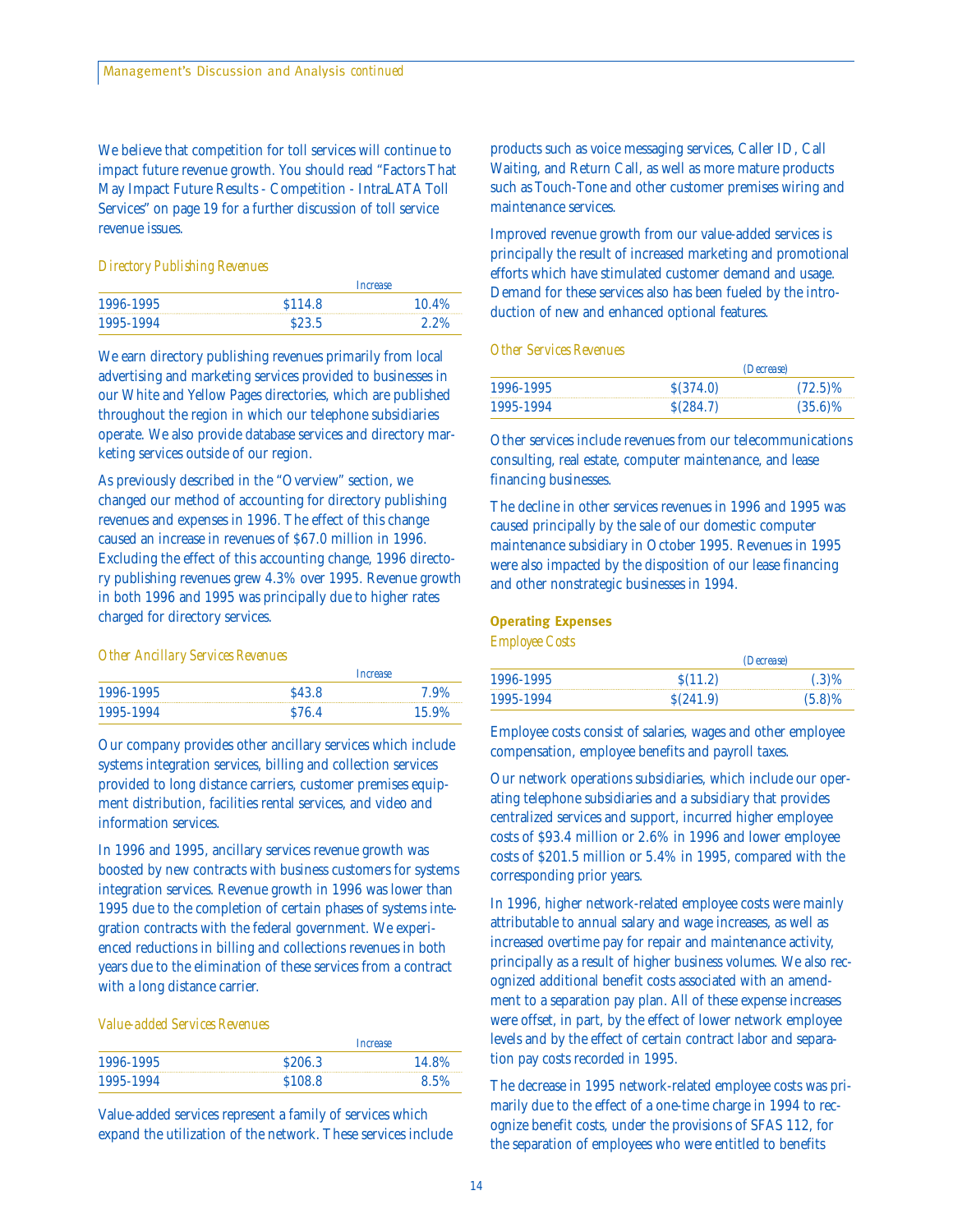under preexisting separation pay plans. Decreased overtime pay, lower network employee levels and a reduction in pension costs further reduced employee costs in 1995. These cost reductions were partially offset by annual salary and wage increases and the recognition of certain contract labor and separation pay costs associated with a five-year contract with the International Brotherhood of Electrical Workers (IBEW) and the contract settlement with the Communications Workers of America (CWA).

In May 1995, our operating telephone subsidiaries executed a five-year contract with the IBEW. The IBEW contract provides for a 17.4% wage increase over the contract period, a ratification bonus, improved pensions and benefits, and certain employment security provisions. We reached a final settlement with the CWA on a three-year labor agreement in January 1996. The agreement includes a 10.6% wage increase over the three-year contract period, a ratification bonus, improved pensions and benefits, and certain employment security provisions.

In 1995, we announced that the pension plan covering most of our management employees would be converted to a cash balance plan, effective December 31, 1995. This change did not have a material impact on pension benefit costs in 1996 or 1995.

Employee costs at our nonregulated subsidiaries decreased \$104.6 million or 26.9% in 1996 and \$40.4 million or 9.4% in 1995. Employee costs were lower in 1996 and 1995 principally due to a reduction in work force levels resulting from the sale of our domestic computer maintenance subsidiary in October 1995. Expenses in 1995 were also impacted by the sale of our lease financing businesses in 1994. Expense reductions in 1996 were partially offset by higher employee costs related to entering the Internet and out-of-region long distance businesses.

#### *Depreciation and Amortization*

| 1996-1995 | Increase          |      |
|-----------|-------------------|------|
|           | S <sub>46.1</sub> | 1.8% |
| 1995-1994 | \$32.4            | 1.3% |

Depreciation and amortization expense at our network operations subsidiaries increased \$72.9 million or 2.9% in 1996 and \$87.7 million or 3.7% in 1995 over the corresponding prior years. These increases were principally caused by growth in depreciable telephone plant and changes in the mix of plant assets.

We use the composite group remaining life method to depreciate our telephone plant assets. Under this method, we periodically revise depreciation rates based on a number of factors. The composite depreciation rates for our network operations subsidiaries were 7.8% in 1996, 7.9% in 1995, and

7.8% in 1994. Changes in depreciation rates did not have a significant impact on depreciation and amortization expense in 1996 or 1995.

Depreciation and amortization expense at our nonregulated subsidiaries decreased \$26.8 million or 37.1% in 1996 and \$55.3 million or 43.4% in 1995 over the corresponding prior years. The decreases were mainly due to a reduction in depreciable assets resulting from the sales of subsidiaries in 1995 and 1994, as described earlier.

#### *Other Operating Expenses*

|           |         | <i>Increase/(Decrease)</i> |  |  |
|-----------|---------|----------------------------|--|--|
| 1996-1995 | \$270.6 | 8.1%                       |  |  |
| 1995-1994 | S(38.8) | $(1.1)\%$                  |  |  |

Other operating expenses consist of contract services, rent, network software costs, the provision for uncollectible accounts receivable, and other costs.

The rise in other operating expenses in 1996 was largely due to additional costs of approximately \$200 million which were incurred at the network operations subsidiaries to upgrade network software, enhance billing and operating systems, market and advertise services, and comply with certain aspects of the Telecommunications Act of 1996 to permit our eventual entry into the in-region long distance business. We also incurred expenses in 1996 of approximately \$75 million associated with entering new businesses, primarily Internet and out-of-region long distance services.

The change in accounting for directory publishing expenses in 1996 caused an increase in other operating expenses of \$63.2 million. Other operating expenses also included special charges associated with certain asset and investment dispositions and higher costs at our nonregulated businesses, principally due to increased volumes of business. Expense increases in 1996 were offset, in part, by the effect of the sale of our domestic computer maintenance business in late 1995.

The decline in other operating expenses in 1995 was mostly due to the disposition of subsidiaries in 1995 and 1994. This decrease was partially offset by higher costs at our network operations subsidiaries to enhance systems, consolidate work activities, and market value-added services. We also recognized special charges in 1995 associated with certain business development ventures and contracts.

In 1997, we expect to continue to incur costs associated with our entry into Internet and out-of-region long distance businesses and compliance with the Telecommunications Act of 1996 at about the same level as in 1996. We also anticipate that, if we are permitted entry into the in-region long distance business during 1997, we will incur additional operating expenses associated with entering this business.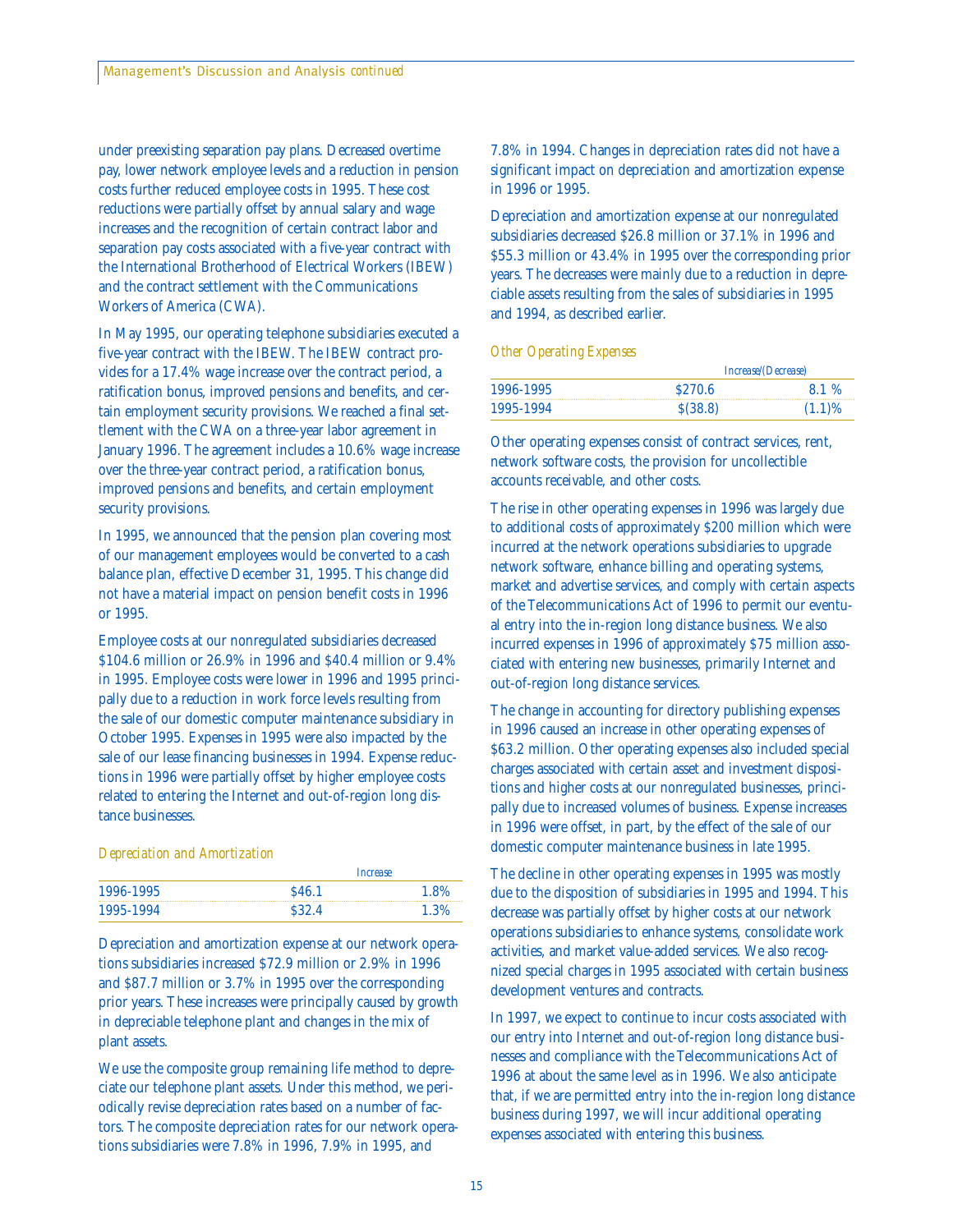#### *Income from Unconsolidated Businesses*

|           | Increase |       |
|-----------|----------|-------|
| 1996-1995 | S91.5    | 38.7% |
| 1995-1994 | \$107.5  | 83.4% |

Income from unconsolidated businesses includes equity income and losses and goodwill amortization related to these investments. For comparative purposes, the domestic cellular and paging businesses for periods before July 1, 1995 are presented as though accounted for under the equity method.

Equity income from our BANM investment was \$360.4 million in 1996, \$267.1 million in 1995, and \$122.0 million in 1994. The year-over-year increases were driven by improved operating margins and by strong revenue growth resulting from expansion of our cellular subscriber base. BANM's subscriber base grew by more than 31% in 1996 and 43% in 1995, through the addition of more than one million customers each year.

Equity income from our investment in Telecom Corporation of New Zealand Limited (Telecom), the principal provider of telecommunications services in that country, increased in both 1996 and 1995 as a result of improved operating results.

Results for 1996 were negatively impacted by higher equity losses associated with our investments in several new ventures, including a personal communications services (PCS) joint venture, PrimeCo Personal Communications, L.P. (PrimeCo), and an international wireless joint venture, Omnitel Pronto Italia S.p.A. (Omnitel). In November 1996, PrimeCo launched commercial service in 16 major cities throughout the country. In December 1996, we increased our ownership interest in Omnitel from 11.67% to 17.45%.

We recognized equity losses from our investment in Grupo Iusacell, S.A. de C.V. (Iusacell), a Mexican wireless company, of \$24.3 million in 1996, \$87.8 million in 1995, and \$65.4 million in 1994. Lower equity losses in 1996 reflect net foreign exchange gains and a reduction in the amortization of goodwill. Equity losses in 1995 and 1994 were impacted by an increase in our economic interest in Iusacell from 23.2% to 41.9% in August 1994, and the effect of the continued devaluation of the Mexican peso on Iusacell's net liabilities, primarily debt, denominated in U.S. dollars. As of October 1, 1996, for accounting purposes, we consider Iusacell to operate in a highly inflationary economy. As a result, future income from Iusacell will not be impacted as significantly by changes in the peso exchange rate. You should also read the "Other Matters - Iusacell Restructuring" section on page 19 for additional information about our Iusacell investment.

We expect that our earnings in 1997, as compared to 1996, will be diluted by increased losses associated with our PCS business, the effects of our increased ownership of Omnitel, and new business development initiatives in long distance and fixed wireless at Iusacell.

#### *Other Income and Expense, Net*

|           | <i>Increase (Decrease)</i> |
|-----------|----------------------------|
| 1996-1995 | \$(367.8)                  |
| 1995-1994 | S <sub>295.5</sub>         |

Other income and expense, net, consists primarily of interest and dividend income, and gains and losses from the disposition of subsidiaries and non-operating assets and investments.

The changes in other income and expense in both years were almost entirely attributable to a pretax gain of approximately \$314 million recorded in 1995 on the sale of certain cellular properties in connection with the formation of BANM. Other items individually were not material in 1996, 1995 or 1994.

#### *Interest Expense*

| 1996-1995 |         | <i>(Decrease)</i> |  |  |
|-----------|---------|-------------------|--|--|
|           | S(69.2) | $(12.6)\%$        |  |  |
| 1995-1994 | S(20.2) | $(3.6)\%$         |  |  |

We were able to reduce interest expense in 1996 and 1995 as a result of lower rates of interest and reductions in borrowing levels. See Note 8 to the consolidated financial statements on pages 32 and 33 for additional information about our debt. We do not expect the downward trend in interest expense to continue in 1997.

#### *Effective Income Tax Rates*

For the Years Ended December 31,

| 1996 | 36.8% |
|------|-------|
| 1995 | 38.1% |
| 1994 | 38.7% |

The effective income tax rate is the provision for income taxes as a percentage of income before taxes, extraordinary items and cumulative effect of accounting changes. The lower effective income tax rates in both 1996 and 1995 are mainly due to changes in certain foreign investee results for which there were no corresponding tax benefits or expense. The 1996 rate reflects prior period adjustments, including research and development credits. The 1995 rate was also impacted by a reduction in the Pennsylvania state income tax rate.

A reconciliation of the statutory federal income tax rate to the effective income tax rate for each period is provided in Note 14 to the consolidated financial statements on page 41.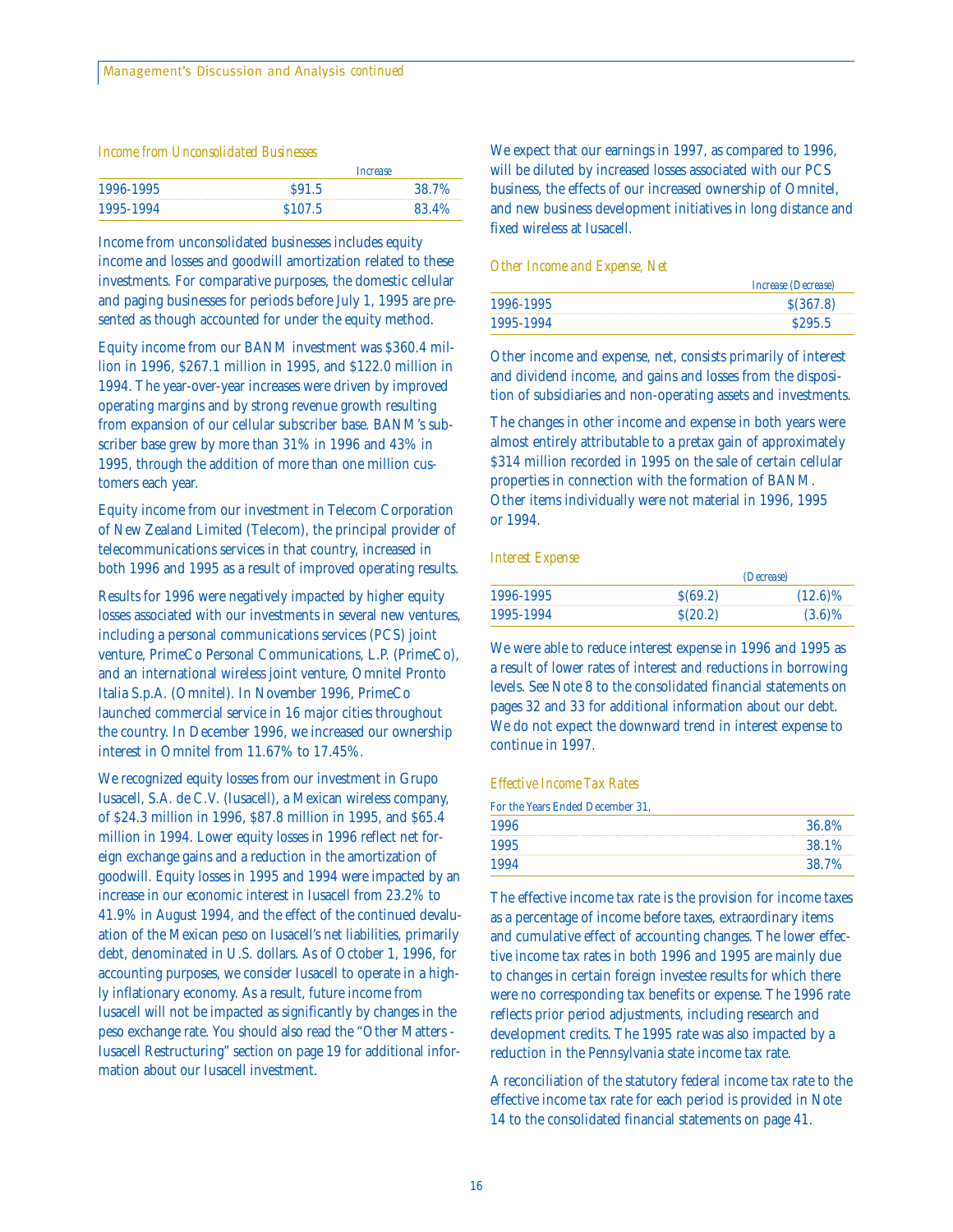#### **Financial Condition**

| For the Years Ended December 31, | 1996       | 1995      | 1994      |
|----------------------------------|------------|-----------|-----------|
| Cash Flows From (Used In):       |            |           |           |
| <b>Operating activities</b>      | \$4.415.5  | \$3.981.0 | \$3,777.0 |
| <b>Investing activities</b>      | (3, 144.0) | (2.090.8) | (1.694.2) |
| <b>Financing activities</b>      | (1, 475.8) | (1,676.3) | (2,086.0) |

We use the net cash generated from our operations and from external financing to fund capital expenditures for network expansion and modernization, pay dividends, and invest in new businesses. While current liabilities exceeded current assets at both December 31, 1996 and 1995, our sources of funds, primarily from operations and to the extent necessary from readily available external financing arrangements, are sufficient to meet ongoing operating requirements. We expect that presently foreseeable capital requirements will continue to be financed primarily through internally generated funds. Additional long-term debt or equity financing may be needed to fund additional development activities or to maintain our capital structure to ensure our financial flexibility.

We limit our use of derivatives to managing risk that could jeopardize our financing and operating flexibility, making cash flows more stable over the long run and achieving savings over other means of financing. Derivative agreements are tied to specific liabilities or assets and hedge the related economic exposures. The use of these hedging agreements has not had a material impact on our financial condition or results of operations. We do not hold derivatives for trading purposes.

The notional amounts of our derivative contracts are used to calculate contractual payments to be exchanged and are not a measure of our credit risk or our future cash requirements. Credit risk related to derivatives is limited to nonperformance by counterparties to our contracts. We manage that credit risk by limiting our exposure to any one financial institution and by monitoring our counterparties' credit ratings. We believe the risk of loss due to nonperformance by counterparties is remote and that any losses would not be material to our financial condition or results of operations.

#### Cash Flows From Operating Activities

Our primary source of funds continued to be cash generated from operations. Cash flows from operations in 1996 were higher because of improved accounts receivable collections and timing differences in the payment of accrued taxes and other liabilities. Cash flows from operations improved in 1995 mainly as a result of growth in operating income.

#### Cash Flows Used in Investing Activities

Capital expenditures continued to be our primary use of capital resources. We invested approximately \$2.5 billion in 1996, \$2.4 billion in 1995, and \$2.2 billion in 1994 to support our network businesses in order to facilitate the introduction of new products and services, enhance responsiveness to competitive challenges, and increase the operating efficiency and productivity of the network.

We continue to make substantial investments in our unconsolidated businesses. During 1996, we invested \$496.5 million in unconsolidated businesses, including additional investments of \$317.0 million in Omnitel, primarily to increase our ownership interest, and \$128.0 million in PrimeCo, primarily to fund the build-out of a PCS network. Our investments in unconsolidated businesses during 1995 consisted principally of \$292.0 million in PrimeCo to fund the initial purchase of PCS licenses. In 1994, we made an investment of \$524.0 million to purchase additional shares of Iusacell stock.

Our short-term investments consist of cash equivalents held in trusts for the payment of certain employee benefits. During 1996 and 1995, we invested \$401.7 million and \$135.0 million in short-term investments. At December 31, 1996, our short-term investments were \$271.7 million. We held no short-term investments at December 31, 1995.

During 1996 and 1995, we received cash payments of \$188.3 million and \$338.7 million on notes receivable. These payments included \$136.3 million in 1996 and \$221.2 million in 1995 related to a note received in connection with the 1994 sale of one of our lease financing subsidiaries. We also received cash proceeds of \$87.0 million in 1995 on a note that was established in connection with the formation of BANM.

In 1995, we received cash proceeds of approximately \$362 million from the sale of certain cellular properties and approximately \$250 million in connection with the sale of our domestic computer maintenance business and our interests in certain European computer maintenance operations.

In 1994, we received cash proceeds of \$1,323.8 million from the sale of one of our lease financing subsidiaries. We also received cash totaling \$190.4 million from the sale of other investments.

In November 1996, Telecom announced plans to repurchase a portion of its stock beginning in 1997. We anticipate selling a portion of our stock investments in Telecom, to the extent necessary to keep our percentage ownership interest in Telecom from exceeding the maximum permitted level of 24.95%. This transaction is expected to result in cash proceeds of approximately \$155 million to \$165 million.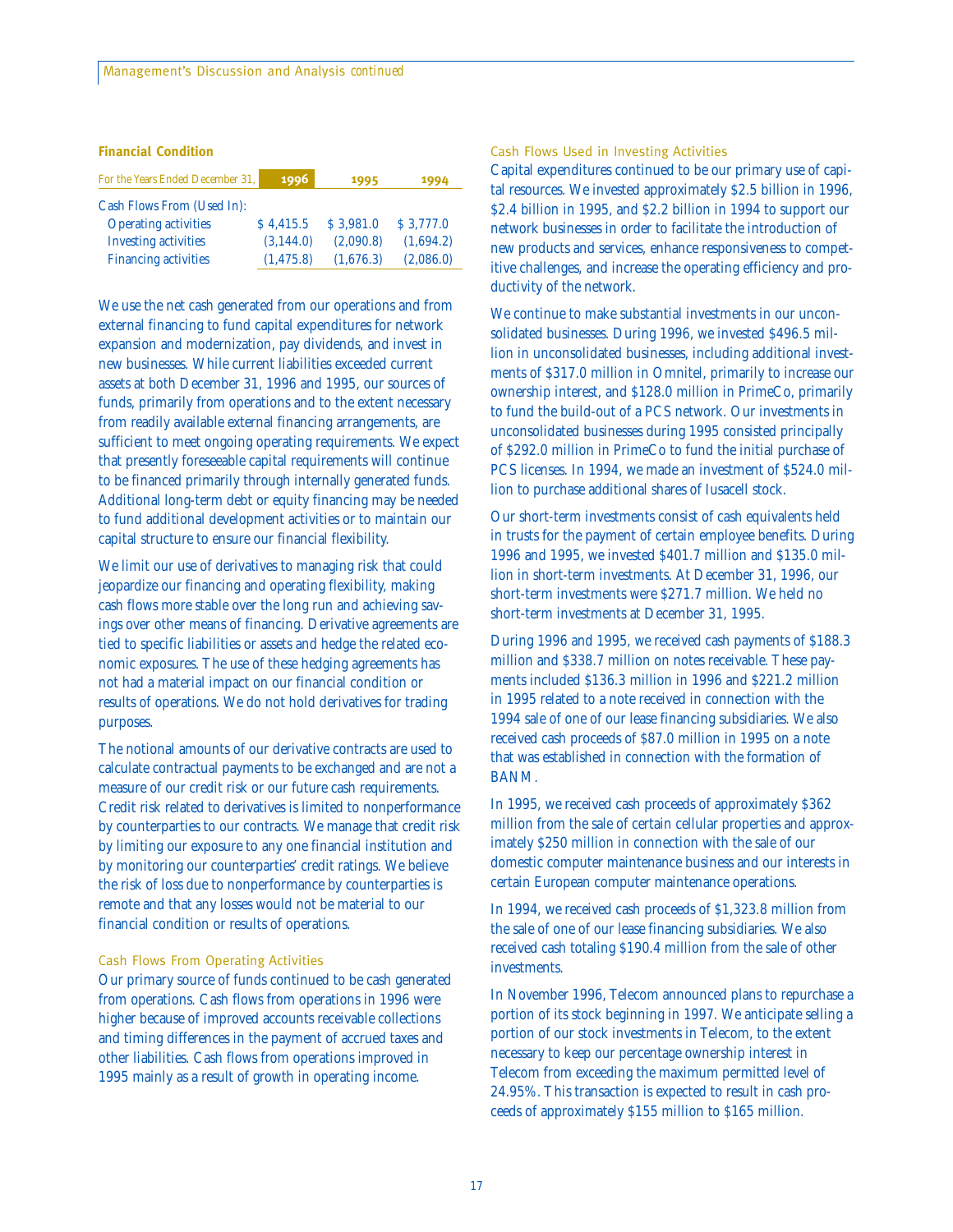#### Cash Flows Used in Financing Activities

As in prior years, dividend payments were a significant use of capital resources. We determine the appropriateness of the level of our dividend payments on a periodic basis by considering such factors as long-term growth opportunities, internal cash requirements, and the expectations of our shareowners. In the definitive merger agreement with NYNEX, we agreed, pending closing of the merger, that our quarterly dividend payments will not exceed \$.72 per share through the February 1, 1997 payment date or \$.74 per share beginning with the May 1, 1997 payment date. Our dividend following the completion of the merger is expected to be, initially, \$3.08 per share on an annualized basis.

We reduced our long-term debt (including capital lease obligations) and short-term debt by \$239.9 million in 1996, \$555.9 million in 1995, and \$990.2 million in 1994. Approximately \$200 million and \$250 million of debt was refinanced in 1995 and 1994. Our debt ratio was 52.2% as of December 31, 1996, compared to 55.5% as of December 31, 1995 and 59.4% as of December 31, 1994.

As of December 31, 1996, we had unused bank lines of credit in excess of \$2.1 billion. Our subsidiaries have shelf registrations for the issuance of up to \$1.9 billion of unsecured debt securities. We also had \$61.8 million in borrowings outstanding under bank lines of credit at December 31, 1996. The debt securities of our subsidiaries continue to be accorded high ratings by primary rating agencies.

In the fourth quarter of 1995, our subsidiary Bell Atlantic New Zealand Holdings, Inc. (BANZHI) issued 600,000 shares of Series B Preferred Stock at a share price of \$100 with an annual dividend rate of \$5.80 per share. In 1994, BANZHI issued 850,000 shares of Series A Preferred Stock at a share price of \$100 with an annual dividend rate of \$7.08 per share. These transactions resulted in net cash inflows of \$59.5 million in 1995 and \$85.0 million in 1994.

#### **Factors That May Impact Future Results**

The telecommunications industry is undergoing substantial changes as a result of the Telecommunications Act of 1996 (the Act), other public policy changes and technological advances. These changes are likely to bring increased competitive pressures in our current businesses, but will also open new markets to us.

The Act became law on February 8, 1996 and replaced the Modification of Final Judgment (MFJ). In general, the Act includes provisions that open local exchange markets to competition and permit Bell Operating Companies, such as our company, to provide interLATA (long distance) services and to engage in manufacturing. However, our ability to engage in businesses previously prohibited by the MFJ is largely dependent on satisfying certain conditions contained in the Act. Among the requirements with which we must comply is a 14 point "competitive checklist" which includes steps we must take which will help competitors offer local service, either through resale, through the purchase of unbundled network elements, or through their own networks. We must also demonstrate to the FCC that our entry into the long distance market would be in the public interest.

We are unable to predict definitively the impact that the Act will have on our business, results of operations or financial condition. The financial impact will depend on several factors, including the timing, extent and success of competition in our markets, and the timing, extent and success of our pursuit of new business opportunities resulting from the Act. These factors will in turn depend, in part, on the final outcome of several FCC rulemakings and the outcome of state interconnection proceedings (see also "Recent Developments" below).

We anticipate that these industry changes, together with the rapid growth, enormous size and global scope of these markets, will attract new entrants and encourage existing competitors to broaden their offerings. Current and potential competitors in telecommunication services include long distance companies, other local telephone companies, cable companies, wireless service providers, and other companies that offer network services. Some of these companies have a strong market presence, brand recognition and existing customer relationships, all of which contribute to intensifying competition and may affect our future revenue growth. You should read the "Competition" section on page 19 for additional information.

#### *Recent Developments*

On August 1, 1996, the FCC adopted an order establishing rules for implementation of the interconnection requirements set forth in the Act. The FCC's order establishes rules to govern interconnection agreements that are reached through state arbitrations, when negotiations fail.

Bell Atlantic and other telecommunication companies appealed the interconnection order to the U.S. Court of Appeals. This case is currently pending. The Court has stayed the effectiveness of the uniform national pricing rules adopted by the FCC, and the FCC rule that permitted competitors to "pick and choose" isolated terms out of negotiated interconnection agreements. Private negotiations and state arbitrations are continuing while the stay is in effect, pending the Court's final decision. As of February 1997 we have entered into over 30 interconnection agreements, with a number of different companies, in each of our local exchange jurisdictions.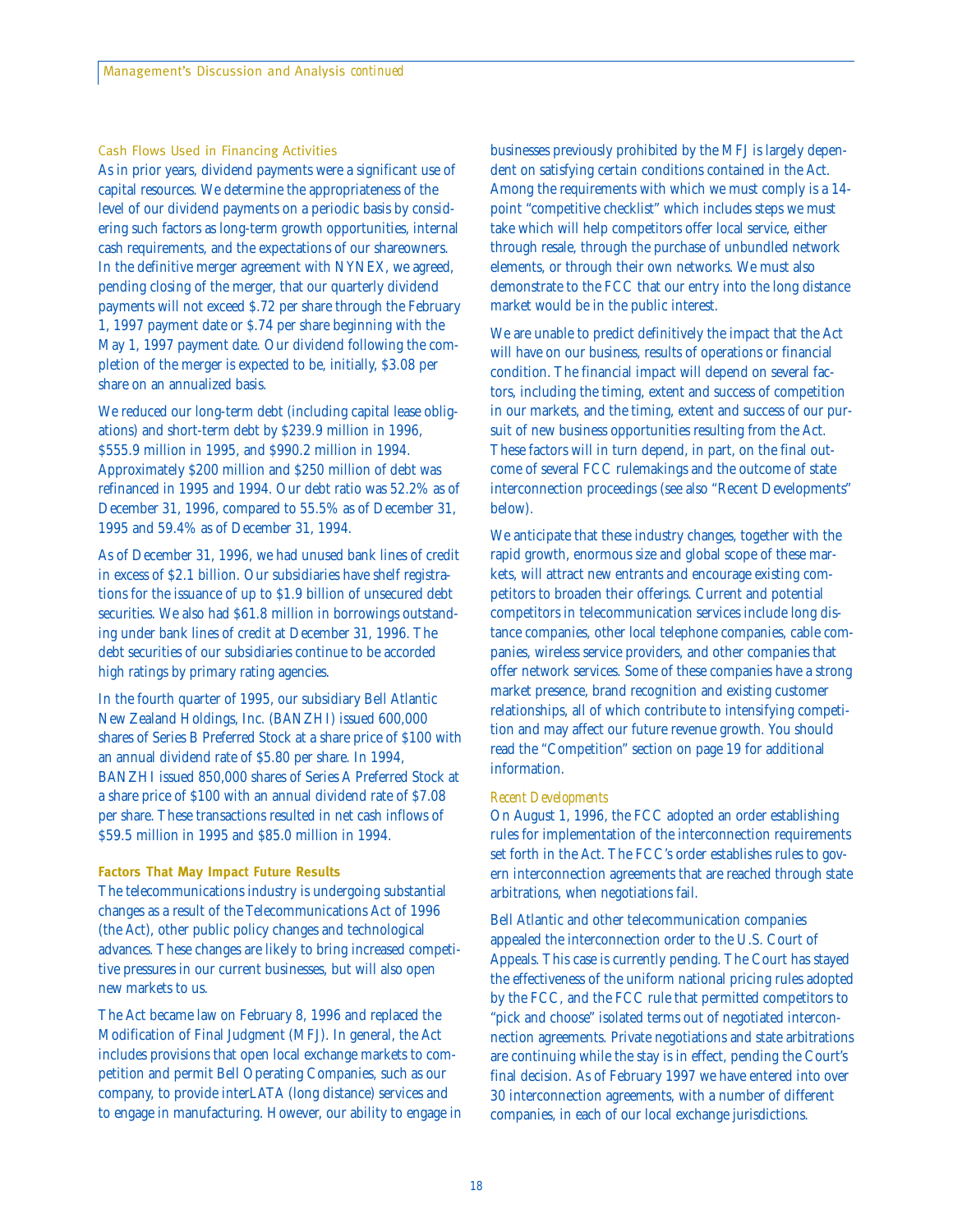The FCC has also initiated proceedings to address universal service obligations and access charges, and will adopt regulations regarding these issues in subsequent orders.

Although we are unable to predict the final outcome, either of these proceedings could have a material effect on future operating revenues.

#### Competition

#### *IntraLATA Toll Services*

IntraLATA toll services are calls that originate and terminate within the same LATA, but cover a greater distance than a local call. These services are generally regulated by state regulatory commissions rather than federal authorities. All of our state regulatory commissions (except in the District of Columbia, where intraLATA toll service is not provided) permit other carriers to offer intraLATA toll services within the state.

Currently, intraLATA toll calls in these states are completed by our operating telephone companies unless the customer dials a code to access a competing carrier. This dialing method would be changed by "presubscription," which would enable customers to make these toll calls using another carrier without having to dial an access code.

The Act addressed the issue of presubscription by prohibiting a state from requiring presubscription or "dialing parity" until the earlier of such time as the Bell Operating Company is authorized to provide long distance services within the state or three years from the effective date of the Act. This prohibition does not apply to a final order requiring presubscription that was issued on or prior to December 19, 1995 or to states consisting of a single LATA.

In several states, the regulatory commissions have adopted orders requiring our operating telephone companies to provide intraLATA presubscription in 1997. The Pennsylvania regulatory commission ordered presubscription by July 31, 1997, but has stated that a reasonable effort should be made to coordinate implementation of presubscription with our entry into the long distance market in Pennsylvania. The state regulatory commission in West Virginia ordered presubscription by August 15, 1997. The Delaware Public Service Commission adopted an order that requires implementation of presubscription by July 31, 1997, although we believe this order is inconsistent with the Act. In New Jersey, the Board of Public Utilities (BPU) has adopted a rule requiring implementation of presubscription by May 5, 1997. We have filed in federal court a challenge to the BPU's rule on the grounds that it is inconsistent with the Act. We expect to offer intraLATA presubscription in our other state jurisdictions coincident with our offering of long distance services in those states, as required by the Act.

Implementation of presubscription for intraLATA toll services could have a material negative effect on toll service revenues, especially if we are not permitted to offer long distance services at the same time.

#### *Local Exchange Services*

Local exchange services have historically been subject to regulation by state regulatory commissions. Applications from competitors to provide and resell local exchange services have been approved in the District of Columbia, Delaware, Maryland, New Jersey, Pennsylvania and Virginia. In September 1996, legislation in the District of Columbia was signed into law that is expected to increase competition in the local exchange market.

The Act is expected to significantly increase the level of competition in all of our local exchange markets.

#### **Other Matters**

#### Iusacell Restructuring

In February 1997, we consummated a restructuring of our Iusacell investment to permit us to assume control of the Board of Directors and management of Iusacell. Under the terms of the restructuring, we exchanged certain Series B and D shares of Iusacell stock for Series A shares, which enables us to elect a majority of the Board of Directors. We also paid a premium of \$50.0 million to the current majority owner. The exchange of shares does not affect our economic ownership percentage of Iusacell. We also converted approximately \$33 million of subordinated debt into equity, and we may be required to provide Iusacell up to \$150 million in financing. The current majority owner has also been given put options to sell one third of its interest each year for three years at specified prices. The maximum exposure of the put options could be material if one or more of the puts is exercised at a time when the market price is substantially below the put price.

As a result of the restructuring, we will change the accounting for our Iusacell investment from the equity method to full consolidation.

#### Disposition of Bellcore Investment

We own a one-seventh interest in Bell Communications Research, Inc. (Bellcore). In November 1996, Bell Atlantic and other Bellcore owners entered into an agreement to sell our jointly owned investment in Bellcore. We expect to record a small gain as a result of this sale, which is anticipated to close in 1997.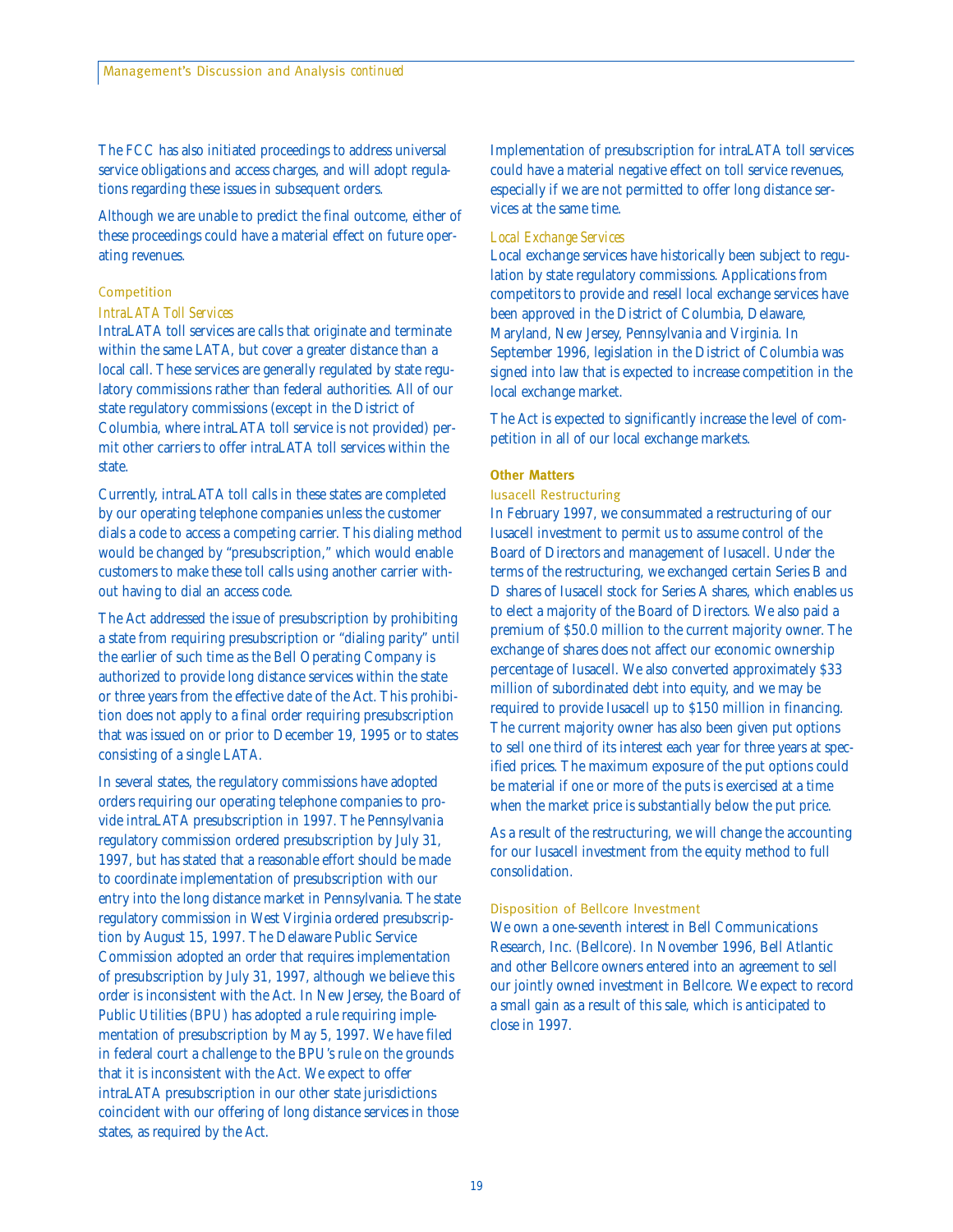#### Proposed Bell Atlantic–NYNEX Merger

Bell Atlantic and NYNEX announced a proposed merger of equals under a definitive merger agreement entered into on April 21, 1996 and amended on July 2, 1996. Under the terms of the amended agreement, NYNEX will become a subsidiary of Bell Atlantic. NYNEX stockholders will receive 0.768 of a share of Bell Atlantic common stock for each share of NYNEX common stock that they own. Bell Atlantic stockholders will continue to own their existing shares after the merger.

We expect that the merger will qualify as a "pooling of interests," which means that, for accounting and financial reporting purposes, the companies will be treated as if they had always been combined. In November 1996, stockholders of both companies approved the merger. The completion of the merger is subject to a number of other conditions, including certain regulatory approvals.

As a result of the merger, the post-merger company will incur special transition and integration costs of approximately \$500 million in the first year following the completion of the merger and an additional \$200 million to \$400 million over the two succeeding years, in connection with completing the transaction and integrating the operations of Bell Atlantic and NYNEX. The transition costs consist principally of professional and registration fees, systems modification costs, costs associated with the elimination and consolidation of duplicate facilities, and employee severance and relocation costs.

It is expected that the post-merger company will recognize recurring expense savings of approximately \$600 million annually by the third year following completion of the merger as a result of consolidating operating systems and other administrative functions and reducing management positions. Approximately \$300 million in savings are expected to be achieved in the first year following completion of the merger, with an additional \$150 million in each of the two succeeding years. Incremental savings in annual capital expenditures for the company should grow to approximately \$250 million to \$300 million, including efficiencies relating to purchasing, marketing trials and equipment testing.

We have established a target range for long-term earnings per share growth, following completion of the merger and excluding the transition and integration costs described above, of 10-12%.

Future operating revenues, expenses and net income of the post-merger company may not follow the same historical trends, or reflect the same dependence on economic and competitive factors, as presented above in our discussion of our own historical results of operations and financial condition. You should also refer to Note 17 of our consolidated financial statements on pages 44 and 45 for pro forma information on the post-merger company.

#### Cautionary Statement Concerning Forward-Looking **Statements**

Information contained above with respect to the expected financial impact of the proposed merger, and other statements in this Management's Discussion and Analysis, regarding expected future events and financial results is forward-looking and subject to risks and uncertainties. For those statements, we claim the protection of the safe harbor for forward-looking statements contained in the Private Securities Litigation Reform Act of 1995.

The following important factors could affect the future results of our company and could cause those results to differ materially from those expressed in the forward-looking statements: (i) materially adverse changes in economic conditions in the markets served by the company; (ii) a significant delay in the expected closing of the merger; (iii) the final outcome of FCC rulemakings with respect to interconnection agreements, access charge reform and universal service; (iv) the timing of presubscription for toll services; (v) future state regulatory actions and economic conditions in the company's operating areas; (vi) the extent, timing and success of competition from others in the local telephone and toll service markets; and (vii) the timing of entry and profitability of the company in the long distance market.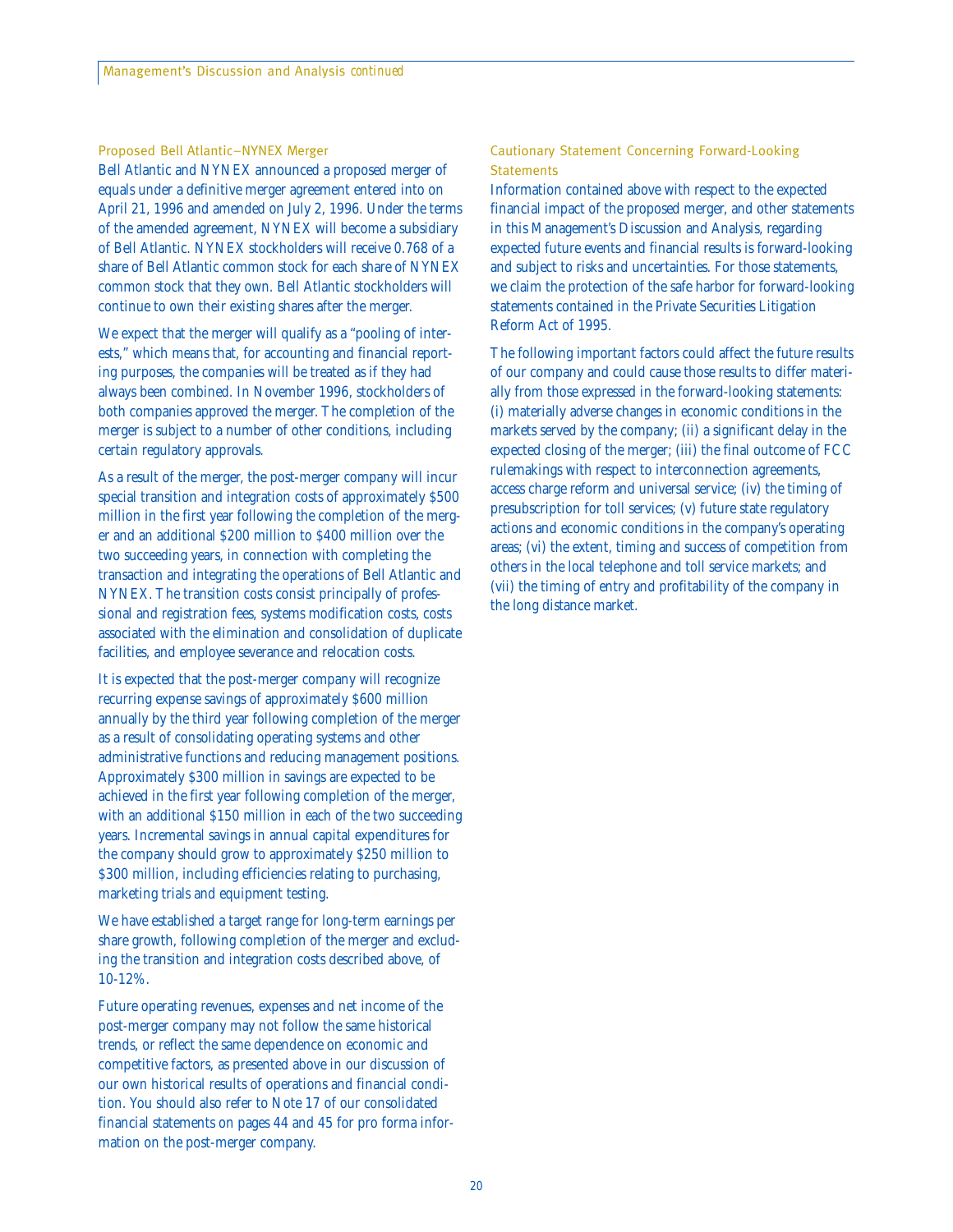We, the management of Bell Atlantic Corporation, are responsible for the consolidated financial statements and the information and representations contained in this report. We believe the financial statements have been prepared in conformity with generally accepted accounting principles and the information in this report is consistent with those statements.

To meet our responsibility for the preparation of reliable financial statements, we maintain a strong internal control structure. It includes the appropriate control environment, accounting systems, and control procedures. The internal control structure is designed to provide reasonable assurance that assets are safeguarded from unauthorized use, that transactions are properly recorded and executed under our authorizations, and that the financial records permit the preparation of reliable financial statements. There are, however, inherent limitations that should be recognized in considering the assurances provided by the internal control structure. The concept of reasonable assurance recognizes that the costs of the internal control structure should not exceed the benefits to be derived. The internal control structure is reviewed and evaluated on a regular basis. Compliance is monitored by our internal auditors through an annual plan of internal audits.

The Board of Directors has the responsibility to review the financial statements. This is done by its Audit Committee, which is composed of five outside directors. The Audit Committee meets periodically with management and the Board of Directors. It also meets with representatives of the internal auditors and independent accountants and reviews the work of each to ensure that their respective responsibilities are being carried out and to discuss related matters. Both the internal auditors and independent accountants have direct access to the Audit Committee.

Kurmin

Raymond W. Smith Chairman of the Board and Chief Executive Officer

William C. altat

William O. Albertini Executive Vice President and Chief Financial Officer

#### *To the Board of Directors and Shareowners of Bell Atlantic Corporation:*

We have audited the accompanying consolidated balance sheets of Bell Atlantic Corporation and subsidiaries as of December 31, 1996 and 1995, and the related consolidated statements of operations, changes in shareowners' investment, and cash flows for each of the three years in the period ended December 31, 1996. These financial statements are the responsibility of the Company's management. Our responsibility is to express an opinion on these financial statements based on our audits.

We conducted our audits in accordance with generally accepted auditing standards. Those standards require that we plan and perform the audit to obtain reasonable assurance about whether the financial statements are free of material misstatement. An audit includes examining, on a test basis, evidence supporting the amounts and disclosures in the financial statements. An audit also includes assessing the accounting principles used and significant estimates made by management, as well as evaluating the overall financial statement presentation. We believe that our audits provide a reasonable basis for our opinion.

In our opinion, the financial statements referred to above present fairly, in all material respects, the consolidated financial position of Bell Atlantic Corporation and subsidiaries as of December 31, 1996 and 1995, and the consolidated results of their operations and their cash flows for each of the three years in the period ended December 31, 1996 in conformity with generally accepted accounting principles.

As discussed in Notes 1 and 2 to the consolidated financial statements, the Company changed its method of accounting for directory publishing revenues and expenses in 1996. Also, as discussed in Notes 1 and 3 to the consolidated financial statements, the Company discontinued accounting for the operations of its telephone subsidiaries in accordance with Statement of Financial Accounting Standards No. 71, "Accounting for the Effects of Certain Types of Regulation," effective August 1, 1994.

Coopered Lyhand L. L.P.

2400 Eleven Penn Center Philadelphia, Pennsylvania February 5, 1997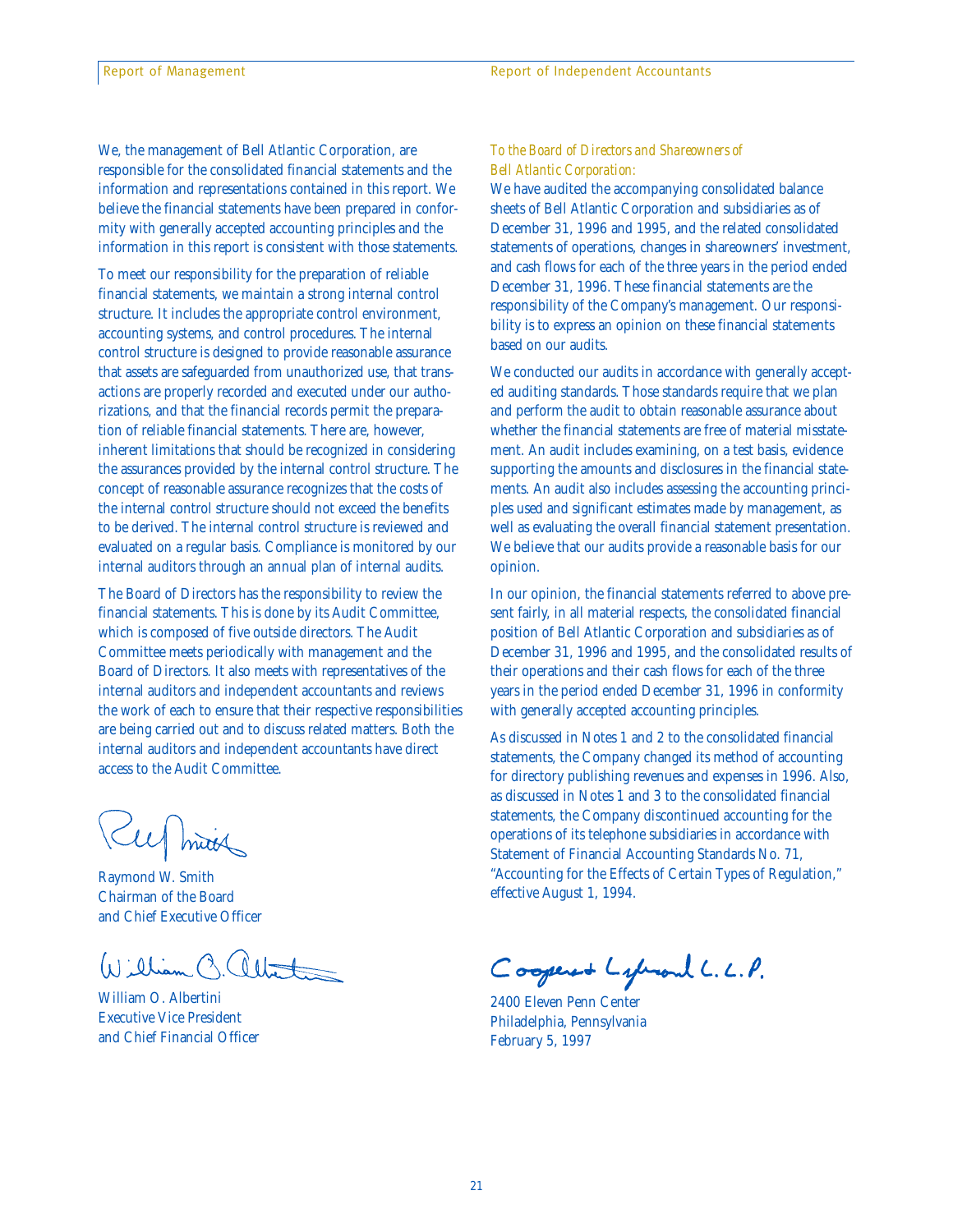Consolidated Statements of Operations

|                                                                                         |                         | (Dollars in Millions, Except Per Share Amounts) |                                   |  |
|-----------------------------------------------------------------------------------------|-------------------------|-------------------------------------------------|-----------------------------------|--|
| For the Years Ended December 31,                                                        | 1996                    | 1995                                            | 1994                              |  |
| <b>Operating revenues</b>                                                               | 13,081.4<br>\$          | 13,429.5<br>S.                                  | 13,791.4<br>\$                    |  |
| <b>Operating expenses</b>                                                               |                         |                                                 |                                   |  |
| Employee costs, including benefits and taxes                                            | 3,921.6                 | 4,022.0                                         | 4,333.1                           |  |
| Depreciation and amortization                                                           | 2,594.6                 | 2,627.1                                         | 2,652.1                           |  |
| Other                                                                                   | 3,628.6                 | 3,694.2                                         | 4,001.6                           |  |
|                                                                                         | 10,144.8                | 10,343.3                                        | 10,986.8                          |  |
| <b>Operating income</b>                                                                 | 2,936.6                 | 3,086.2                                         | 2,804.6                           |  |
| Income from unconsolidated businesses                                                   | 327.9                   | 152.5                                           | 41.1                              |  |
| Other income and expense, net                                                           | (36.0)                  | 331.7                                           | 23.2                              |  |
| <b>Interest expense</b>                                                                 | 477.9                   | 561.0                                           | 582.1                             |  |
| Income before provision for income taxes,<br>extraordinary items, and cumulative effect |                         |                                                 |                                   |  |
| of change in accounting principle                                                       | 2,750.6                 | 3,009.4                                         | 2,286.8                           |  |
| Provision for income taxes                                                              | 1,011.2                 | 1,147.6                                         | 884.9                             |  |
| Income before extraordinary items and                                                   |                         |                                                 |                                   |  |
| cumulative effect of change in accounting principle                                     | 1,739.4                 | 1,861.8                                         | 1,401.9                           |  |
| <b>Extraordinary items</b>                                                              |                         |                                                 |                                   |  |
| Discontinuation of regulatory accounting                                                |                         |                                                 |                                   |  |
| principles, net of tax                                                                  |                         |                                                 | (2,150.0)                         |  |
| Early extinguishment of debt, net of tax                                                |                         | (3.5)                                           | (6.7)                             |  |
|                                                                                         |                         | (3.5)                                           | (2, 156.7)                        |  |
| Cumulative effect of change in accounting principle                                     |                         |                                                 |                                   |  |
| Directory publishing, net of tax                                                        | 142.1                   |                                                 |                                   |  |
| Net income (loss)                                                                       | 1,881.5<br><sup>S</sup> | \$<br>1,858.3                                   | \$<br>(754.8)                     |  |
| Per Common Share:                                                                       |                         |                                                 |                                   |  |
| Income before extraordinary items and                                                   |                         |                                                 |                                   |  |
| cumulative effect of change in accounting principle                                     | \$<br>3.96              | \$<br>4.25                                      | $\boldsymbol{\mathsf{S}}$<br>3.21 |  |
| <b>Extraordinary items</b>                                                              |                         | (.01)                                           | (4.94)                            |  |
| Cumulative effect of change in accounting principle                                     | .32                     |                                                 |                                   |  |
| Net income (loss)                                                                       | 4.28<br>\$              | \$<br>4.24                                      | $\mathsf{S}$<br>(1.73)            |  |
| Weighted average number of common shares                                                |                         |                                                 |                                   |  |
| and equivalent shares outstanding (in millions)                                         | 439.6                   | 438.3                                           | 437.2                             |  |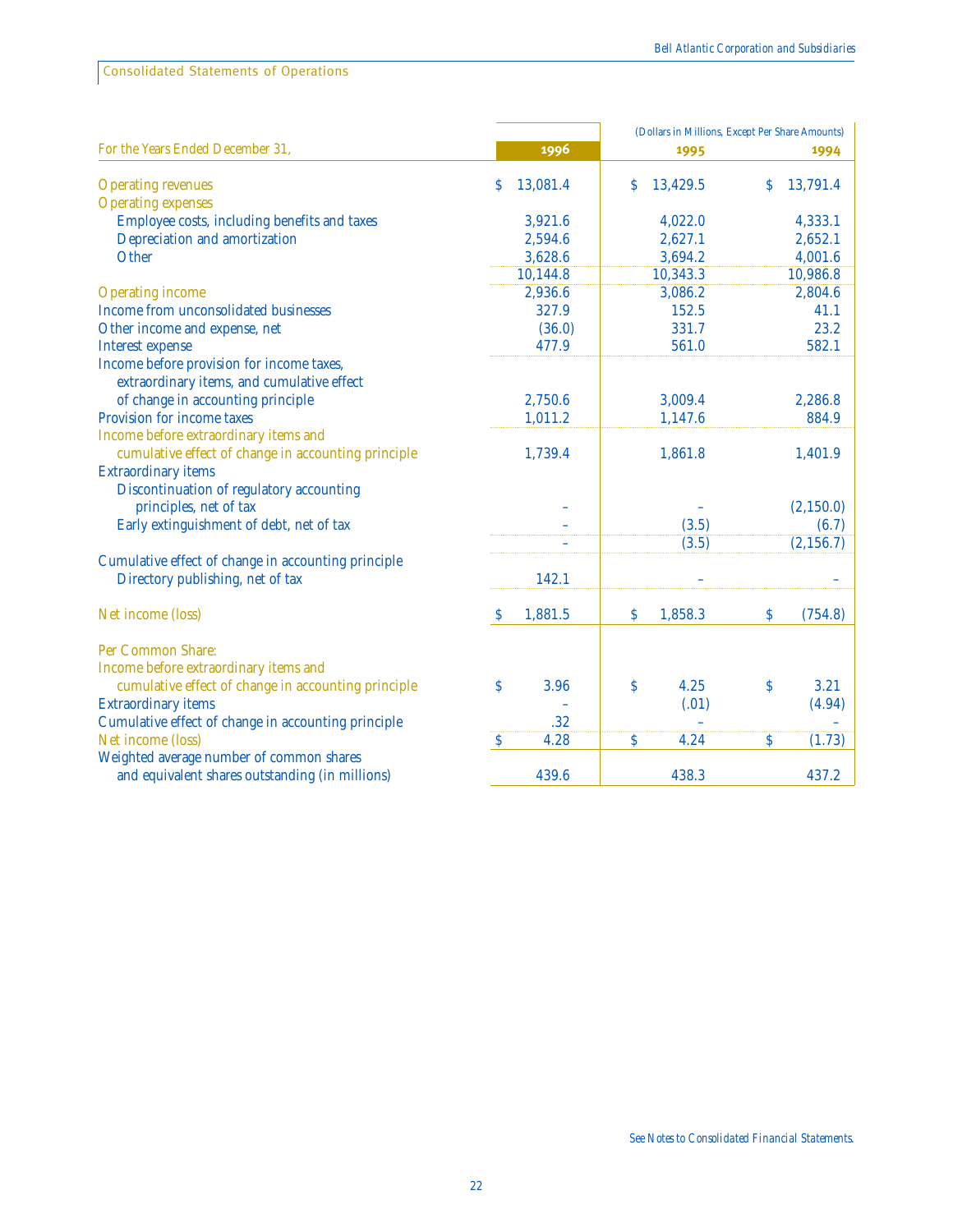Consolidated Balance Sheets

|                                                               |                          | (Dollars in Millions,<br><b>Except Per Share Amounts)</b> |
|---------------------------------------------------------------|--------------------------|-----------------------------------------------------------|
| At December 31,                                               | 1996                     | 1995                                                      |
|                                                               |                          |                                                           |
| <b>Assets</b>                                                 |                          |                                                           |
| <b>Current assets</b>                                         |                          |                                                           |
| Cash and cash equivalents                                     | \$<br>152.5              | \$<br>356.8                                               |
| Short-term investments                                        | 271.7                    |                                                           |
| Accounts receivable, net of allowances of \$248.3 and \$189.8 | 2,846.8                  | 2,386.0                                                   |
| Inventories                                                   | 148.7                    | 132.8                                                     |
| Prepaid expenses                                              | 402.0                    | 611.7                                                     |
| Other                                                         | 126.3                    | 385.4                                                     |
|                                                               | 3,948.0                  | 3,872.7                                                   |
| Plant, property and equipment                                 | 34,758.4                 | 33,553.8                                                  |
| Less accumulated depreciation                                 | 18,842.7                 | 17,632.5                                                  |
|                                                               | 15,915.7                 | 15,921.3                                                  |
| <b>Investments in unconsolidated businesses</b>               | 3,766.8                  | 3,007.7                                                   |
| Other assets                                                  | 1,225.7                  | 1,355.1                                                   |
| <b>Total assets</b>                                           | 24,856.2<br>S            | <sup>S</sup><br>24,156.8                                  |
| Liabilities and Shareowners' Investment                       |                          |                                                           |
| <b>Current liabilities</b>                                    |                          |                                                           |
| Debt maturing within one year                                 | 2,137.3<br>S             | <sup>S</sup><br>1,930.2                                   |
| Accounts payable and accrued liabilities                      | 2,902.7                  | 2,723.5                                                   |
| Other                                                         | 662.8                    | 719.3                                                     |
|                                                               | 5,702.8                  | 5,373.0                                                   |
| Long-term debt                                                | 5,960.2                  | 6,407.2                                                   |
| <b>Employee benefit obligations</b>                           | 3,887.4                  | 3,841.3                                                   |
| Deferred credits and other liabilities                        |                          |                                                           |
| Deferred income taxes                                         | 1,229.9                  | 1,213.9                                                   |
| Unamortized investment tax credits                            | 123.0                    | 147.3                                                     |
| Other                                                         | 385.1                    | 345.5                                                     |
|                                                               | 1,738.0                  | 1,706.7                                                   |
| Preferred stock of subsidiary                                 | 145.0                    | 145.0                                                     |
| Commitments (Notes 6 and 7)                                   |                          |                                                           |
| <b>Shareowners' investment</b>                                |                          |                                                           |
| Preferred and preference stock (\$1 par value; none issued)   |                          |                                                           |
| Common stock (\$1 par value; 437,816,267 shares and           |                          |                                                           |
| 437,765,346 shares issued)                                    | 437.8                    | 437.8                                                     |
| Contributed capital                                           | 5,510.9                  | 5,506.4                                                   |
| <b>Reinvested earnings</b>                                    | 2,381.9                  | 1,776.5                                                   |
| Foreign currency translation adjustment                       | (458.5)                  | (515.9)                                                   |
|                                                               | 7,872.1                  | 7,204.8                                                   |
| Less common stock in treasury, at cost                        | 3.6                      | 3.1                                                       |
| Less deferred compensation-employee stock ownership plans     | 445.7                    | 518.1                                                     |
|                                                               | 7,422.8                  | 6,683.6                                                   |
| Total liabilities and shareowners' investment                 | 24,856.2<br><sup>S</sup> | 24,156.8<br>\$                                            |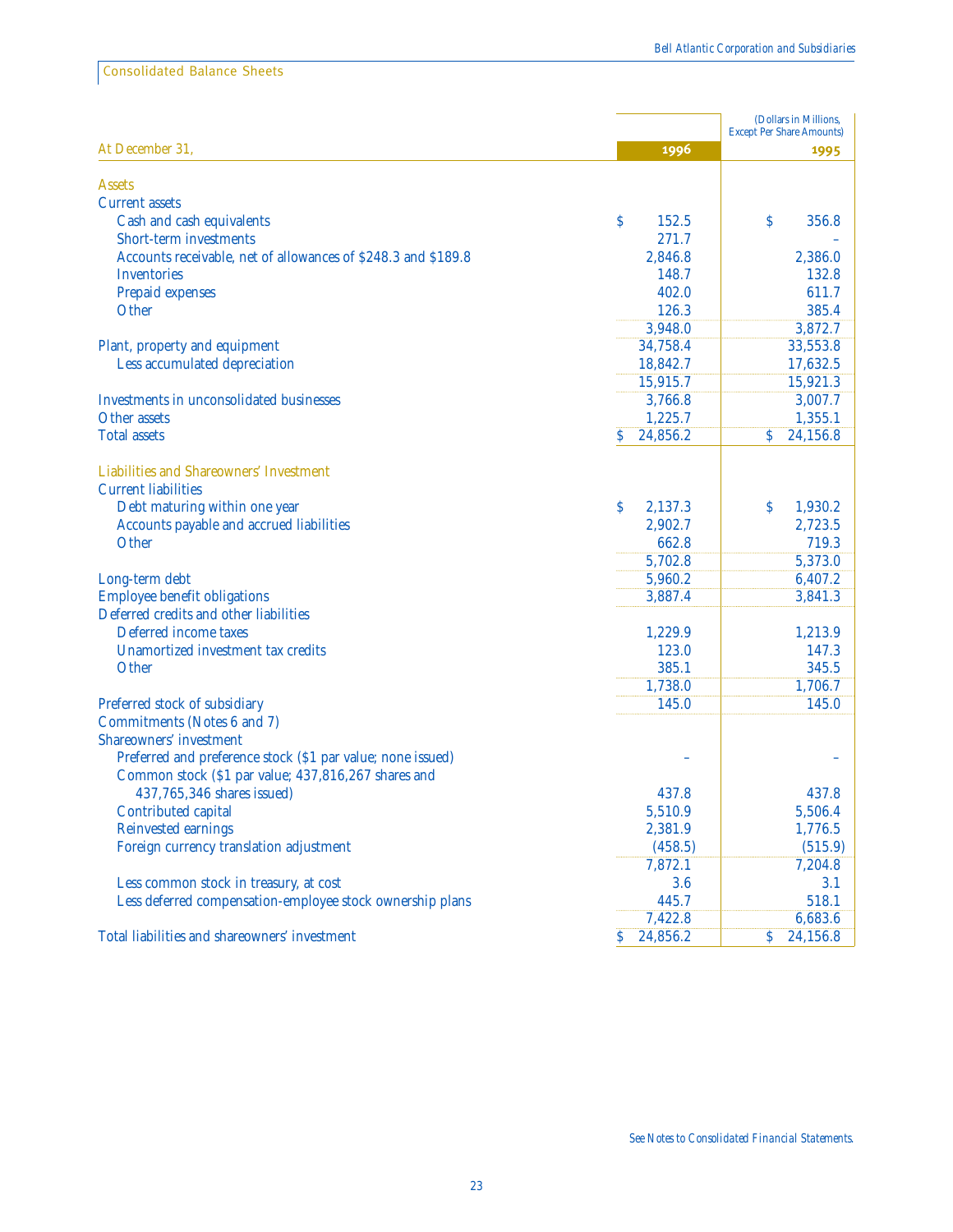| <b>Shares</b><br>Amount<br><b>Shares</b><br>Amount<br><b>Shares</b><br>Amount                                                                                  |           |
|----------------------------------------------------------------------------------------------------------------------------------------------------------------|-----------|
|                                                                                                                                                                |           |
| <b>Common Stock</b><br>437,765<br>437.8<br>436.4<br>Balance at beginning of year<br>\$<br>436,406<br>\$<br>436,130<br>\$<br>Shares issued:                     | 436.1     |
| <b>Employee plans</b><br>27<br>1.3<br>230<br>1,258                                                                                                             | $\cdot^2$ |
| 24<br>Shareowner plans<br>8                                                                                                                                    |           |
| 93<br>$\cdot$ 1<br>46<br><b>Acquisition agreements</b>                                                                                                         | $\cdot$ 1 |
| Balance at end of year<br>437,816<br>437,765<br>437.8<br>436,406<br>437.8                                                                                      | 436.4     |
| <b>Common Stock Issuable</b><br>Balance at beginning of year<br>93<br>142<br>$\cdot$ 1<br>Shares issued:                                                       | $\cdot^1$ |
| <b>Acquisition agreements</b><br>(93)<br>(49)<br>(.1)<br>93<br>Balance at end of year                                                                          | $\cdot^1$ |
|                                                                                                                                                                |           |
| <b>Contributed Capital</b><br>Balance at beginning of year<br>5,506.4<br>5,428.4<br>5,415.2<br><b>Shares</b> issued:                                           |           |
| <b>Employee plans</b><br>2.5<br>76.5                                                                                                                           | 13.2      |
| <b>Shareowner plans</b><br>1.6<br>1.5                                                                                                                          |           |
| Other<br>$\cdot$ <sup>4</sup>                                                                                                                                  |           |
| Balance at end of year<br>5,510.9<br>5,506.4<br>5,428.4                                                                                                        |           |
| <b>Reinvested Earnings</b>                                                                                                                                     |           |
| Balance at beginning of year<br>3,093.6<br>1,776.5<br>1,144.4                                                                                                  |           |
| Net income (loss)<br>1,881.5<br>1,858.3                                                                                                                        | (754.8)   |
| Dividends declared and redemption of stock<br>rights (\$2.88, \$2.80, and \$2.76 per share)<br>(1, 260.8)<br>(1, 223.4)<br>(1, 203.9)<br><b>Shares</b> issued: |           |
| <b>Employee plans</b><br>(19.4)<br>(11.8)                                                                                                                      | (.9)      |
| Tax benefit of dividends paid to ESOPs<br>7.9<br>9.0                                                                                                           | 10.4      |
| Other<br>(3.8)                                                                                                                                                 |           |
| 2,381.9<br>1,776.5<br>Balance at end of year<br>1,144.4                                                                                                        |           |
| <b>Foreign Currency Translation Adjustment</b><br>Balance at beginning of year<br>(515.9)<br>(330.8)<br>Translation adjustments (net of tax benefit            | (83.9)    |
| of \$4.7, \$1.1, and \$.9)<br>57.4<br>(185.1)                                                                                                                  | (246.9)   |
| Balance at end of year<br>(458.5)<br>(515.9)                                                                                                                   | (330.8)   |
| <b>Treasury Stock</b>                                                                                                                                          |           |
| Balance at beginning of year<br>63<br>3.1<br>220<br>11.0<br>50                                                                                                 | 2.4       |
| <b>Shares</b> purchased<br>1,490<br>100.6<br>211<br>209<br>11.2                                                                                                | 10.5      |
| Shares distributed:                                                                                                                                            |           |
| (1, 498)<br>(100.0)<br>(43)<br>(2.1)<br>(13)<br><b>Employee plans</b>                                                                                          | (.7)      |
| <b>Shareowner plans</b><br>(234)<br>(11.6)<br>(1)<br>(.1)<br><b>Acquisition agreements</b><br>(26)<br>(91)<br>(5.4)                                            | (1.2)     |
| 54<br>Balance at end of year<br>3.6<br>220<br>63<br>3.1                                                                                                        | 11.0      |
|                                                                                                                                                                |           |
| <b>Deferred Compensation-ESOPs</b><br>518.1<br>586.2<br>Balance at beginning of year                                                                           | 634.3     |
| <b>Amortization</b><br>(72.4)<br>(68.1)                                                                                                                        | (48.1)    |
| Balance at end of year<br>518.1<br>445.7                                                                                                                       | 586.2     |
| Total shareowners' investment<br>\$7,422.8<br>\$6,683.6<br>\$6,081.3                                                                                           |           |

*See Notes to Consolidated Financial Statements.*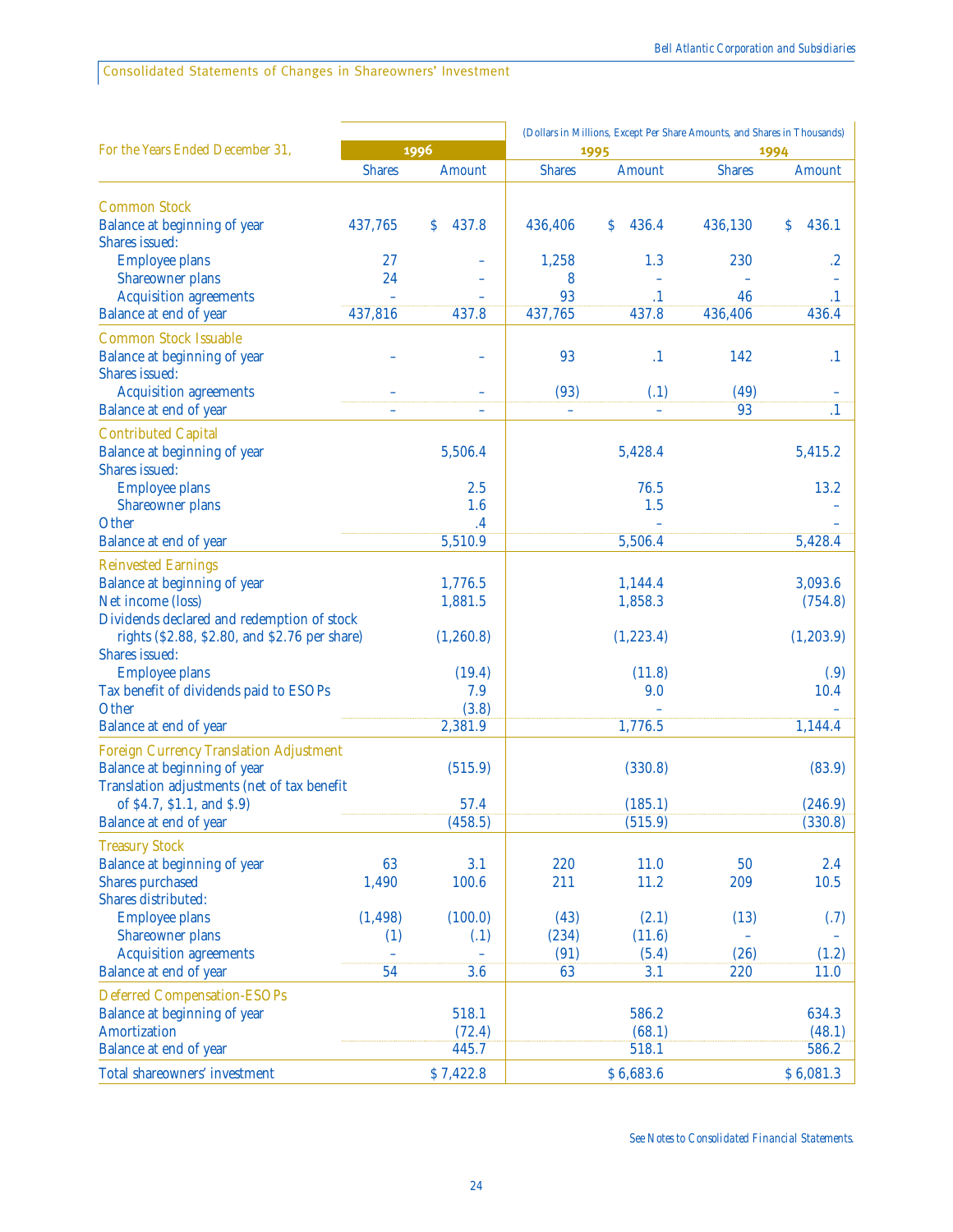Consolidated Statements of Cash Flows

|                                                                  |                                   |              | (Dollars in Millions)             |
|------------------------------------------------------------------|-----------------------------------|--------------|-----------------------------------|
| For the Years Ended December 31,                                 | 1996                              | 1995         | 1994                              |
| <b>Cash Flows From Operating Activities</b>                      |                                   |              |                                   |
| Net income (loss)                                                | \$<br>1,881.5                     | S<br>1,858.3 | \$<br>(754.8)                     |
| Adjustments to reconcile net income (loss)                       |                                   |              |                                   |
| to net cash provided by operating activities:                    |                                   |              |                                   |
| Depreciation and amortization                                    | 2,594.6                           | 2,627.1      | 2,652.1                           |
| Extraordinary items, net of tax                                  |                                   | 3.5          | 2,156.7                           |
| Cumulative effect of change in accounting principle, net of tax  | (142.1)                           |              |                                   |
| Gain on sale of cellular properties, net of tax                  |                                   | (200.1)      |                                   |
| Income from unconsolidated businesses                            | (327.9)                           | (152.5)      | (41.1)                            |
| Dividends received from unconsolidated businesses                | 125.5                             | 146.0        | 101.0                             |
| Other items, net                                                 | 62.1                              | 62.3         | (58.7)                            |
| Changes in certain assets and liabilities, net of effects        |                                   |              |                                   |
| from acquisition/disposition of businesses:                      |                                   |              |                                   |
| <b>Accounts receivable</b>                                       | (69.9)                            | (310.2)      | (192.6)                           |
| <b>Inventories</b>                                               | (15.9)                            | (47.6)       | (80.8)                            |
| Other assets                                                     | (.6)                              | (18.7)       | (226.6)                           |
| Accounts payable and accrued liabilities                         | 127.0                             | 67.1         | 50.4                              |
| Deferred income taxes, net                                       | 77.1                              | (95.4)       | (270.5)                           |
| Unamortized investment tax credits                               | (24.3)                            | (29.4)       | (49.4)                            |
| <b>Employee benefit obligations</b>                              | 52.1                              | 84.8         | 382.8                             |
| <b>Other liabilities</b>                                         | 76.3                              | (14.2)       | 108.5                             |
| Net cash provided by operating activities                        | 4,415.5                           | 3,981.0      | 3,777.0                           |
|                                                                  |                                   |              |                                   |
| <b>Cash Flows From Investing Activities</b>                      |                                   |              |                                   |
| Purchases of short-term investments                              | (401.7)                           | (135.0)      | (10.0)                            |
| Proceeds from sale of short-term investments                     | 130.0                             | 135.0        | 18.5                              |
| Additions to plant, property and equipment                       | (2,553.4)                         | (2,627.2)    | (2,648.3)                         |
| Proceeds from sale of plant, property and equipment              | 13.2                              | 3.5          | 102.1                             |
| Investment in finance lease and notes receivable                 |                                   |              | (741.6)                           |
| Proceeds from finance lease and notes receivable                 |                                   | 93.1         | 721.8                             |
| Proceeds from notes receivable                                   | 188.3                             | 338.7        |                                   |
| Acquisition of businesses, less cash acquired                    | (10.0)                            | (41.4)       | (37.5)                            |
| Proceeds from Telecom Corporation of New Zealand Limited         |                                   |              |                                   |
| capital reduction plan                                           |                                   |              | 67.4                              |
| Investments in unconsolidated businesses, net                    | (496.5)                           | (442.4)      | (583.7)                           |
| Proceeds from disposition of businesses                          | 4.2                               | 611.2        | 1,446.8                           |
| Other, net                                                       | (18.1)                            | (26.3)       | (29.7)                            |
| Net cash used in investing activities                            | (3, 144.0)                        | (2,090.8)    | (1,694.2)                         |
| <b>Cash Flows From Financing Activities</b>                      |                                   |              |                                   |
| Proceeds from borrowings                                         |                                   | 106.6        | 249.6                             |
| Principal repayments of borrowings and capital lease obligations | (228.2)                           | (439.3)      | (621.1)                           |
| Early extinguishment of debt                                     |                                   | (200.0)      | (350.0)                           |
| Net change in short-term borrowings with                         |                                   |              |                                   |
| original maturities of three months or less                      | 5.8                               | (48.1)       | (287.6)                           |
| Dividends paid and redemption of stock rights                    | (1,252.0)                         | (1, 218.0)   | (1, 195.1)                        |
| Proceeds from sale of common stock                               | 74.7                              | 76.9         | 6.9                               |
| Purchase of common stock for treasury                            | (100.6)                           | (11.2)       | (8.7)                             |
| Net change in outstanding checks drawn                           |                                   |              |                                   |
| on controlled disbursement accounts                              | 24.5                              | (2.7)        | 35.0                              |
| Proceeds from sale of preferred stock by subsidiary              |                                   | 59.5         | 85.0                              |
| Net cash used in financing activities                            | (1, 475.8)                        | (1,676.3)    | (2,086.0)                         |
| Increase (decrease) in cash and cash equivalents                 | (204.3)                           | 213.9        | (3.2)                             |
| Cash and cash equivalents, beginning of year                     | 356.8                             | 142.9        | 146.1                             |
| Cash and cash equivalents, end of year                           | $\overline{\mathcal{S}}$<br>152.5 | \$<br>356.8  | $\overline{\mathcal{S}}$<br>142.9 |

*See Notes to Consolidated Financial Statements.*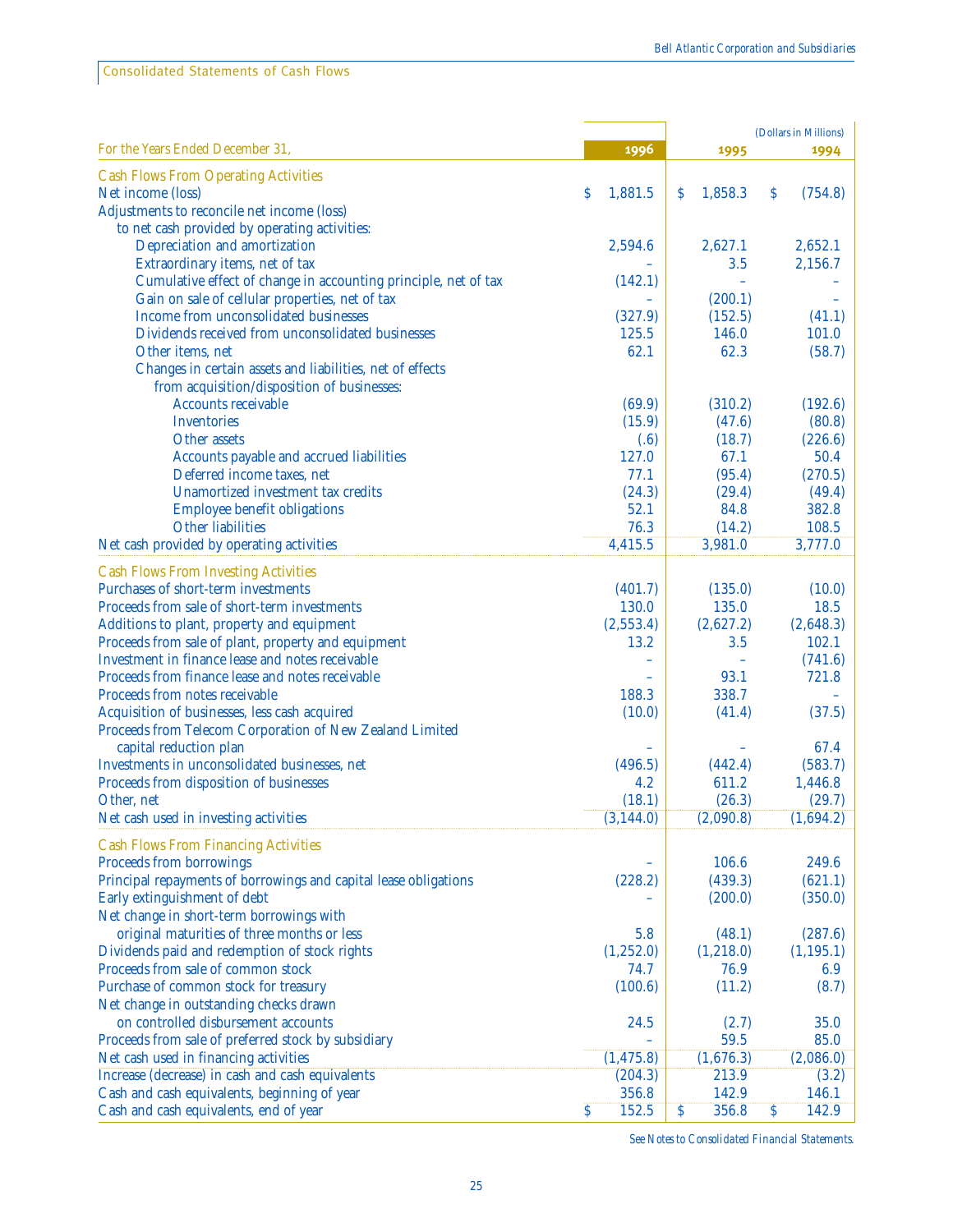#### **1. Description of Business and Summary of Significant Accounting Policies**

#### *Description of Business*

Bell Atlantic Corporation is a diversified telecommunications company. For ease of reference, Bell Atlantic Corporation will be referred to as "we" or "Bell Atlantic" in this Annual Report. We operate predominantly in a single industry segment — communications and related services. Our telephone subsidiaries provide local telephone services to customers in the mid-Atlantic region of the United States (Pennsylvania, New Jersey, Delaware, Virginia, Maryland, West Virginia and the District of Columbia). These services include the provision of voice and data transport, enhanced and custom calling features, network access, directory assistance, private lines, and public telephones. We also provide systems integration, customer premises equipment distribution and directory publishing services. During 1996, we began marketing long distance services in selected areas outside our geographic region. We also own an interest in a telecommunications company in New Zealand.

Our wireless business includes domestic and international investments. Through several joint ventures, we provide cellular and personal communications services throughout most of the United States. We also have invested in wireless businesses in Mexico, Italy, Slovakia and the Czech Republic.

The telecommunications industry is undergoing substantial changes as a result of the Telecommunications Act of 1996, other public policy changes and technological advances. These changes are likely to bring increased competitive pressures, but will also open new markets to us, such as long distance services in our geographic region, upon completion of certain requirements of the Telecommunications Act.

#### *Consolidation and Basis of Presentation*

The consolidated financial statements include our majorityowned subsidiaries (see Notes 4 and 6). Investments in businesses in which we do not have control, but have the ability to exercise significant influence over operating and financial policies, are accounted for using the equity method. Investments in which we do not have the ability to exercise significant influence over operating and financial policies are accounted for under the cost method. All significant intercompany accounts and transactions have been eliminated.

#### *Use of Estimates*

We prepare our financial statements under generally accepted accounting principles which require management to make estimates and assumptions that affect the reported amounts or certain disclosures. Actual results could differ from those estimates.

#### *Reclassifications*

We reclassified certain amounts from previous years to conform with the 1996 presentation.

#### *Revenue Recognition*

Our telephone subsidiaries recognize revenues when services are rendered based on usage of our local exchange network and facilities. Our other subsidiaries recognize revenues when products are delivered or services are rendered to customers. Revenues recognized from leasing transactions are recorded under Statement of Financial Accounting Standards (SFAS) No. 13, "Accounting for Leases."

#### *Maintenance and Repairs*

We charge the cost of maintenance and repairs, including the cost of replacing minor items not constituting substantial betterments, to operating expense.

#### *Earnings Per Common Share*

We calculate earnings per share by dividing net income by the weighted average number of shares and equivalent shares outstanding during the year.

#### *Cash and Cash Equivalents*

We consider all highly liquid investments with a maturity of 90 days or less when purchased to be cash equivalents, except cash equivalents held as short-term investments. Cash equivalents are stated at cost, which approximates market value.

#### *Short-Term Investments*

Our short-term investments consist of cash equivalents held in trust to pay for certain employee benefits. Short-term investments are stated at cost, which approximates market value.

#### *Inventories*

We include in inventory new and reusable materials of the telephone subsidiaries which are stated principally at average original cost, except that specific costs are used in the case of large individual items. Inventories of our other subsidiaries are stated at the lower of cost (determined principally on either an average or first-in, first-out basis) or market.

#### *Plant and Depreciation*

We state plant, property and equipment at cost. Our telephone subsidiaries' depreciation expense is principally based on the composite group remaining life method and straightline composite rates. This method provides for the recognition of the cost of the remaining net investment in telephone plant, less anticipated net salvage value, over the remaining asset lives. This method requires the periodic revision of depreciation rates.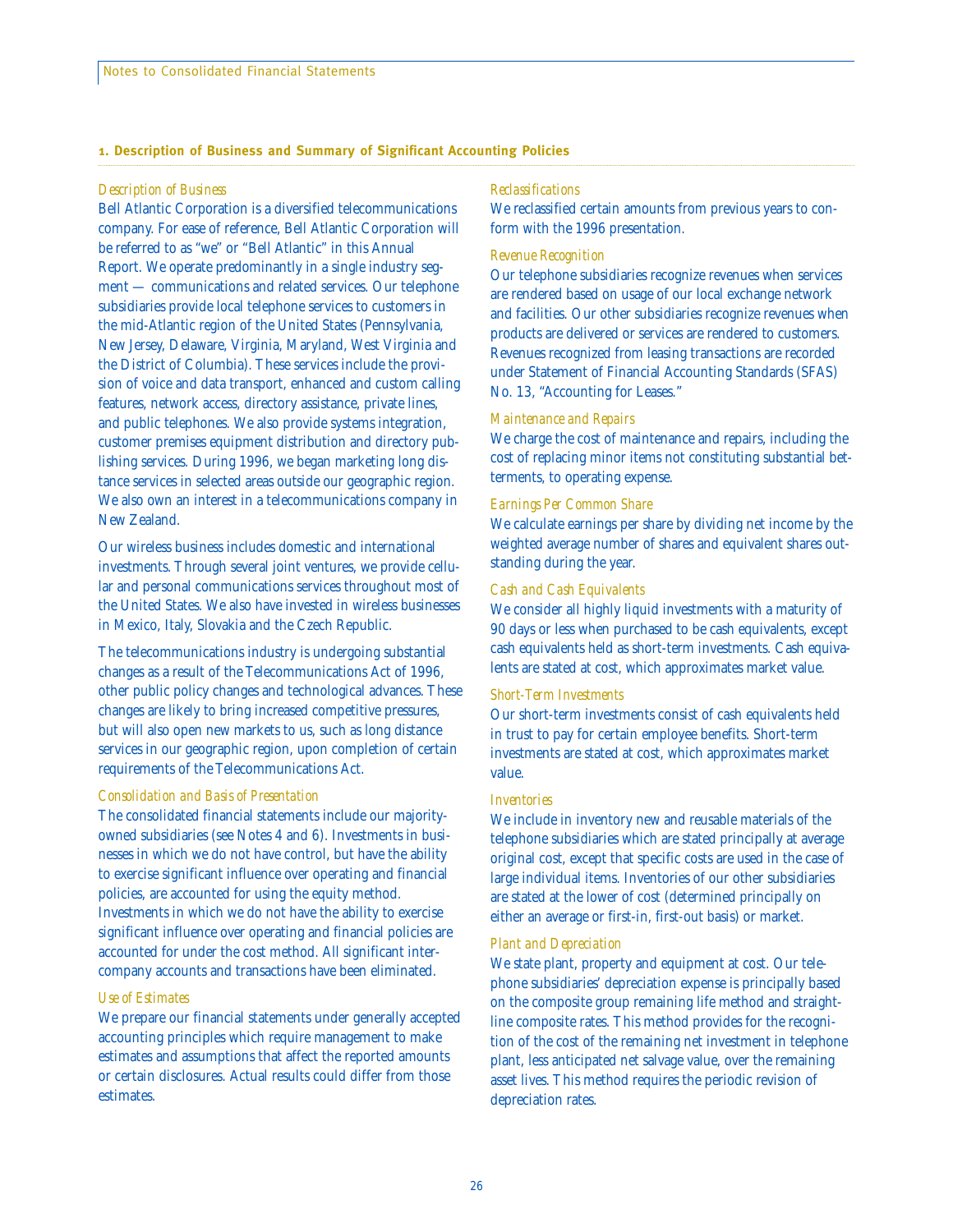#### *Note 1 continued*

Effective August 1, 1994, our telephone subsidiaries discontinued accounting for their operations under SFAS No. 71, "Accounting for the Effects of Certain Types of Regulation" (see Note 3). For financial reporting purposes, we no longer use asset lives set by regulators. As a result, we began using shorter estimated asset lives for certain categories of plant and equipment. The asset lives used by our telephone subsidiaries before and after the discontinuation of SFAS No. 71 are presented in the following table:

| <b>Average Lives (in years)</b> | <b>Before</b> | After     |
|---------------------------------|---------------|-----------|
| <b>Buildings</b>                | $18 - 60$     | 30        |
| Central office equipment        | $6 - 13$      | $5 - 12$  |
| Cable, wiring and conduit       | $20 - 60$     | $15 - 50$ |
| Other equipment                 | $6 - 38$      | $6 - 35$  |

When we replace or retire depreciable telephone plant, the carrying amount of such plant is deducted from the respective accounts and charged to accumulated depreciation. Gains or losses on disposition are amortized with the remaining net investment in telephone plant.

Plant, property and equipment of our other subsidiaries is depreciated on a straight-line basis over the following estimated useful lives: buildings, 20-40 years; and other equipment, 2-10 years.

When the depreciable assets of our other subsidiaries are retired or otherwise disposed of, the related cost and accumulated depreciation are deducted from the plant accounts, and any gains or losses on disposition are recognized in income.

#### *Capitalization of Interest Costs*

We capitalize interest on funds borrowed to finance the acquisition or construction of plant assets. Capitalized interest is reported as a cost of plant and a reduction in interest cost. Before we discontinued SFAS No. 71, our telephone subsidiaries recorded an allowance for funds used during construction, which included both interest and equity return components, as a cost of plant and as an item of other income.

#### *Goodwill*

Goodwill is the excess of the acquisition cost of businesses over the fair value of the identifiable net assets acquired. We amortize goodwill on a straight-line basis over periods not exceeding 40 years. We assess the impairment of goodwill related to our consolidated subsidiaries under SFAS No. 121, "Accounting for the Impairment of Long-Lived Assets and for Long-Lived Assets to Be Disposed Of." Goodwill related to our unconsolidated businesses accounted for under the equity method is reviewed whenever events or changes in circumstances indicate that the carrying value may not be recoverable and a determination of impairment (if any) is made based on estimates of future cash flows.

#### *Foreign Currency Translation*

The functional currency for nearly all of our foreign operations is the local currency. For these foreign entities, we translate income statement amounts at average exchange rates for the period, and we translate assets and liabilities at end-ofperiod exchange rates. We present these translation adjustments as a separate component of shareowners' investment. We report exchange gains and losses on intercompany foreign currency transactions of a long-term nature in shareowners' investment. Other exchange gains and losses are reported in income.

When a foreign entity operates in a highly inflationary economy, we use the U.S. dollar as the functional currency rather than the local currency. We translate nonmonetary assets and liabilities and related expenses into U.S. dollars at historical exchange rates. We translate all other income statement amounts using average exchange rates for the period. Monetary assets and liabilities are translated at end-of-period exchange rates, and any gains or losses are reported in income. Effective October 1, 1996, we consider Grupo Iusacell, S.A. de C.V., our investment in Mexico, to operate in a highly inflationary economy.

#### *Hedging Instruments*

We periodically enter into hedging agreements to reduce our exposure to fluctuations in foreign exchange rates and interest rates.

We use forward exchange contracts to hedge our exposure to currency fluctuations on certain short-term transactions denominated in a currency other than an entity's functional currency. Gains and losses on these contracts offset the foreign exchange gains and losses on the underlying hedged transactions and are included in income. The discount or premium on these contracts is included in income over the life of the contract.

Gains and losses on forward exchange contracts which hedge identifiable foreign currency commitments are deferred and reflected as adjustments to the related transactions. If the transaction is no longer likely to occur, the gain or loss is recognized immediately in income. Gains and losses and related discounts or premiums arising from financial instruments that hedge foreign balances of a long-term investment nature are included in shareowners' investment as foreign currency translation adjustments.

Interest rate hedge agreements are used to reduce interest rate risks and costs inherent in our debt portfolio. These agreements involve the exchange of fixed and variable interest rate payments over the life of the agreement without the exchange of the underlying principal amounts. The interest differential to be paid or received is accrued as interest rates change and is recognized as an adjustment to interest expense over the life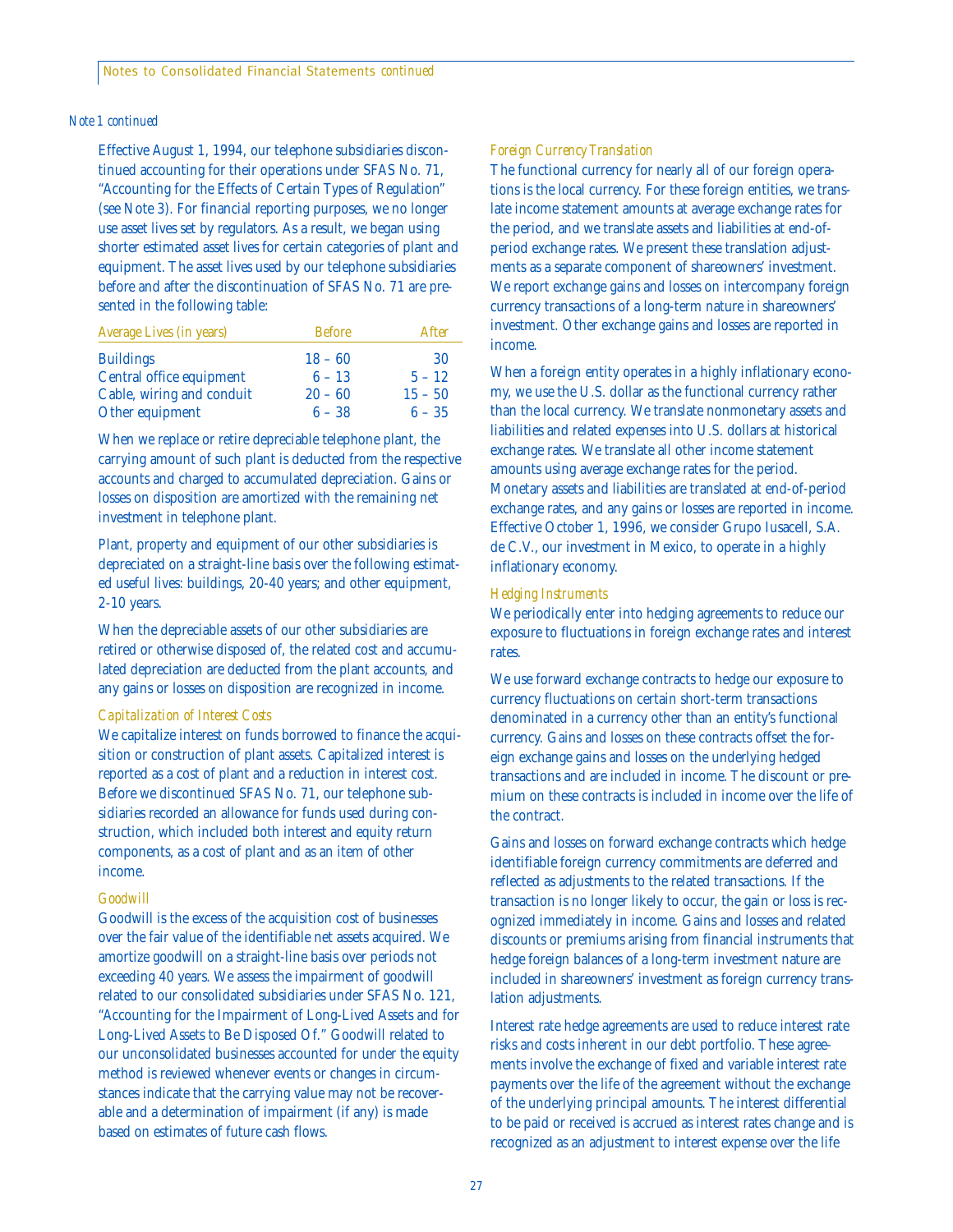#### *Note 1 continued*

of the agreements. If we terminate a hedging agreement, the gain or loss is recorded as an adjustment to the basis of the underlying liability and amortized over the remaining original life of the agreement.

#### *Income Taxes*

Bell Atlantic and its domestic subsidiaries file a consolidated federal income tax return.

Our telephone subsidiaries use the deferral method of accounting for investment tax credits earned prior to repeal of investment tax credits by the Tax Reform Act of 1986. We also defer certain transitional credits earned after the repeal. These credits are being amortized as a reduction to the provision for income taxes over the estimated service lives of the related assets.

#### *Directory Publishing*

Effective January 1, 1996, we changed our method of accounting for directory publishing revenues and expenses from the amortized method to the point-of-publication method. Under the point-of-publication method, revenues and expenses are recognized when the directories are published, rather than over the lives of the directories (see Note 2).

#### *Stock-Based Compensation*

We account for stock-based employee compensation plans under Accounting Principles Board (APB) Opinion No. 25, "Accounting for Stock Issued to Employees," and related interpretations. Effective January 1, 1996, we adopted the disclosure-only provisions of SFAS No. 123, "Accounting for Stock-Based Compensation" (see Note 12).

#### **2. Change in Accounting Principle - Directory Publishing**

Effective January 1, 1996, we changed our method of accounting for directory publishing revenues and expenses from the amortized method to the point-of-publication method. Under the point-of-publication method, revenues and expenses are recognized when the directories are published rather than over the lives of the directories, as under the amortized method. We believe the point-of-publication method is preferable because it is the method generally followed by publishing companies.

This accounting change resulted in a one-time, noncash increase in net income of \$142.1 million (net of income tax of \$88.0 million), or \$.32 per share, which is reported as a cumulative effect of a change in accounting principle at January 1, 1996. On an annual basis, the financial impact of applying this method in 1996 was not significant, and it would not have been significant had it been applied in 1995 and 1994. We restated our 1996 quarterly results of operations for the effect of the change in accounting for directory publishing (see Note 16). As a result of this restatement, (unaudited) income before cumulative effect of change in accounting principle decreased \$5.8 million, \$30.6 million and \$17.9 million in the first, second, and third quarters of 1996.

#### **3. Discontinuation of Regulatory Accounting Principles**

In the third quarter of 1994, we discontinued the use of regulatory accounting principles under SFAS No. 71, which means for financial reporting purposes we no longer follow accounting practices set by regulators. As a result, we recorded a noncash, extraordinary charge of \$2,150.0 million, which is net of an income tax benefit of \$1,498.4 million.

The following table displays the components of the after-tax charge:

|                                | (Dollars in Millions) |         |  |  |  |
|--------------------------------|-----------------------|---------|--|--|--|
| Increase in plant and          |                       |         |  |  |  |
| equipment depreciation reserve | S                     | 2.128.9 |  |  |  |
| <b>Accelerated investment</b>  |                       |         |  |  |  |
| tax credit amortization        |                       | (136.2) |  |  |  |
| Tax-related regulatory asset   |                       |         |  |  |  |
| and liability elimination      |                       | 42.5    |  |  |  |
| Other regulatory asset         |                       |         |  |  |  |
| and liability elimination      |                       | 114.8   |  |  |  |
| Total                          | ς                     | 2,150.0 |  |  |  |
|                                |                       |         |  |  |  |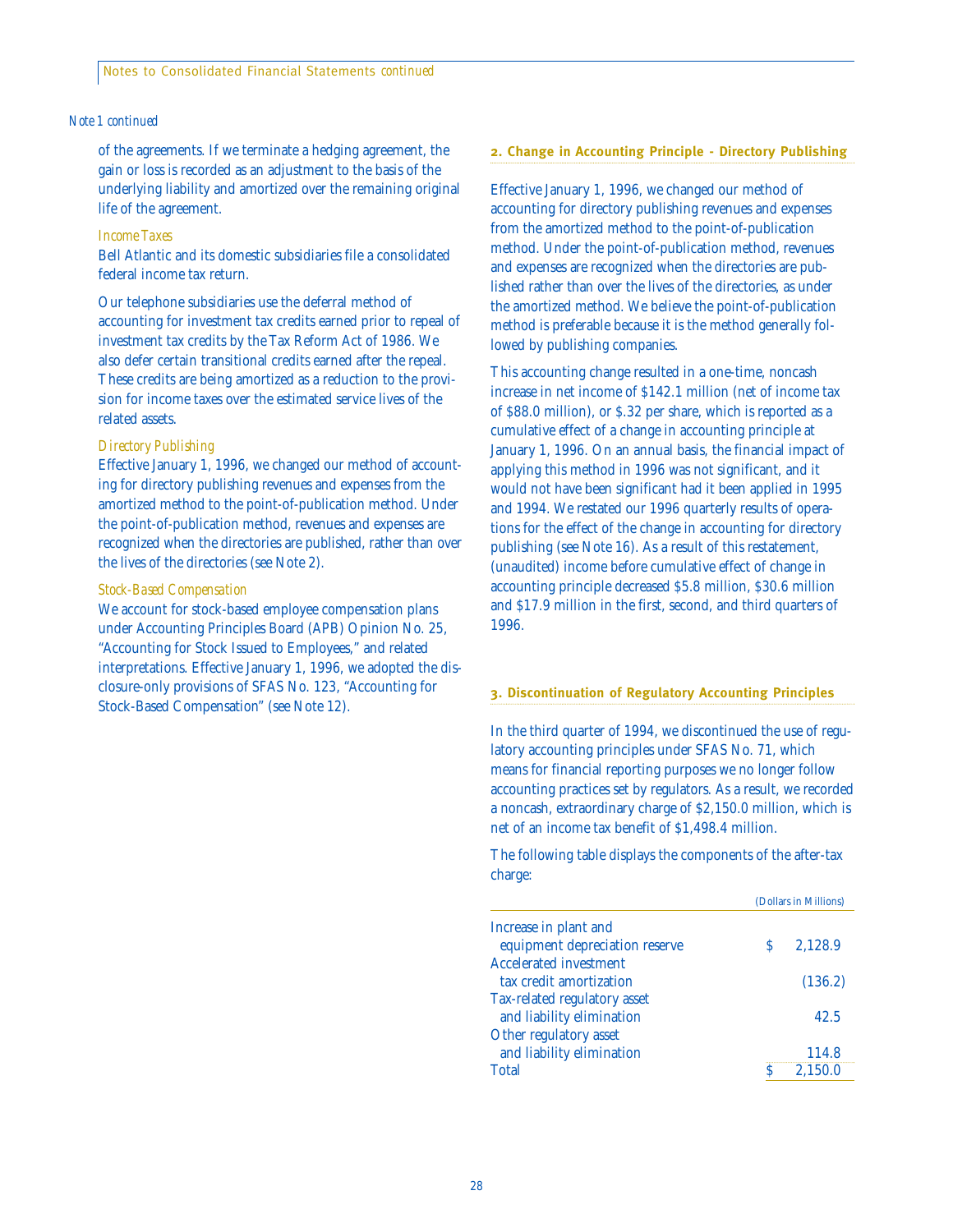#### **4. Formation of Wireless Partnership**

Effective July 1, 1995, Bell Atlantic and NYNEX Corporation completed the combination of substantially all of our domestic cellular and paging businesses and the formation of a wireless partnership, Bell Atlantic NYNEX Mobile (BANM). BANM operates as a general partnership and is controlled equally by Bell Atlantic and NYNEX. Because of joint control provisions in the partnership agreement, we account for our investment using the equity method. We contributed net assets of \$1,178.1 million in exchange for an approximate 62% equity interest in the partnership. No gain or loss was recognized on the contribution.

As a condition to the completion of the combination, we sold certain cellular properties in Massachusetts and Rhode Island resulting in the recognition of a pretax gain of approximately \$314 million (\$200 million after-tax) in 1995.

As required by the partnership agreement, in July 1996, we contributed to BANM a portion of our investment in a cellular partnership with NYNEX which serves the New York metropolitan area. The remainder of our investment in this cellular partnership is scheduled to be contributed to BANM in July 1997.

The following table provides the revenues and expenses of our domestic cellular and paging businesses as reported in our consolidated financial statements for periods before the formation of the partnership:

|                            |   |                  |               | (Dollars in Millions) |  |  |
|----------------------------|---|------------------|---------------|-----------------------|--|--|
|                            |   | Six months ended | Year ended    |                       |  |  |
|                            |   | June 30, 1995    | Dec. 31, 1994 |                       |  |  |
| <b>Operating revenues</b>  | S | 629.9            | S             | 1,063.3               |  |  |
| <b>Operating expenses</b>  |   | 532.0            |               | 947.6                 |  |  |
| <b>Operating income</b>    |   | 97.9             |               | 115.7                 |  |  |
| Income from                |   |                  |               |                       |  |  |
| unconsolidated businesses  |   | 22.6             |               | 34.2                  |  |  |
| Other expenses, net        |   | $\cdot$ 1        |               | 13.1                  |  |  |
| Interest expense           |   | 13.9             |               | 14.8                  |  |  |
| Income before income taxes | S | 106.5            | ς             | 122.0                 |  |  |

#### **5. Plant, Property and Equipment**

The following table displays the details of plant, property and equipment which is stated at cost:

|   |             |   |             |  | (Dollars in Millions) |  |  |  |  |
|---|-------------|---|-------------|--|-----------------------|--|--|--|--|
|   | 1996        |   | 1995        |  |                       |  |  |  |  |
| S | 256.6       | S | 262.2       |  |                       |  |  |  |  |
|   | 2,863.5     |   | 2,736.8     |  |                       |  |  |  |  |
|   | 13,718.9    |   | 12,812.6    |  |                       |  |  |  |  |
|   | 12.833.8    |   | 12.404.6    |  |                       |  |  |  |  |
|   | 4,218.6     |   | 4.145.7     |  |                       |  |  |  |  |
|   | 452.2       |   | 619.4       |  |                       |  |  |  |  |
|   | 414.8       |   | 572.5       |  |                       |  |  |  |  |
|   | 34,758.4    |   | 33,553.8    |  |                       |  |  |  |  |
|   | (18, 842.7) |   | (17, 632.5) |  |                       |  |  |  |  |
| S | 15.915.7    | S | 15.921.3    |  |                       |  |  |  |  |
|   |             |   |             |  |                       |  |  |  |  |

Plant, property and equipment at December 31, 1996 and 1995 includes real estate property under operating leases, or held for lease, of \$346.2 million and \$327.5 million, and accumulated depreciation of \$92.3 million and \$82.3 million.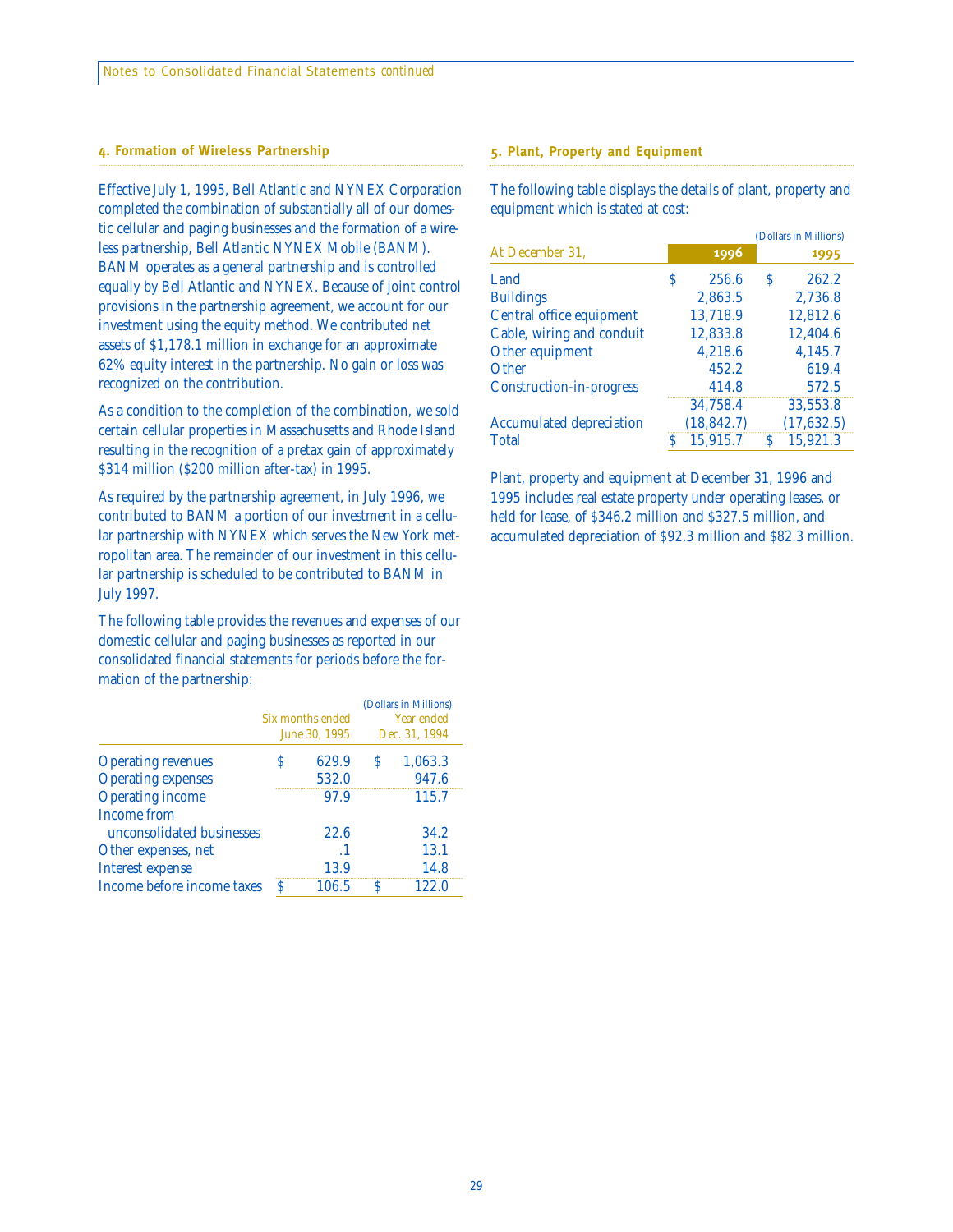#### **6. Investments in Unconsolidated Businesses**

Our investments in unconsolidated businesses, which are accounted for principally under the equity method, are comprised of the following: (Dollars in Millions)

| $\mathbf \omega$<br>At December 31.               | Ownership      |   | 1996<br>Investment | Ownership      | (Dollars in Millions)<br>1995<br>Investment |         |
|---------------------------------------------------|----------------|---|--------------------|----------------|---------------------------------------------|---------|
| <b>Equity investees:</b>                          |                |   |                    |                |                                             |         |
| <b>Bell Atlantic NYNEX Mobile</b>                 | 62.35%         | S | 1.806.0            | 62.594%        | S                                           | 1.446.7 |
| PrimeCo Personal Communications, L.P.             | 25.0           |   | 375.9              | 25.0           |                                             | 298.8   |
| <b>Telecom Corporation of New Zealand Limited</b> | 24.82          |   | 689.2              | 24.82          |                                             | 639.4   |
| Grupo Iusacell, S.A. de C.V.                      | 41.9           |   | 333.1              | 41.9           |                                             | 356.2   |
| Omnitel Pronto Italia S.p.A.                      | 17.45          |   | 331.5              | 11.67          |                                             | 40.4    |
| Other                                             | <b>Various</b> |   | 169.6              | <b>Various</b> |                                             | 169.0   |
| <b>Total equity investees</b>                     |                |   | 3.705.3            |                |                                             | 2.950.5 |
| <b>Other investees</b>                            | <b>Various</b> |   | 61.5               | <b>Various</b> |                                             | 57.2    |
| <b>Total</b>                                      |                |   | 3.766.8            |                |                                             | 3.007.7 |

The BANM partnership, as described in Note 4, provides wireless local and long distance services to customers in the Northeast, mid-Atlantic, Southeast and Southwest domestic cellular markets.

PrimeCo Personal Communications, L.P. (PrimeCo) is a partnership between Bell Atlantic, NYNEX, AirTouch Communications, and U S West Media Group. In March 1995, the PrimeCo partnership acquired licenses for approximately \$1.1 billion which allow the partnership to provide personal communications services in 11 major markets across the United States. PrimeCo began offering services to customers in November 1996. Under the terms of the partnership agreement PrimeCo entered into a leveraged lease financing arrangement for certain equipment. This leveraged lease financing obligation has been guaranteed by the partners in the joint venture. Our share of this guarantee is approximately \$73 million.

Telecom Corporation of New Zealand Limited is that country's principal provider of telecommunications services. At the date of acquisition in 1990, goodwill was approximately \$285 million. We are amortizing this amount on a straight-line basis over a period of 40 years.

Through purchases of stock totaling \$1,044.0 million, we acquired a 41.9% economic interest in Grupo Iusacell, S.A. de C.V. (Iusacell), the second largest telecommunications company in Mexico. Our shares represented approximately 44% of the voting rights for Iusacell stock. At acquisition, goodwill amounted to approximately \$760 million. We are amortizing this amount on a straight-line basis over a period of 25 years. Our investment in Iusacell was reduced by approximately \$530 million as of December 31, 1996 as a result of foreign currency translation losses. We recorded these losses as a component of shareowners' investment. In February 1997,

we consummated a restructuring of our investment to permit us to assume control of the Board of Directors and management of Iusacell. Under the terms of the restructuring, we exchanged certain Series B and D shares of Iusacell stock for Series A shares, which enables us to elect a majority of the Board of Directors. We also paid a premium of \$50.0 million to the current majority owner. The exchange of shares does not affect our economic ownership percentage of Iusacell. We also converted approximately \$33 million of subordinated debt into equity, and we may be required to provide Iusacell up to \$150 million in financing. As a result of the restructuring, we will change the accounting for our Iusacell investment from the equity method to full consolidation.

Omnitel Pronto Italia S.p.A. (Omnitel) operates a cellular mobile telephone network in Italy. In 1994, we acquired an 11.67% interest in Omnitel. We account for this investment under the equity method because we have significant influence over Omnitel's operating and financial policies. In December 1996, we made an additional investment of \$273.7 million that increased our ownership in Omnitel to 17.45%. Approximately \$250 million of this additional investment represents goodwill which is being amortized on a straightline basis over 25 years.

We also have telecommunications investments in Slovakia and the Czech Republic. These equity investees consist of joint ventures to build and operate cellular networks in these countries. Other investments include video services joint ventures, real estate partnerships, a one-seventh interest in Bell Communications Research, Inc. (Bellcore), and several other domestic and international joint ventures. In November 1996, Bell Atlantic and other Bellcore owners entered into an agreement to sell our jointly owned investment in Bellcore.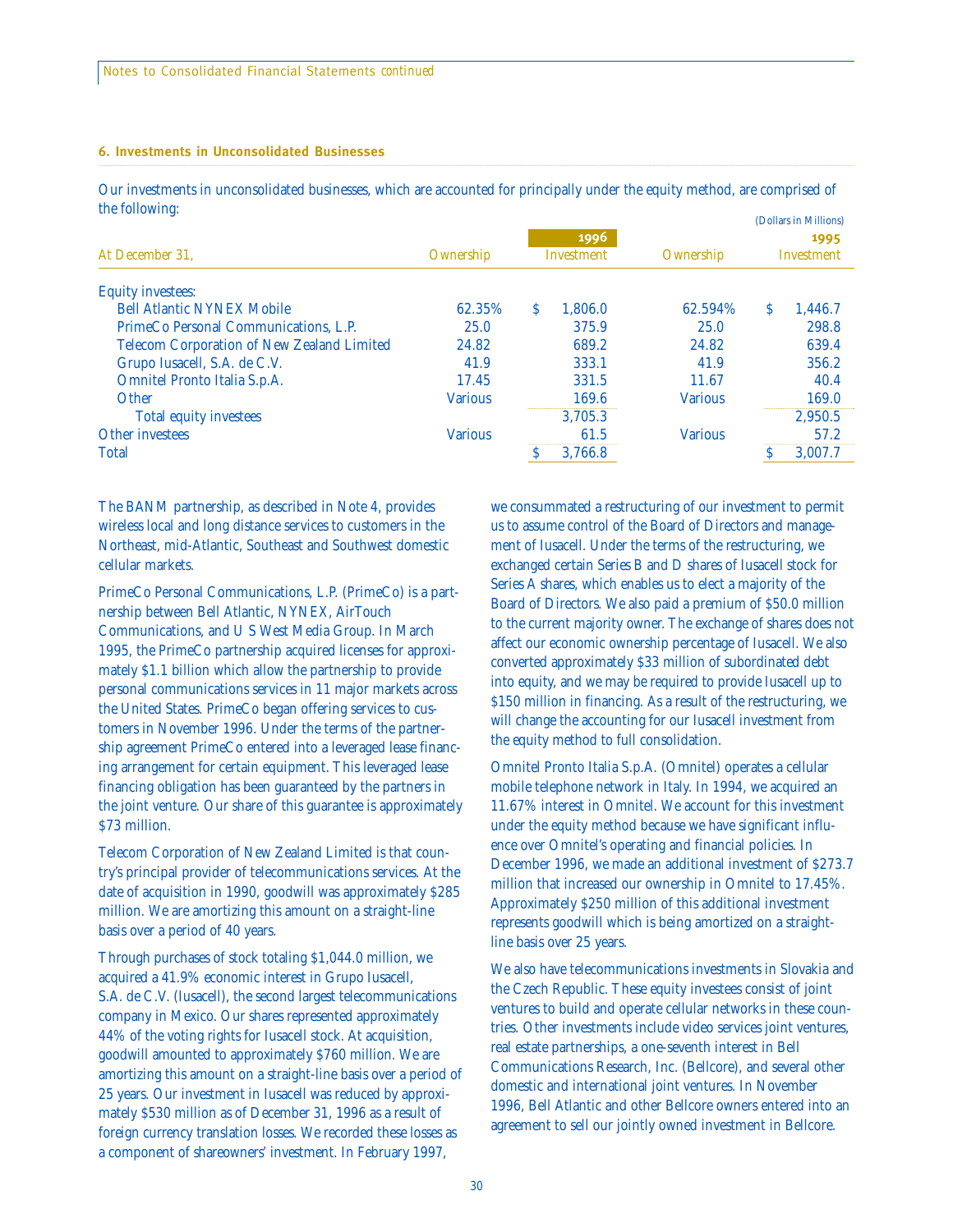#### *Note 6 continued*

We expect to record a small gain as a result of this sale, which is anticipated to close in 1997.

Included in operating expenses are amounts billed by Bellcore. Such expenses for 1996, 1995 and 1994 were \$108.1 million, \$103.7 million and \$99.8 million for various network planning, engineering, and software development projects.

Dividends received from equity investees amounted to \$125.5 million in 1996, \$146.0 million in 1995 and \$101.0 million in 1994.

The following tables present the summarized unaudited financial information for our equity investees. These amounts are shown on a 100 percent basis.

|                                                                     |    |          |               | (Dollars in Millions) |
|---------------------------------------------------------------------|----|----------|---------------|-----------------------|
| <b>Years Ended December 31.</b>                                     |    | 1996     |               | 1995                  |
| <b>Results of operations:</b>                                       |    |          |               |                       |
| <b>Revenues</b>                                                     | Ŝ  | 7,544.6  | S.            | 5,088.8               |
| <b>Operating income</b>                                             |    | 776.6    |               | 926.9                 |
| Net income                                                          |    | 451.6    |               | 407.1                 |
| <b>Bell Atlantic's equity share</b>                                 |    |          |               |                       |
|                                                                     |    | 327.9    | $\mathcal{S}$ | 152.5                 |
| of income                                                           | \$ |          |               | (Dollars in Millions) |
|                                                                     |    | 1996     |               | 1995                  |
|                                                                     |    |          |               |                       |
| <b>Current assets</b>                                               | Ś  | 2,334.2  | S             | 1,707.8               |
| <b>Noncurrent assets</b>                                            |    | 10,806.3 |               | 8,370.6               |
| <b>Current liabilities</b>                                          |    | 3,693.7  |               | 2,697.8               |
| <b>Noncurrent liabilities</b>                                       |    | 2,323.8  |               | 1,260.9               |
| At December 31,<br>Financial position:<br><b>Minority interests</b> |    | 235.1    |               | 253.9                 |

Bell Atlantic's equity share of investees \$ 3,705.3 \$ 2,950.5

The above financial information at December 31, 1996 includes net assets of foreign equity investees totaling approximately \$2.3 billion (on a 100% basis), of which \$1.5 billion is located in New Zealand and the remainder is located in Mexico and European countries. These assets may be subject to risks in the event of changes in government policies or other unforeseen circumstances.

#### **7. Leasing Arrangements**

#### *As Lessee*

We lease certain facilities and equipment for use in our operations under both capital and operating leases. Total rent expense under operating leases amounted to \$248.0 million in 1996, \$272.6 million in 1995 and \$285.5 million in 1994. In 1996, 1995 and 1994, we incurred initial capital lease obligations of \$1.6 million, \$14.0 million and \$11.9 million.

Capital lease amounts included in plant, property and equipment are as follows:

|                                 |        |    | (Dollars in Millions) |
|---------------------------------|--------|----|-----------------------|
| At December 31,                 | 1996   |    | 1995                  |
| Capital leases                  | 158.6  | -S | 172.8                 |
| <b>Accumulated amortization</b> | (84.3) |    | (87.4)                |
| <b>Total</b>                    | 74 3   |    | 85.4                  |

This table displays the aggregate minimum rental commitments under noncancelable leases for the periods shown at December 31, 1996:

|   |               |   | (Dollars in Millions) |
|---|---------------|---|-----------------------|
|   | Capital       |   | <b>Operating</b>      |
|   | <b>Leases</b> |   | <b>Leases</b>         |
| S | 23.3          | S | 87.7                  |
|   | 23.2          |   | 77.2                  |
|   | 19.0          |   | 64.5                  |
|   | 29.3          |   | 61.4                  |
|   | 17.3          |   | 58.5                  |
|   | 75.8          |   | 540.8                 |
|   |               |   |                       |
|   | 187.9         | S | 890.1                 |
|   |               |   |                       |
|   | 79.8          |   |                       |
|   |               |   |                       |
|   | 108.1         |   |                       |
|   | 10.0          |   |                       |
|   |               |   |                       |
| S | 98.1          |   |                       |
|   |               |   |                       |

As of December 31, 1996, the total minimum sublease rentals to be received in the future under noncancelable operating subleases was \$69.8 million.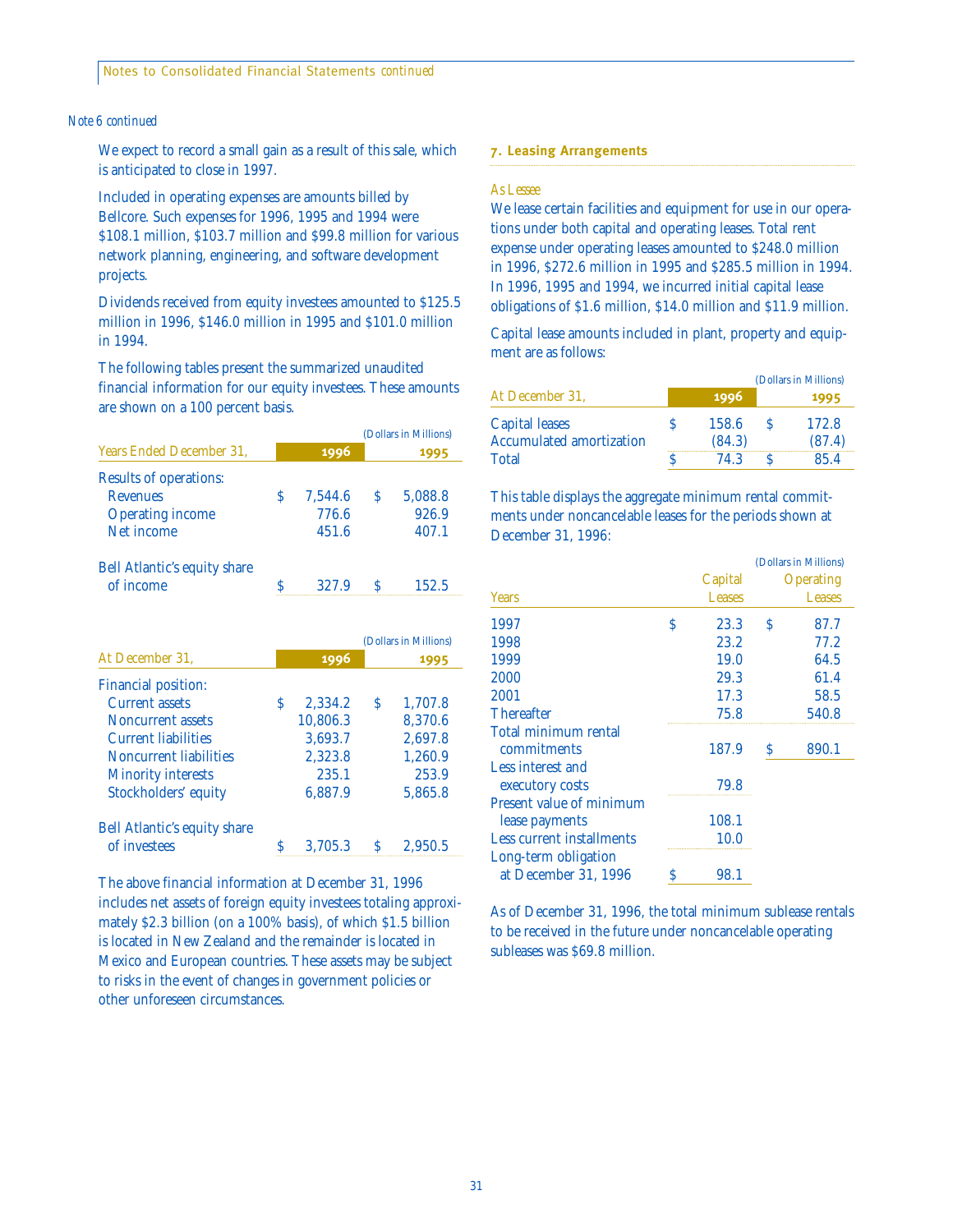Notes to Consolidated Financial Statements *continued*

#### *Note 7 continued*

#### *As Lessor*

Our finance lease receivables consist of the remaining leveraged lease and project finance portfolios of a lease financing subsidiary that was disposed of in 1994. We are no longer providing new leasing services.

Finance lease receivables, which are included in Current Assets-Other and Noncurrent Assets-Other Assets in the consolidated balance sheets, are comprised of the following:

|                              |       | (Dollars in Millions) |
|------------------------------|-------|-----------------------|
| At December 31.              | 1996  | 1995                  |
| <b>Leveraged leases</b>      | 810.7 | 802.3                 |
| <b>Direct finance leases</b> | 17.6  | 27.3                  |
| <b>Total</b>                 | 828.3 | 829.6                 |

The components of our net investment in leveraged leases are as follows:

|                                 |         |              | (Dollars in Millions) |
|---------------------------------|---------|--------------|-----------------------|
| At December 31,                 | 1996    |              | 1995                  |
| Minimum lease payments          |         |              |                       |
| receivable                      | 745.5   | <sup>S</sup> | 746.2                 |
| <b>Estimated residual value</b> | 496.8   |              | 496.8                 |
| Unearned income                 | (431.6) |              | (440.7)               |
| <b>Total</b>                    | 810.7   |              | 802.3                 |

Minimum lease payments receivable are shown net of principal and interest on the associated nonrecourse debt. Accumulated deferred taxes arising from leveraged leases, which are included in deferred income taxes, amounted to \$765.4 million at December 31, 1996 and \$755.6 million at December 31, 1995.

This table displays the future minimum lease payments to be received from noncancelable leases, net of nonrecourse loan payments related to leveraged leases, for the periods shown at December 31, 1996:

|                   |   |               | (Dollars in Millions) |                  |  |
|-------------------|---|---------------|-----------------------|------------------|--|
|                   |   | Capital       |                       | <b>Operating</b> |  |
| <b>Years</b>      |   | <b>Leases</b> | Leases                |                  |  |
| 1997              | S | 8.7           | S                     | 38.8             |  |
| 1998              |   | 13.3          |                       | 33.9             |  |
| 1999              |   | 14.6          |                       | 24.9             |  |
| 2000              |   | 15.5          |                       | 18.6             |  |
| 2001              |   | 15.0          |                       | 13.1             |  |
| <b>Thereafter</b> |   | 700.5         |                       | 28.5             |  |
| <b>Total</b>      | S | 767.6         | S                     | 157.8            |  |
|                   |   |               |                       |                  |  |

#### **8. Debt**

#### *Debt Maturing Within One Year*

The following table displays the details of debt maturing within one year:

|                                                      |      |         | (Dollars in Millions) |         |  |
|------------------------------------------------------|------|---------|-----------------------|---------|--|
| At December 31.                                      | 1996 |         |                       | 1995    |  |
| Notes payable:                                       |      |         |                       |         |  |
| Commercial paper                                     | S    | 1.611.0 | S                     | 1.415.8 |  |
| <b>Bank loans</b>                                    |      | 61.8    |                       | 200.5   |  |
| Long-term debt maturing<br>within one year           |      | 464.5   |                       | 313.9   |  |
| <b>Total debt maturing</b><br>within one year        | S    | 2,137.3 | S                     | 1,930.2 |  |
| Weighted average interest<br>rates for notes payable |      | 5.6%    |                       |         |  |
| outstanding at year-end                              |      |         |                       |         |  |

Capital expenditures, primarily construction of telephone plant, are partially financed, pending long-term financing, through bank loans and the issuance of commercial paper payable within 12 months.

At December 31, 1996, we had in excess of \$2.1 billion of unused bank lines of credit. The availability of these lines, for which there are no formal compensating balances or commitment fee agreements, is at the discretion of each bank.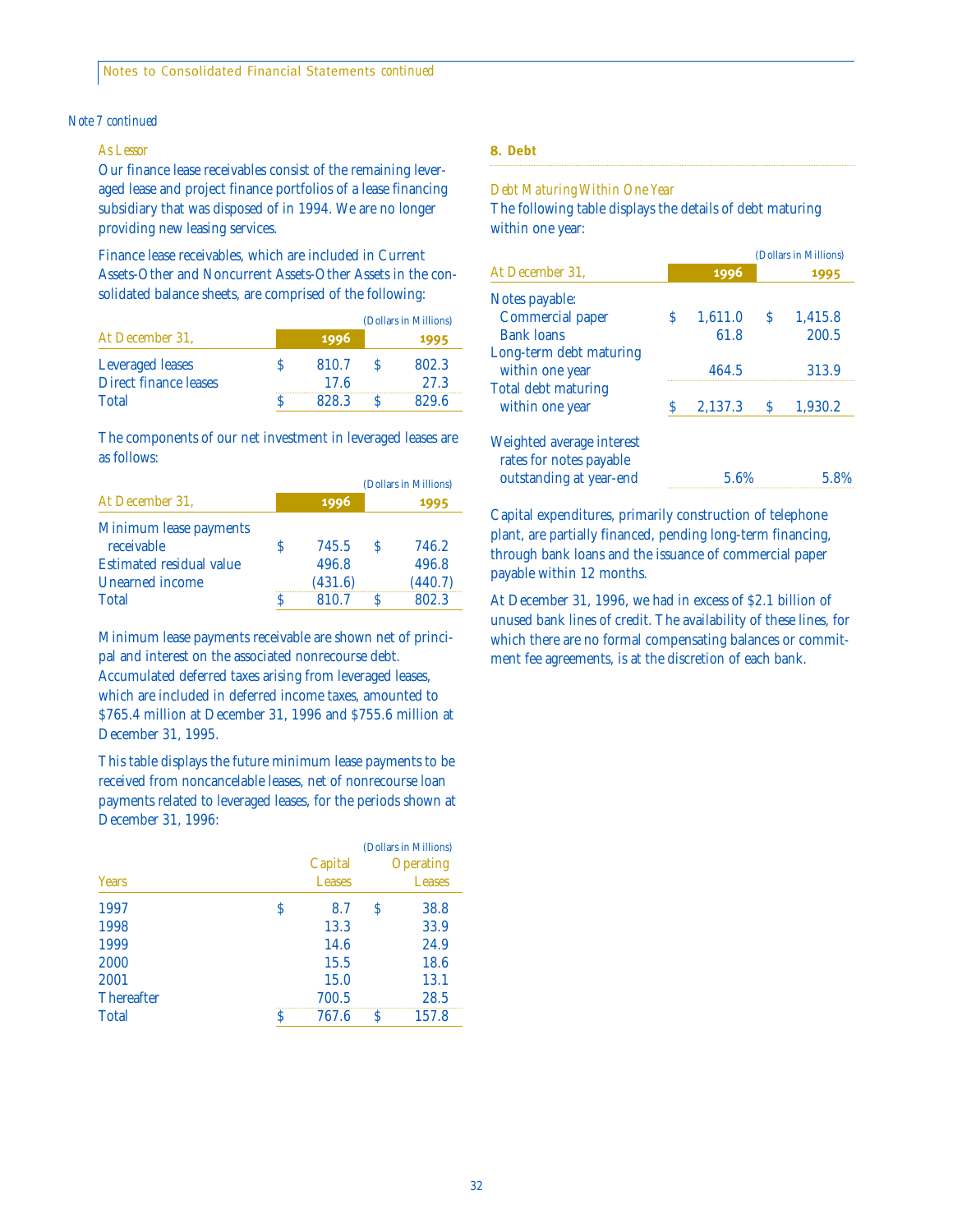#### *Note 8 continued*

#### *Long-Term Debt*

This table shows our outstanding long-term debt obligations:

|                                                             |                       |                   |   |         |   | (Dollars in Millions) |
|-------------------------------------------------------------|-----------------------|-------------------|---|---------|---|-----------------------|
| At December 31,                                             | <b>Interest Rates</b> | <b>Maturities</b> |   | 1996    |   | 1995                  |
| Telephone subsidiaries' debentures                          | $4.375\% - 7.00\%$    | $1998 - 2025$     | S | 2,137.0 | S | 2,172.0               |
|                                                             | $7.125\% - 7.75\%$    | $2002 - 2033$     |   | 1,955.0 |   | 1,955.0               |
|                                                             | $7.85\% - 8.75\%$     | $2019 - 2031$     |   | 1,080.0 |   | 1,080.0               |
|                                                             |                       |                   |   | 5,172.0 |   | 5,207.0               |
| Notes payable                                               | $5.26\% - 12.42\%$    | 1997 - 2005       |   | 735.1   |   | 916.7                 |
| Mortgage and installment notes                              | $7.13\% - 11.00\%$    | 1997 - 2003       |   | 27.3    |   | 11.9                  |
| Employee stock ownership                                    |                       |                   |   |         |   |                       |
| plan loans - senior notes                                   | 8.17%                 | 2000              |   | 412.2   |   | 497.9                 |
| Capital lease obligations -<br>average rate 10.3% and 10.4% |                       |                   |   | 108.1   |   | 119.7                 |
| Unamortized discount and premium, net                       |                       |                   |   | (30.0)  |   | (32.1)                |
| Total long-term debt, including                             |                       |                   |   |         |   |                       |
| current maturities                                          |                       |                   |   | 6,424.7 |   | 6,721.1               |
| Less maturing within one year                               |                       |                   |   | 464.5   |   | 313.9                 |
| Total long-term debt                                        |                       |                   | S | 5,960.2 | S | 6,407.2               |

The telephone subsidiaries' debentures outstanding at December 31, 1996 include \$1,537.0 million that are callable. The call prices range from 102.49% to 100.0% of face value, depending upon the remaining term to maturity of the issue. In addition, these debentures include \$440.0 million that will become redeemable for limited periods at the option of the holders. Of this amount, \$175.0 million becomes redeemable in 1997, 2000, and 2002; and \$265.0 million becomes redeemable in 1999. The redemption prices will be 100.0% of face value plus accrued interest.

Maturities of long-term debt outstanding at December 31, 1996, excluding capital lease obligations and unamortized discount and premium, are \$454.5 million in 1997, \$397.7 million in 1998, \$559.7 million in 1999, \$319.2 million in 2000, \$93.8 million in 2001, and \$4,521.7 million thereafter. These amounts include the redeemable debentures at the earliest possible redemption dates.

Our medium-term notes (which are included in notes payable) are issued by Bell Atlantic Financial Services, Inc. (FSI), a wholly owned subsidiary. FSI debt securities (aggregating \$633.6 million at December 31, 1996) have the benefit of a Support Agreement dated October 1, 1992 between

Bell Atlantic and FSI under which Bell Atlantic will make payments of interest, premium (if any) and principal on the FSI debt should FSI fail to pay. The holders of FSI debt do not have recourse to the stock or assets of our telephone subsidiaries, however, they have recourse to dividends paid to Bell Atlantic by any of our consolidated subsidiaries as well as assets not covered by the exclusion. The carrying value of the available assets reflected in our consolidated financial statements was approximately \$4.8 billion at December 31, 1996.

We recorded extraordinary charges associated with the early extinguishment of debentures. These charges reduced net income by \$3.5 million (net of an income tax benefit of \$2.5 million) in 1995, and \$6.7 million (net of an income tax benefit of \$3.6 million) in 1994.

Information on our Employee Stock Ownership Plan Loans is provided in Note 13.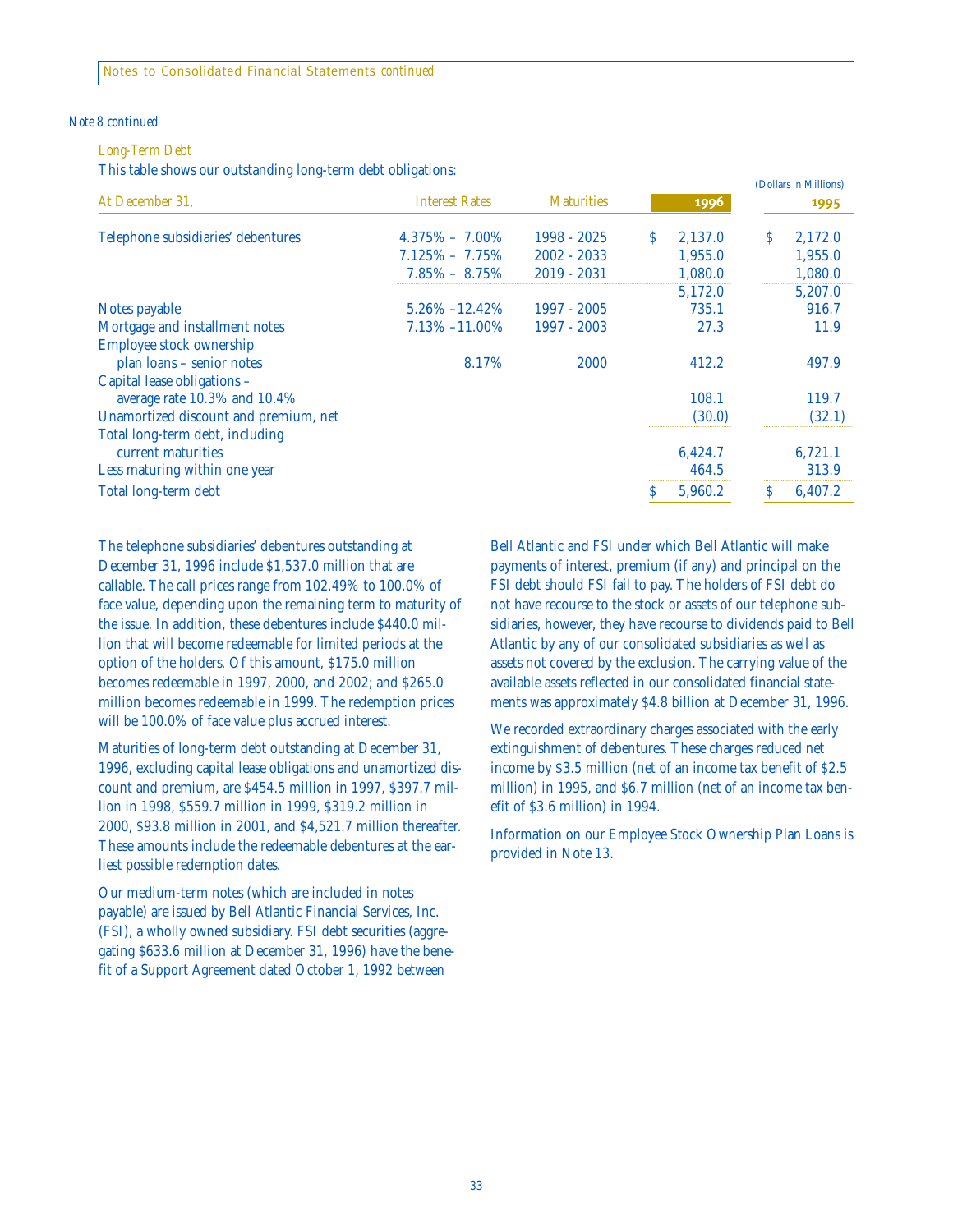#### **9. Financial Instruments**

#### *Derivatives*

We limit our use of derivatives to managing risk that could jeopardize our financing and operating flexibility, making cash flows more stable over the long run and achieving savings over other means of financing. Derivative agreements are tied to specific liabilities or assets and hedge the related economic exposures. The use of these hedging agreements has not had a material impact on our financial condition or results of operations. We do not hold derivatives for trading purposes.

#### *Interest Rate Hedge Agreements*

The following table provides additional information about our interest rate hedge agreements. The notional amounts are used to calculate contractual payments to be exchanged. These amounts are not actually paid or received, nor are they a measure of our exposure in the event of nonperformance by a counterparty. Interest rate hedge agreements have not significantly affected our relative proportion of variable and fixed interest expense.

|                                 |                           |                        | (Dollars in Millions)<br><b>Weighted Average Rate</b> |             |  |
|---------------------------------|---------------------------|------------------------|-------------------------------------------------------|-------------|--|
| Variable to Fixed:              | <b>Notional</b><br>Amount | <b>Maturities</b>      | Receive                                               | Pay         |  |
| At December 31.<br>1996<br>1995 | 200.0<br>200.0            | 1999-2005<br>1999-2005 | $5.5\%$<br>5.4                                        | 6.0%<br>5.7 |  |

#### *Foreign Exchange Contracts*

Our foreign exchange contracts have generally been limited to forward contracts for the sale or purchase of certain foreign currencies on a specified future date. All of our outstanding contracts have maturities within 120 days of the respective year-end. We continually monitor the relationship between gains and losses recognized on forward exchange contracts and on the underlying transactions being hedged to mitigate market risk. Foreign exchange gains and losses recognized on these contracts were not material to our results of operations or financial condition and offset the foreign exchange gains and losses on the underlying hedged transactions. Amounts deferred from hedging identifiable foreign currency commitments were not material.

At December 31, 1996, we had no material foreign currency cash flow exposure denominated in a currency other than our functional currency. We have not hedged our accounting translation exposure to foreign currency fluctuations relative to our net equity position in foreign businesses since it does not represent actual cash flow exposure. Our net equity position in our principal unconsolidated foreign businesses

totaled \$1,423.7 million at December 31, 1996 and \$1,099.8 million at December 31, 1995. These businesses have operations primarily in New Zealand, Mexico and Italy. Certain unconsolidated foreign businesses accounted for using the equity method have balances denominated in a currency other than the investees' functional currency. We are subject to fluctuations in our equity income from these businesses related to foreign currency gains and losses on such balances. We recognized foreign currency gains totaling \$6.8 million in 1996 and foreign currency losses totaling \$29.0 million in 1995 and \$21.5 million in 1994 in income from unconsolidated businesses.

#### *Concentrations of Credit Risk*

Financial instruments that subject us to concentrations of credit risk consist primarily of temporary cash investments, short-term investments, trade receivables, certain notes receivable, preferred stock, interest rate hedge agreements and foreign exchange forward contracts. Our policy is to place our temporary cash investments, and to enter into derivative contracts, with major financial institutions. We also limit the amount of credit exposure to any one financial institution and monitor our counterparties' credit ratings. We believe the risk of credit loss due to nonperformance by counterparties is remote and any losses would not be material to our results of operations or financial condition.

Concentrations of credit risk with respect to trade receivables other than those from AT&T are limited due to the large number of customers. For the years ended December 31, 1996, 1995 and 1994, revenues generated from services provided to AT&T (primarily network access and billing and collection) were \$1,203.2 million, \$1,316.4 million and \$1,352.6 million. At December 31, 1996 and 1995, our accounts receivable, net, included \$109.9 million and \$125.3 million from AT&T.

We also have an uncollateralized note receivable from The Finova Group Inc. in connection with the disposition of a lease financing subsidiary in 1994 in the amount of \$77.5 million at December 31, 1996 and \$213.8 million at December 31, 1995. The principal and interest payments received on the note match the principal and interest payments on debt retained by us as part of the disposition.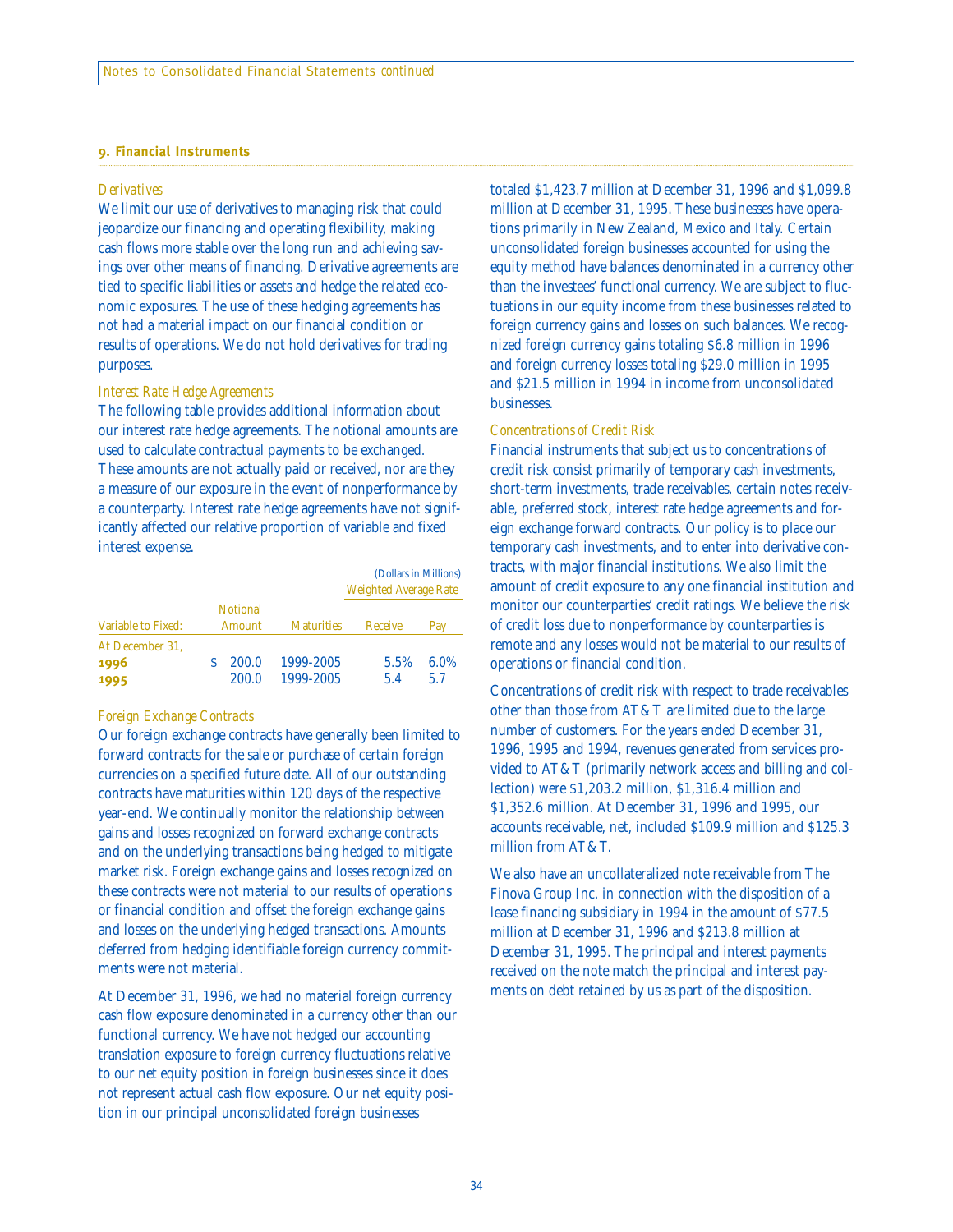#### *Note 9 continued*

#### *Fair Values of Financial Instruments*

The tables below provide additional information about our material financial instruments:

| <b>Financial Instrument</b>                                                 | <b>Valuation Method</b>                                                                                  |
|-----------------------------------------------------------------------------|----------------------------------------------------------------------------------------------------------|
| Cash and cash equivalents<br>and short-term investments                     | <b>Carrying amounts</b>                                                                                  |
| Debt (excluding capital leases)<br>and unamortized premium<br>and discount) | Market quotes for similar<br>terms and maturities or future<br>cash flows discounted at<br>current rates |
| <b>Preferred stock investments</b><br>and notes receivable                  | Future cash flows discounted<br>at current rates or market<br>quotes for similar instruments             |
| Interest rate hedge<br>agreements                                           | Gains or losses to terminate<br>agreements                                                               |
| Foreign exchange contracts<br>and common stock investments                  | Market quotes                                                                                            |

|                                                  |           |              | (Dollars in Millions) |           |  |
|--------------------------------------------------|-----------|--------------|-----------------------|-----------|--|
|                                                  |           | 1996         |                       | 1995      |  |
|                                                  | Carrying  | Fair         | Carrying              | Fair      |  |
| At December 31,                                  | Amount    | <b>Value</b> | Amount                | Value     |  |
| <b>Debt</b>                                      | \$8.019.4 | \$8.097.7    | \$8,249.8             | \$8,604.3 |  |
| Preferred and<br>common stock<br>investments and |           |              |                       |           |  |
| notes receivable, net                            | 135.8     | 111.4        | 315.6                 | 318.4     |  |
| Interest rate hedge<br>agreements                |           | 3.1          |                       | (3.8)     |  |
| Forward exchange<br>contracts:*                  |           |              |                       |           |  |
| Receivable                                       | 6.4       | 6.4          | 8.5                   | 8.5       |  |
| Payable                                          | (2.5)     | (2.5)        | (.4)                  | (.4)      |  |

No position in any individual foreign currency exceeded \$6.3 million at December 31, 1996 and \$6.8 million at December 31, 1995.

|                                |  |                        | (Dollars in Millions)  |           |
|--------------------------------|--|------------------------|------------------------|-----------|
|                                |  | 1996                   |                        | 1995      |
|                                |  | Contract/              |                        | Contract/ |
| At December 31,                |  | <b>Notional Amount</b> | <b>Notional Amount</b> |           |
| Interest rate hedge agreements |  | 200.0                  |                        | 200.0     |
| Forward exchange contracts     |  | 8.9                    |                        | 8.9       |

#### **10. Preferred Stock of Subsidiary**

Our subsidiary Bell Atlantic New Zealand Holdings, Inc. (BANZHI) issued two series of preferred stock. BANZHI and another subsidiary indirectly own our investment in Telecom Corporation of New Zealand Limited.

In 1994, BANZHI issued 850,000 shares of Series A Preferred Stock at \$100 per share with an annual dividend rate of \$7.08 per share. In 1995, 600,000 shares of Series B Preferred Stock were issued at \$100 per share with an annual dividend rate of \$5.80 per share. Both series of preferred stock are subject to mandatory redemption on May 1, 2004 at a redemption price per share of \$100, together with any accrued and unpaid dividends.

#### **11. Shareowners' Investment**

We are authorized to issue up to 12.5 million shares each of preferred and preference stock and 1.5 billion shares of common stock.

On January 23, 1996, the Board of Directors adopted a resolution ordering the redemption of all rights granted under our Shareholder Rights Plan, approved by the Board in 1989. Shareholders of record as of April 10, 1996 were paid the redemption price of \$.01 per Right (\$.005 per share as a result of a two-for-one stock split declared on March 16, 1990) on May 1, 1996.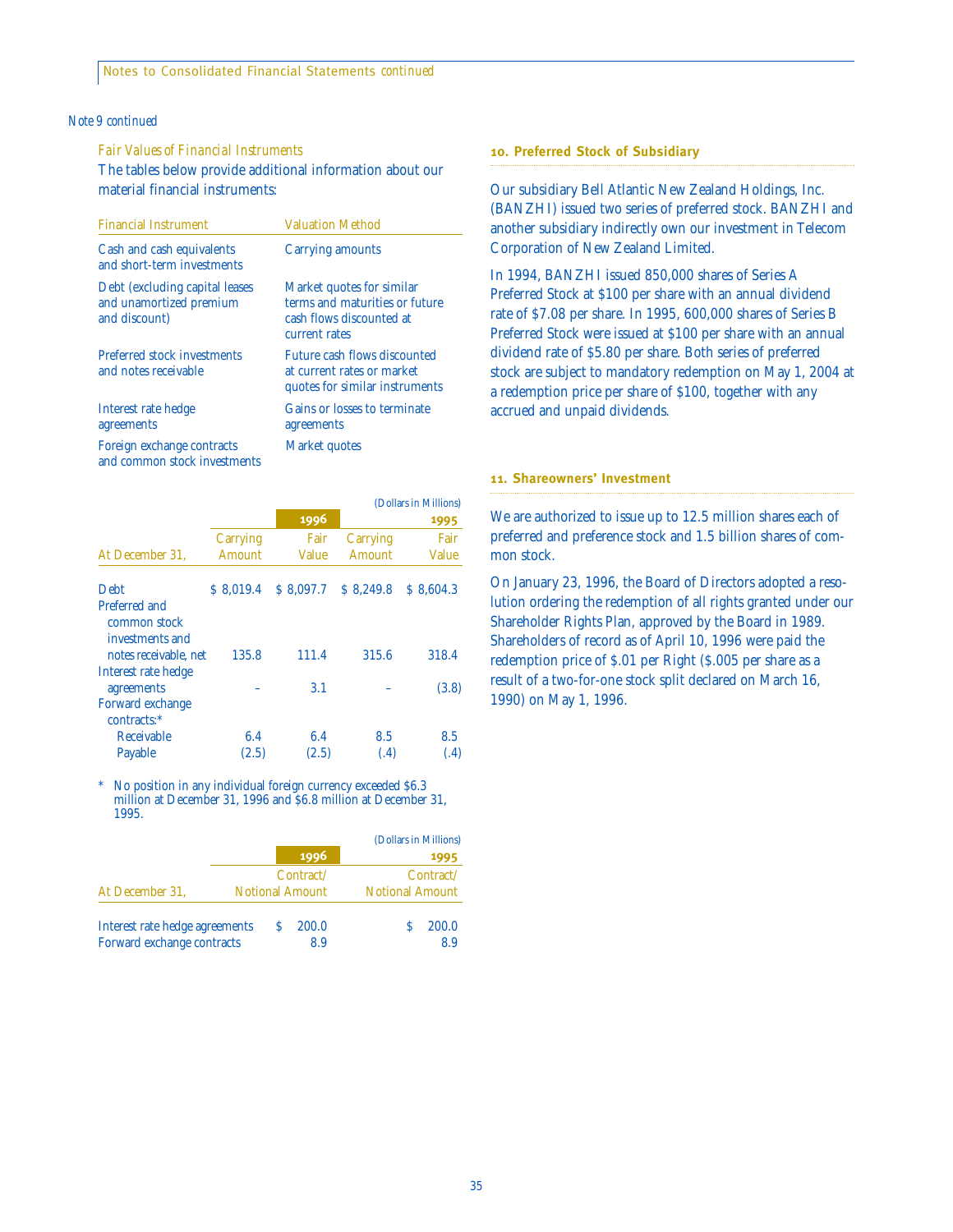#### **12. Stock Incentive Plans**

We have stock-based compensation plans that include fixed stock option and performance-based share plans. We apply APB Opinion No. 25 and related interpretations in accounting for our plans. We have adopted the disclosure-only provisions of SFAS No. 123. We recognize no compensation expense for our fixed stock option plans. Compensation expense charged to income for our performance-based share plans was \$.7 million in 1996, \$.9 million in 1995 and \$10.0 million in 1994. If we had elected to recognize compensation expense based on the fair value at the grant dates for 1995 and subsequent fixed and performance-based plan awards consistent with the provisions of SFAS No. 123, net income and earnings per share would have been changed to the pro forma amounts indicated below:

|                                   | (Dollars in Millions, Except Per Share Amounts) |  |              |  |                    |  |  |
|-----------------------------------|-------------------------------------------------|--|--------------|--|--------------------|--|--|
| <b>Years Ended December 31.</b>   |                                                 |  | 1996         |  | 1995               |  |  |
| Net income                        | As reported $\,$ \$ 1,881.5<br>Pro forma        |  | 1,861.9      |  | 1,858.3<br>1.839.9 |  |  |
| Earnings per share As reported \$ | Pro forma                                       |  | 4.28<br>4.24 |  | 4.24<br>4.20       |  |  |

These results may not be representative of the effects on pro forma net income for future years.

We determined the pro forma amounts using the Black-Scholes option-pricing model based on the following weighted-average assumptions:

|                                  | 1996  | 1995  |
|----------------------------------|-------|-------|
| Dividend yield                   | 4.9%  | 5.1%  |
| <b>Expected volatility</b>       | 14.7% | 15.9% |
| Risk-free interest rate          | 5.4%  | 7.6%  |
| <b>Expected lives (in years)</b> | 4.5   | 4.5   |

The weighted average value of options granted was \$7.23 per option during 1996 and \$7.46 per option during 1995.

#### *Fixed Stock Option Plans*

We have two fixed stock option plans. Under the first plan, the 1985 Incentive Stock Option Plan (ISO Plan), key employees may be granted incentive and/or nonqualified stock options to purchase shares of Bell Atlantic common stock. Under the ISO Plan, certain key employees may receive reload options upon tendering shares of Bell Atlantic common stock to exercise options. A total of 25,000,000 shares may be distributed under the ISO Plan and the Performance Share Plan. As of December 31, 1996 and 1995, a total of 6,834,702 and 10,879,082 shares of common stock were available for the granting of stock options under the ISO Plan

and for distributions of shares under the Performance Share Plan. Under the second plan, the Stock Compensation Plan for Outside Directors, each outside director is entitled to receive up to 2,500 stock options per year.

In 1994, we adopted the Options Plus Plan. We granted nonqualified stock options to approximately 800 managers below the rank of officer in place of a portion of each such manager's annual cash bonus in 1994 and 1995. The plan was then discontinued.

Under all the plans described above, the exercise price of each option equals the market price of Bell Atlantic common stock on the date of grant. Options are exercisable after two years or less and the maximum term is ten years.

This table is a summary of the status of the fixed stock option plans:

|                      |                      |         | Weighted              |  |
|----------------------|----------------------|---------|-----------------------|--|
|                      |                      | Average |                       |  |
|                      | <b>Stock Options</b> |         | <b>Exercise Price</b> |  |
| Outstanding,         |                      |         |                       |  |
| December 31, 1993    | 2,582,568            | Ś.      | 50.50                 |  |
| Granted              | 5,838,885            |         | 54.75                 |  |
| <b>Exercised</b>     | (177, 796)           |         | 46.86                 |  |
| Canceled/forfeited   | (326, 323)           |         | 54.69                 |  |
| Outstanding,         |                      |         |                       |  |
| December 31, 1994    | 7,917,334            |         | 53.55                 |  |
| Granted              | 3,798,970            |         | 51.06                 |  |
| <b>Exercised</b>     | (1, 332, 155)        |         | 52.27                 |  |
| Canceled/forfeited   | (350, 609)           |         | 52.53                 |  |
| Outstanding,         |                      |         |                       |  |
| December 31, 1995    | 10,033,540           |         | 52.81                 |  |
| Granted              | 5,503,966            |         | 67.70                 |  |
| <b>Exercised</b>     | (1,651,542)          |         | 51.53                 |  |
| Canceled/forfeited   | (398, 216)           |         | 65.71                 |  |
| Outstanding,         |                      |         |                       |  |
| December 31, 1996    | 13,487,748           |         | 58.66                 |  |
| Options exercisable, |                      |         |                       |  |
| December 31:         |                      |         |                       |  |
| 1994                 | 2,352,386            |         | 50.73                 |  |
| 1995                 | 6,533,179            |         | 53.83                 |  |
| 1996                 | 8,467,943            |         | 53.26                 |  |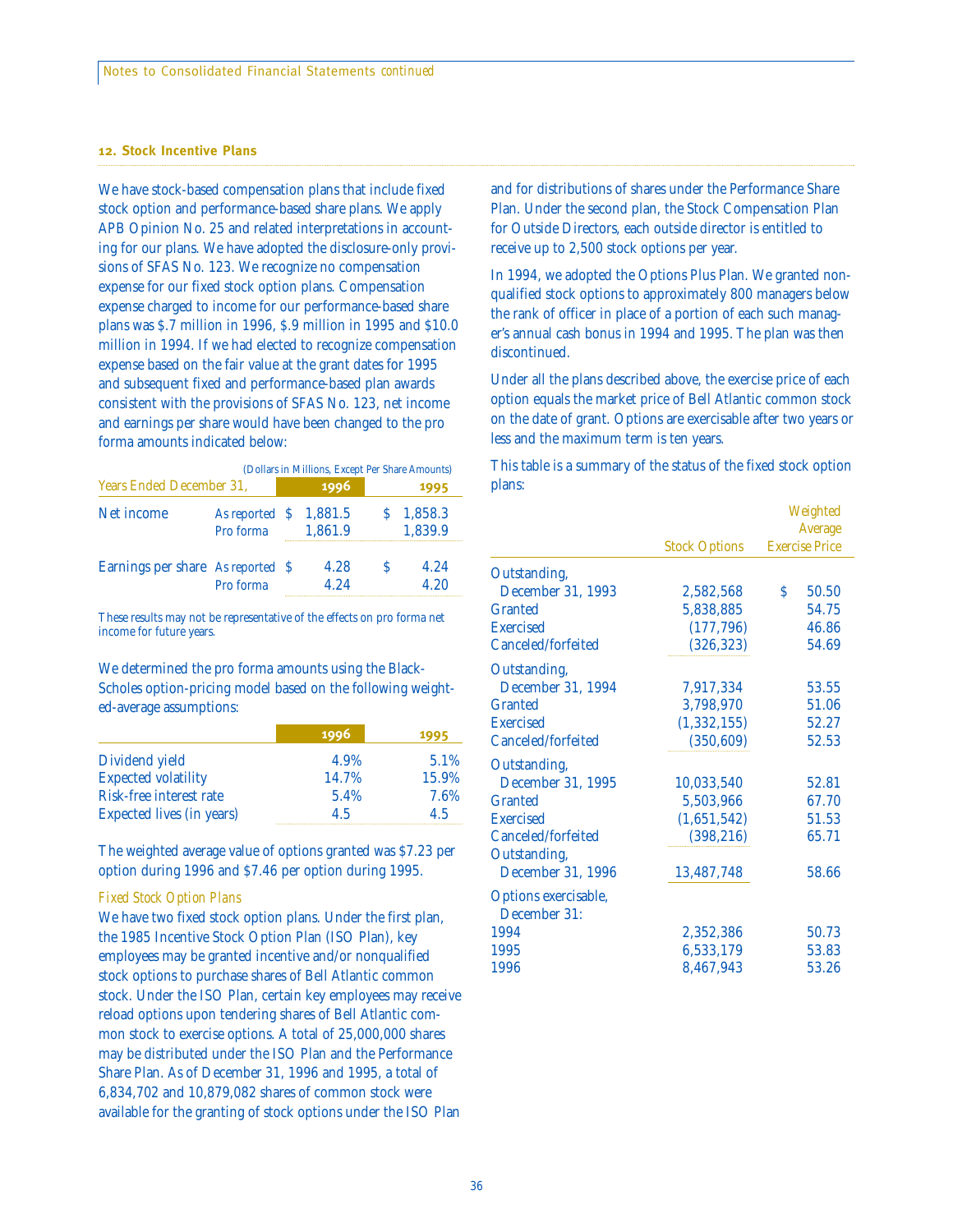Notes to Consolidated Financial Statements *continued*

#### *Note 12 continued*

|                        |          |               | <b>Stock Options Outstanding</b>                         |                  |                       |               | <b>Stock Options Exercisable</b>          |
|------------------------|----------|---------------|----------------------------------------------------------|------------------|-----------------------|---------------|-------------------------------------------|
| <b>Exercise Prices</b> | Range of | <b>Shares</b> | Weighted-Average<br>Remaining<br><b>Contractual Life</b> | Weighted-Average | <b>Exercise Price</b> | <b>Shares</b> | Weighted-Average<br><b>Exercise Price</b> |
|                        | 34 to 44 | 42.824        | 1.9 years                                                |                  | 36.52                 | 42.824        | 36.52                                     |
|                        | 45 to 54 | 6,476,141     | 7.1                                                      |                  | 52.22                 | 6,476,141     | 52.22                                     |
|                        | 55 to 64 | 2,255,486     | 7.7                                                      |                  | 57.53                 | 1,876,555     | 56.63                                     |
|                        | 65 to 74 | 4.713.297     | 9.0                                                      |                  | 68.24                 | 72.423        | 67.99                                     |
| Total                  |          | 13,487,748    | 7.9                                                      |                  | 58.66                 | 8,467,943     | 53.26                                     |

The following table summarizes information about fixed stock options outstanding as of December 31, 1996:

#### *Performance-Based Share Plans*

The Performance Share Plan provided for the granting of awards to certain key employees in the form of Bell Atlantic common stock. A key employee received the distribution of shares at the end of the applicable performance measurement period or the employee elected to defer the distribution of the awards for one or more years. Awards were based on the total return of Bell Atlantic common stock in comparison to the total return on the stock of a number of other telecommunications companies. Authority to make new grants expired in December 1994. Final awards were credited to employees in January 1996.

We also have deferred compensation plans that allow certain employees and members of the Board of Directors to defer all or a portion of their compensation. Some of these plans provide returns based on the performance of and for eventual settlement in Bell Atlantic common stock. Compensation expense for all of these plans is recorded based on the fair market value of the shares as they are credited to participants' accounts.

This table is a summary of the status of our performancebased share plans:

|                            | <b>Shares</b> |
|----------------------------|---------------|
| Outstanding,               |               |
| December 31, 1993          | 874,375       |
| Additional shares credited | 82.231        |
| <b>Distributed</b>         | (161, 041)    |
| Canceled/forfeited         | (23, 125)     |
| Outstanding,               |               |
| December 31, 1994          | 772,440       |
| Additional shares credited | 87,387        |
| <b>Distributed</b>         | (114, 715)    |
| Canceled/forfeited         | (21, 634)     |
| Outstanding,               |               |
| December 31, 1995          | 723,478       |
| Additional shares credited | 60,703        |
| <b>Distributed</b>         | (100, 877)    |
| Canceled/forfeited         | (230, 058)    |
| Outstanding,               |               |
| December 31, 1996          | 453,246       |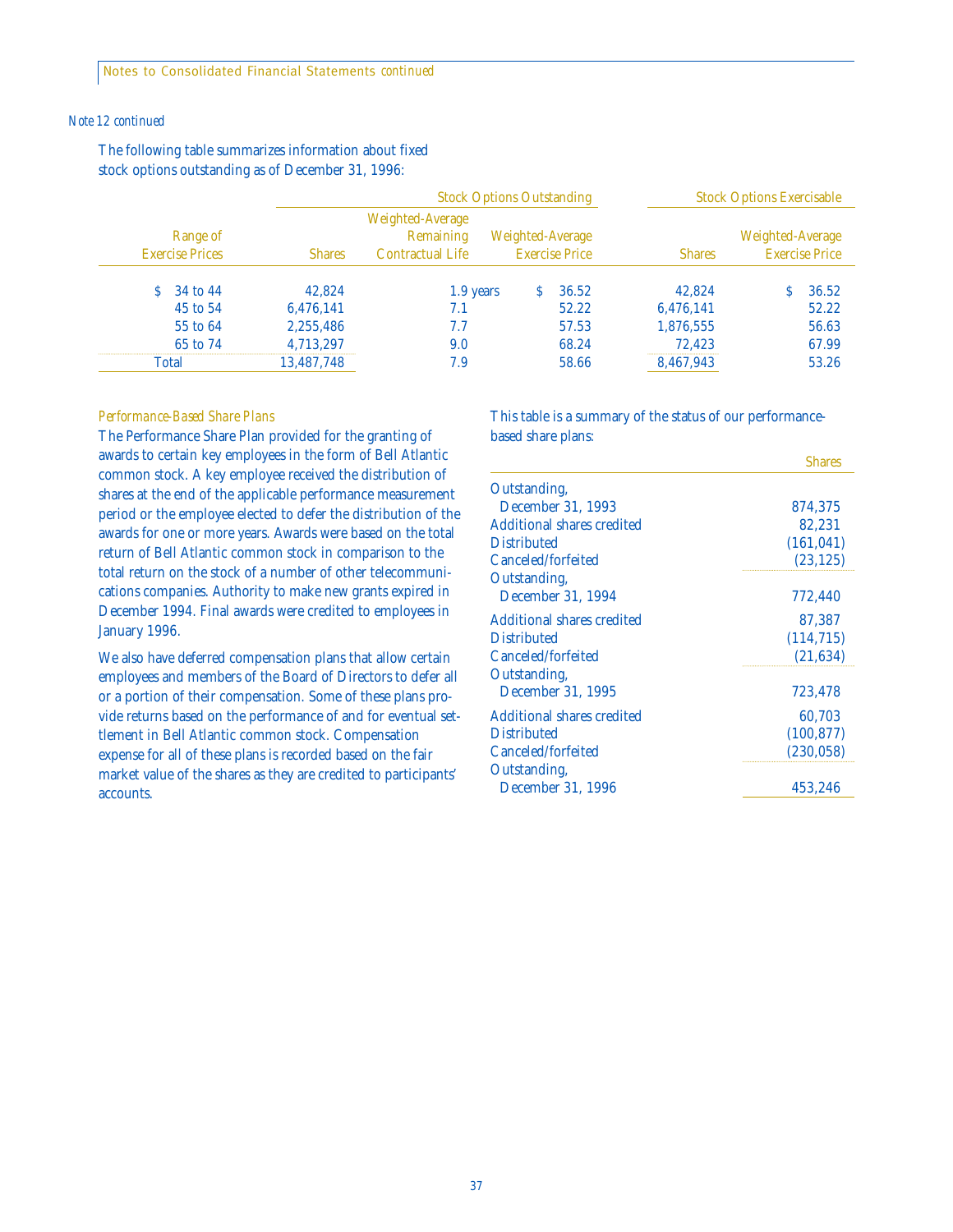#### **13. Employee Benefits**

#### *Pension Plans*

We sponsor noncontributory defined benefit pension plans covering substantially all of our management and associate employees. Benefits for associate employees are determined by a flat dollar amount per year of service according to job classification. Effective December 31, 1995, the plan covering management employees was converted to a cash balance plan with benefits determined by compensation credits related to age and service and interest credits based on individual account balances. The management pension benefit for prior years was based on a stated percentage of adjusted career average earnings.

Under the cash balance plan, each management employee's opening account balance was determined by converting the accrued pension benefit as of December 31, 1995 to a lumpsum amount based on the prior plan's provisions. The lumpsum value was then multiplied by a transition factor based on age and service to arrive at the opening balance.

Our objective in funding the plans is to accumulate funds at a relatively stable level over participants' working lives so that benefits are fully funded at retirement. Plan assets consist principally of investments in domestic and foreign corporate equity securities, U.S. and foreign government and corporate debt securities, and real estate.

Pension cost includes the following components:

|                                  |   |           | (Dollars in Millions) |           |   |         |
|----------------------------------|---|-----------|-----------------------|-----------|---|---------|
| <b>Years Ended December 31.</b>  |   | 1996      |                       | 1995      |   | 1994    |
| Service cost                     |   | 180.4     |                       | 162.6     | S | 196.4   |
| Interest cost                    |   | 812.3     |                       | 820.8     |   | 821.1   |
| Actual return on<br>plan assets  |   | (1.916.9) |                       | (2,559.9) |   | (27.6)  |
| Net amortization<br>and deferral |   | 988.1     |                       | 1.638.2   |   | (841.9) |
| <b>Pension cost</b>              | S | 63.9      | S                     | 61.7      |   | 148.0   |

The change in pension cost from year-to-year was caused by a number of variables, including changes in actuarial assumptions (see table below), returns on plan assets and plan amendments.

The following table shows the pension plans' funded status reconciled with amounts in our consolidated balance sheets:

|                                   |   | (Dollars in Millions) |   |            |  |
|-----------------------------------|---|-----------------------|---|------------|--|
| At December 31,                   |   | 1996                  |   | 1995       |  |
| Actuarial present value of        |   |                       |   |            |  |
| benefit obligations:              |   |                       |   |            |  |
| Benefits based on service to      |   |                       |   |            |  |
| date and present salary levels    |   |                       |   |            |  |
| <b>Vested</b>                     | Ś | 8,877.6               | S | 8,747.2    |  |
| <b>Nonvested</b>                  |   | 1,295.7               |   | 1,847.1    |  |
| Accumulated benefit obligation    |   | 10,173.3              |   | 10,594.3   |  |
| Additional benefits related       |   |                       |   |            |  |
| to estimated future salary levels |   | 429.0                 |   | 708.9      |  |
| Projected benefit obligation      |   | 10,602.3              |   | 11,303.2   |  |
| Fair value of plan assets         |   | 14,050.0              |   | 13,218.9   |  |
| Plan assets in excess of          |   |                       |   |            |  |
| projected benefit obligation      |   | (3, 447.7)            |   | (1, 915.7) |  |
| Unrecognized net gain             |   | 4,184.0               |   | 2,565.8    |  |
| Unamortized prior service cost    |   | (16.4)                |   | 3.4        |  |
| Unamortized net transition asset  |   | 154.1                 |   | 173.6      |  |
| Additional minimum liability      |   |                       |   |            |  |
| for nonqualified plans            |   | 19.0                  |   | 27.7       |  |
| <b>Accrued pension obligation</b> | S | 893.0                 | S | 854.8      |  |

We used the following assumptions to calculate pension costs and benefit obligations:

| At December 31,          | 1996  | 1995  | 1994  |
|--------------------------|-------|-------|-------|
| Discount rate            | 7.75% | 7.25% | 8.25% |
| Rate of future increases |       |       |       |
| in compensation levels   | 4.75% | 4.75% | 5.25% |

In addition, the expected long-term rate of return on plan assets used to calculate pension costs for 1996, 1995 and 1994 was 8.25%.

Pension benefits for approximately 70% of employees are subject to collective bargaining, and modifications in pension benefits have been bargained from time to time. We have also periodically amended the benefits in the management plan. Substantive commitments for future amendments are reflected in the pension costs and benefit obligations.

The actuarial assumptions used to determine pension costs and benefit obligations are based on financial market interest rates, past experience, and management's best estimate of future benefit changes and economic conditions. Changes in these assumptions may impact future pension costs and benefit obligations.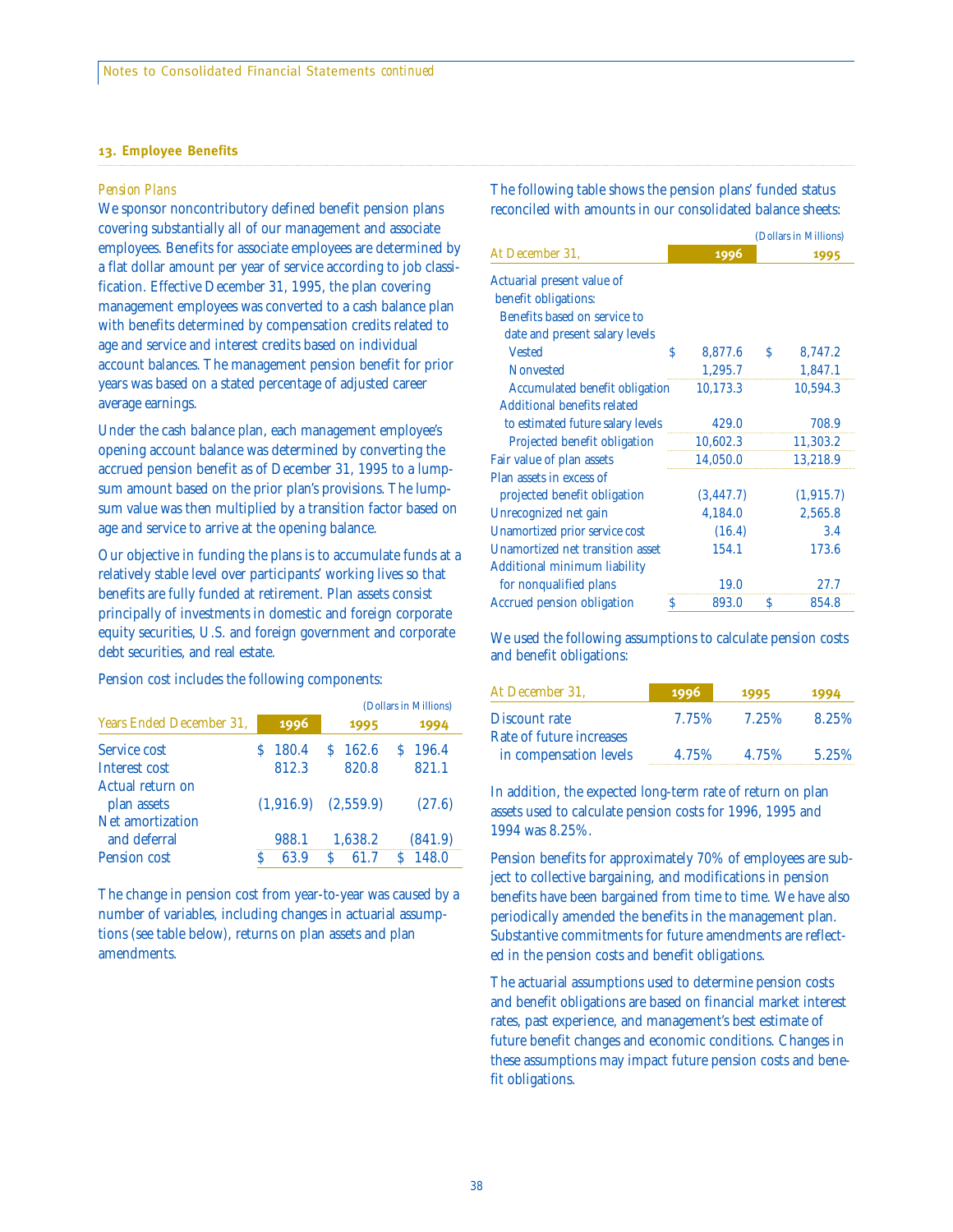#### *Note 13 continued*

*Postretirement Benefits Other Than Pensions*

Our postretirement health and life insurance benefit plans cover substantially all of our management and associate employees. Postretirement health benefit costs are based on comprehensive medical and dental plan provisions. Postretirement life insurance costs are based on annual basic pay at retirement.

In 1996, we restructured certain postretirement health and life insurance obligations and assets to create a single plan. The remaining postretirement benefits continue to be provided by separate plans. The restructure did not affect plan benefits or postretirement benefit costs or obligations.

We fund the postretirement health and life insurance benefits of current and future retirees. Plan assets consist principally of investments in domestic and foreign corporate equity securities, and U.S. Government and corporate debt securities.

Postretirement benefit cost includes the following components:

|                                       |      |         |      |         |   | (Dollars in Millions) |
|---------------------------------------|------|---------|------|---------|---|-----------------------|
| Years Ended December 31.              | 1996 |         | 1995 |         |   | 1994                  |
| Service cost                          | S    | 73.1    | S    | 63.8    | S | 81.6                  |
| Interest cost                         |      | 298.9   |      | 297.6   |   | 298.0                 |
| Actual return on<br>plan assets       |      | (217.0) |      | (330.7) |   | 12.4                  |
| Net amortization<br>and deferral      |      | 115.6   |      | 237.6   |   | (89.0)                |
| <b>Postretirement</b><br>benefit cost |      | 270.6   |      | \$268.3 | S | 303.0                 |

The change in postretirement benefit cost from year-to-year was caused by a number of variables, including changes in actuarial assumptions (see table below), returns on plan assets, and plan amendments.

The following table shows the postretirement benefit plans' funded status reconciled with the amounts recognized in our consolidated balance sheets:

|                                       | (Dollars in Millions) |         |    |         |  |  |  |
|---------------------------------------|-----------------------|---------|----|---------|--|--|--|
| At December 31,                       |                       | 1996    |    | 1995    |  |  |  |
| <b>Accumulated postretirement</b>     |                       |         |    |         |  |  |  |
| benefit obligation (APBO):            |                       |         |    |         |  |  |  |
| <b>Retirees</b>                       | Ś                     | 2,263.6 | Ŝ  | 2,503.4 |  |  |  |
| Fully eligible plan                   |                       |         |    |         |  |  |  |
| participants                          |                       | 353.9   |    | 368.9   |  |  |  |
| Other active plan                     |                       |         |    |         |  |  |  |
| participants                          |                       | 1,301.6 |    | 1,384.7 |  |  |  |
| <b>Total APBO</b>                     |                       | 3,919.1 |    | 4,257.0 |  |  |  |
| Fair value of plan assets             |                       | 1,880.3 |    | 1,632.5 |  |  |  |
| APBO in excess of plan assets         |                       | 2,038.8 |    | 2,624.5 |  |  |  |
| Unrecognized net gain                 |                       | 771.7   |    | 145.7   |  |  |  |
| <b>Unamortized prior service cost</b> |                       | (68.9)  |    | (56.7)  |  |  |  |
| <b>Accrued postretirement</b>         |                       |         |    |         |  |  |  |
| benefit obligation                    | Ś                     | 2,741.6 | Ŝ. | 2,713.5 |  |  |  |
| Total APBO by plan:                   |                       |         |    |         |  |  |  |
| <b>Health and welfare</b>             | Ś                     | 3,681.4 | Ŝ  | 3,747.2 |  |  |  |
| Life insurance                        |                       | 237.7   |    | 509.8   |  |  |  |
| <b>Total</b>                          | Ŝ                     | 3,919.1 | S  | 4,257.0 |  |  |  |
| Fair value of plan                    |                       |         |    |         |  |  |  |
| assets by plan:                       |                       |         |    |         |  |  |  |
| <b>Health and welfare</b>             | Ś                     | 1,696.5 | Ś  | 932.1   |  |  |  |
| Life insurance                        |                       | 183.8   |    | 700.4   |  |  |  |
| <b>Total</b>                          | Ś                     | 1,880.3 | Ŝ  | 1,632.5 |  |  |  |

We used the following assumptions to calculate the postretirement benefit costs and benefit obligations:

| At December 31,             | 1996  | 1995  | 1994  |
|-----------------------------|-------|-------|-------|
| Discount rate               | 7.75% | 7.25% | 8.25% |
| Rate of future increases in |       |       |       |
| compensation levels         | 4.75  | 4.75  | 5.25  |
| Medical cost trend rate:    |       |       |       |
| For the year ending         | 10.00 | 11.00 | 12.00 |
| Ultimate (year 2003)        | 5.00  | 5.00  | 5.00  |
| Dental cost trend rate      | 4.00  | 4.00  | 4.00  |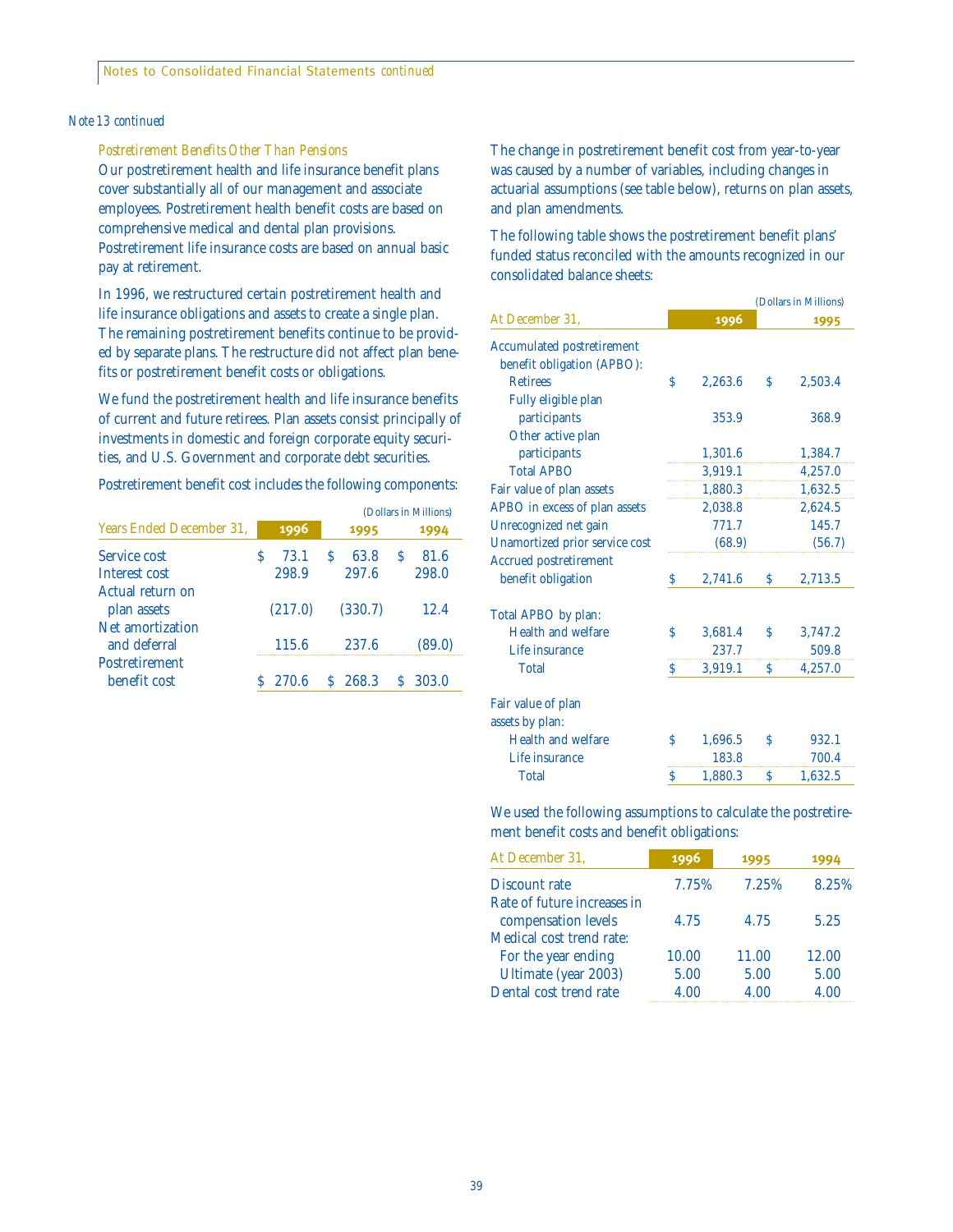#### *Note 13 continued*

In addition, the expected long-term rate of return on plan assets used to calculate postretirement benefit costs for 1996, 1995 and 1994 was 8.25%. The medical cost trend rate significantly affects the reported postretirement benefit costs and benefit obligations. A one-percentage-point increase in the assumed health care cost trend rates for each future year would have increased 1996 postretirement benefit costs by \$43.7 million and would have increased the accumulated postretirement benefit obligation as of December 31, 1996 by \$402.5 million.

Postretirement benefits for approximately 70% of employees are subject to collective bargaining and have been modified from time to time. We have also periodically modified postretirement benefits for management employees. Substantive commitments for future amendments are reflected in the postretirement benefit costs and benefit obligations.

The actuarial assumptions used to determine postretirement benefit costs and benefit obligations are based on financial market interest rates, past experience, and management's best estimate of future benefit changes and economic conditions. Changes in these assumptions may impact future postretirement benefit costs and benefit obligations.

*Savings Plans and Employee Stock Ownership Plans*

We sponsor savings plans to provide opportunities for eligible employees to save for retirement on a tax-deferred basis and to encourage employees to acquire and maintain an equity interest in our company. Under these plans, we match a certain percentage of eligible employee contributions with shares of our common stock. Two leveraged employee stock ownership plans (ESOPs) were established to purchase our common stock and fund our matching contribution. Common stock is allocated from the ESOP trusts based on the proportion of principal and interest paid on ESOP debt in a year to the remaining principal and interest due over the term of the debt. At December 31, 1996, the number of unallocated and allocated shares of common stock was 6,889,386 and 10,130,862. All ESOP shares are included in earnings per share computations.

The ESOP trusts were funded by the issuance of \$790.0 million in ESOP Senior Notes. The annual interest rate on the ESOP Senior Notes is 8.17%. The ESOP Senior Notes are payable in semiannual installments, which began on January 1, 1990 and end in the year 2000. The ESOP trusts repay the notes, including interest, with funds from our contributions to the ESOP trusts, as well as dividends received on unallocated shares of common stock and interest earned on the cash balances of the ESOP trusts.

The obligations of the ESOP trusts, which we guarantee, are recorded as long-term debt and the offsetting deferred compensation is classified as a reduction of shareowners' investment. As the ESOP trusts make principal payments, we reduce the long-term debt balance. The deferred compensation balance is reduced by the amount of employee compensation recognized as the ESOP shares are allocated to participants.

We recognize ESOP cost based on accounting rules applicable to companies with ESOP trusts that held securities before December 15, 1989. ESOP cost and trust activity consist of the following:

|                             |   |        |   |        |   | (Dollars in Millions) |
|-----------------------------|---|--------|---|--------|---|-----------------------|
| Years Ended December 31.    |   | 1996   |   | 1995   |   | 1994                  |
| Compensation                | S | 72.3   | S | 68.0   | S | 48.1                  |
| Interest incurred           |   | 35.5   |   | 48.6   |   | 48.0                  |
| <b>Dividends</b>            |   | (22.3) |   | (26.0) |   | (29.8)                |
| Other trust earnings and    |   |        |   |        |   |                       |
| expenses, net               |   | (.3)   |   | (.5)   |   | (.3)                  |
| Net leveraged ESOP cost     |   | 85.2   |   | 90.1   |   | 66.0                  |
| <b>Additional</b> (reduced) |   |        |   |        |   |                       |
| <b>ESOP</b> cost            |   | (6.7)  |   | (3.2)  |   | 7.1                   |
| <b>Total ESOP cost</b>      | Ś | 78.5   | S | 86.9   | S | 73.1                  |
| Dividends received for      |   |        |   |        |   |                       |
| debt service                | S | 43.0   | S | 43.8   | S | 44.1                  |
| <b>Total company</b>        |   |        |   |        |   |                       |
| contributions to trusts     | Ś | 88.5   | S | 99.1   | S | 78.4                  |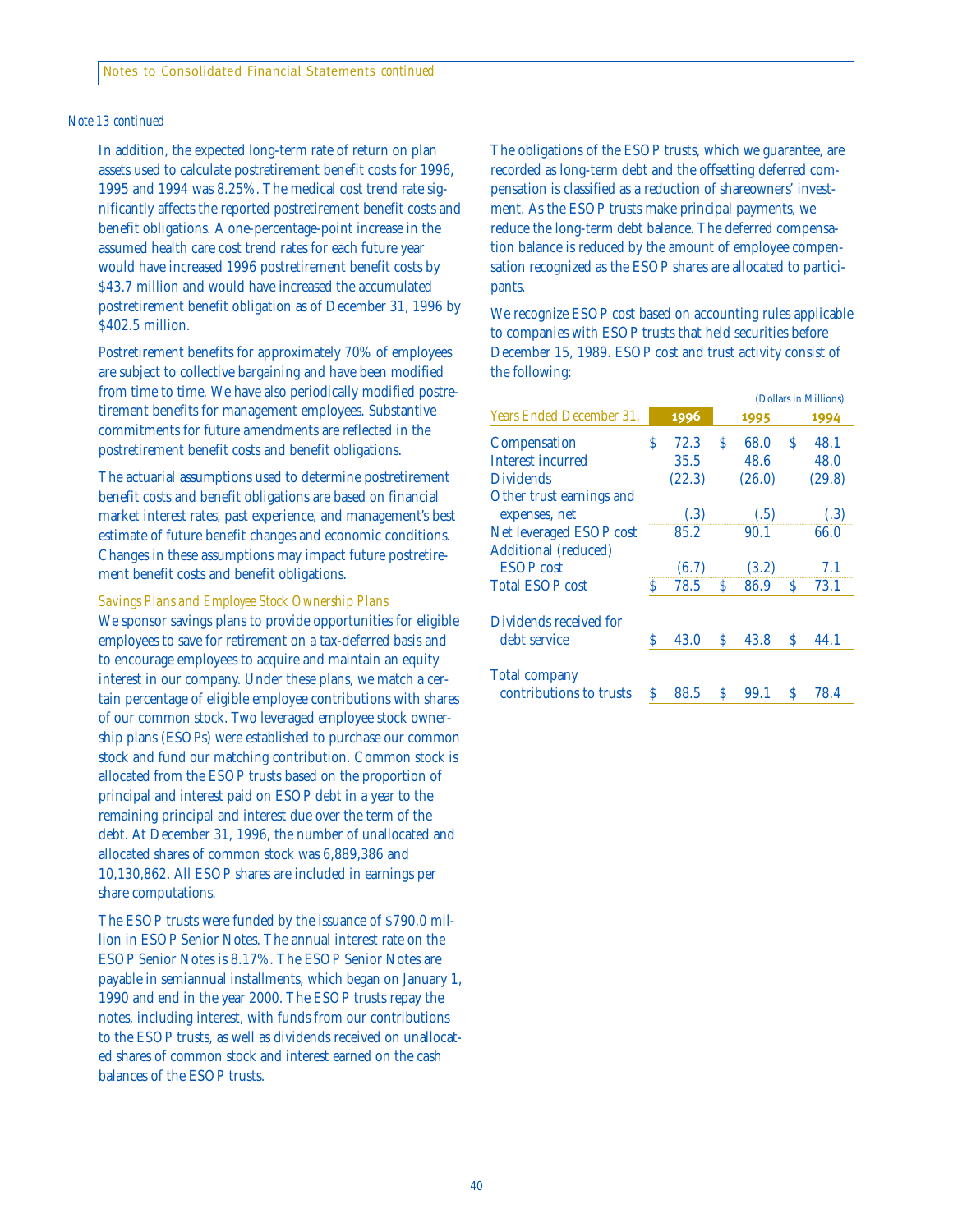#### **14. Income Taxes**

The components of income tax expense from continuing operations are presented in the following table:

|                               |   |           |           | (Dollars in Millions) |
|-------------------------------|---|-----------|-----------|-----------------------|
| Years Ended December 31,      |   | 1996      | 1995      | 1994                  |
| Current:                      |   |           |           |                       |
| Federal                       | S | 822.9     | \$1,093.0 | \$1,010.8             |
| State and local               |   | 135.5     | 179.4     | 194.0                 |
| <b>Total</b>                  |   | 958.4     | 1,272.4   | 1.204.8               |
| Deferred:                     |   |           |           |                       |
| Federal                       |   | 63.7      | (79.7)    | (278.0)               |
| State and local               |   | 13.4      | (15.7)    | 7.5                   |
| <b>Total</b>                  |   | 77.1      | (95.4)    | (270.5)               |
|                               |   | 1,035.5   | 1.177.0   | 934.3                 |
| <b>Investment tax credits</b> |   | (24.3)    | (29.4)    | (49.4)                |
| Total income tax expense      |   | \$1.011.2 | \$1.147.6 | 884.9                 |

The following table shows the principal reasons for the difference between the effective income tax rate and the statutory federal income tax rate:

| Years Ended December 31,   | 1996  | 1995  |       |
|----------------------------|-------|-------|-------|
| <b>Statutory federal</b>   |       |       |       |
| income tax rate            | 35.0% | 35.0% | 35.0% |
| Investment tax credits     | (.6)  | (.6)  | (2.2) |
| State income taxes, net of |       |       |       |
| federal tax benefits       | 3.5   | 3.4   | 5.4   |
| Other, net                 | (1.1) | .3    | .5    |
| Effective income tax rate  | 36.8% | 38.1% | 38.7% |
|                            |       |       |       |

Deferred taxes arise because of differences in the book and tax bases of certain assets and liabilities. Significant components of deferred tax liabilities (assets) are shown in the following table:

|                            |   |           |   | (Dollars in Millions) |
|----------------------------|---|-----------|---|-----------------------|
| At December 31,            |   | 1996      |   | 1995                  |
| Deferred tax liabilities:  |   |           |   |                       |
| Depreciation               | Ś | 1,946.1   | S | 2,019.4               |
| <b>Leasing activities</b>  |   | 807.3     |   | 774.1                 |
| Other                      |   | 481.9     |   | 465.7                 |
|                            |   | 3,235.3   |   | 3,259.2               |
| Deferred tax assets:       |   |           |   |                       |
| <b>Employee benefits</b>   |   | (1,612.7) |   | (1,593.7)             |
| Investment tax credits     |   | (47.3)    |   | (56.6)                |
| <b>State net operating</b> |   |           |   |                       |
| loss carryforwards         |   | (14.5)    |   | (12.0)                |
| <b>Advance payments</b>    |   | (33.4)    |   | (48.5)                |
| Other                      |   | (348.1)   |   | (520.1)               |
|                            |   | (2,056.0) |   | (2, 230.9)            |
| <b>Valuation allowance</b> |   | 19.2      |   | 9.6                   |
| Net deferred tax liability | S | 1.198.5   | S | 1.037.9               |

Deferred tax assets include approximately \$1,130 million at December 31, 1996 and \$1,108 million at December 31, 1995 related to postretirement benefit costs recognized under SFAS No. 106, "Accounting for Postretirement Benefits Other Than Pensions." This deferred tax asset will gradually be realized over the estimated lives of current retirees and employees.

At December 31, 1996, net operating loss (NOL) carryforwards for state income tax purposes were \$212.5 million (excluding amounts attributable to leveraged leases) and expire from 1997 to 2011. Based on projections of future taxable income, we expect to realize future tax benefits of state NOL carryforwards in the amount of \$3.1 million.

The valuation allowance primarily represents tax benefits of certain state NOL carryforwards and other deferred tax assets which may expire unutilized. During 1996, the valuation allowance increased \$9.6 million as a result of additional state NOLs and deferred tax assets which arose during 1996 and more likely than not will expire unutilized.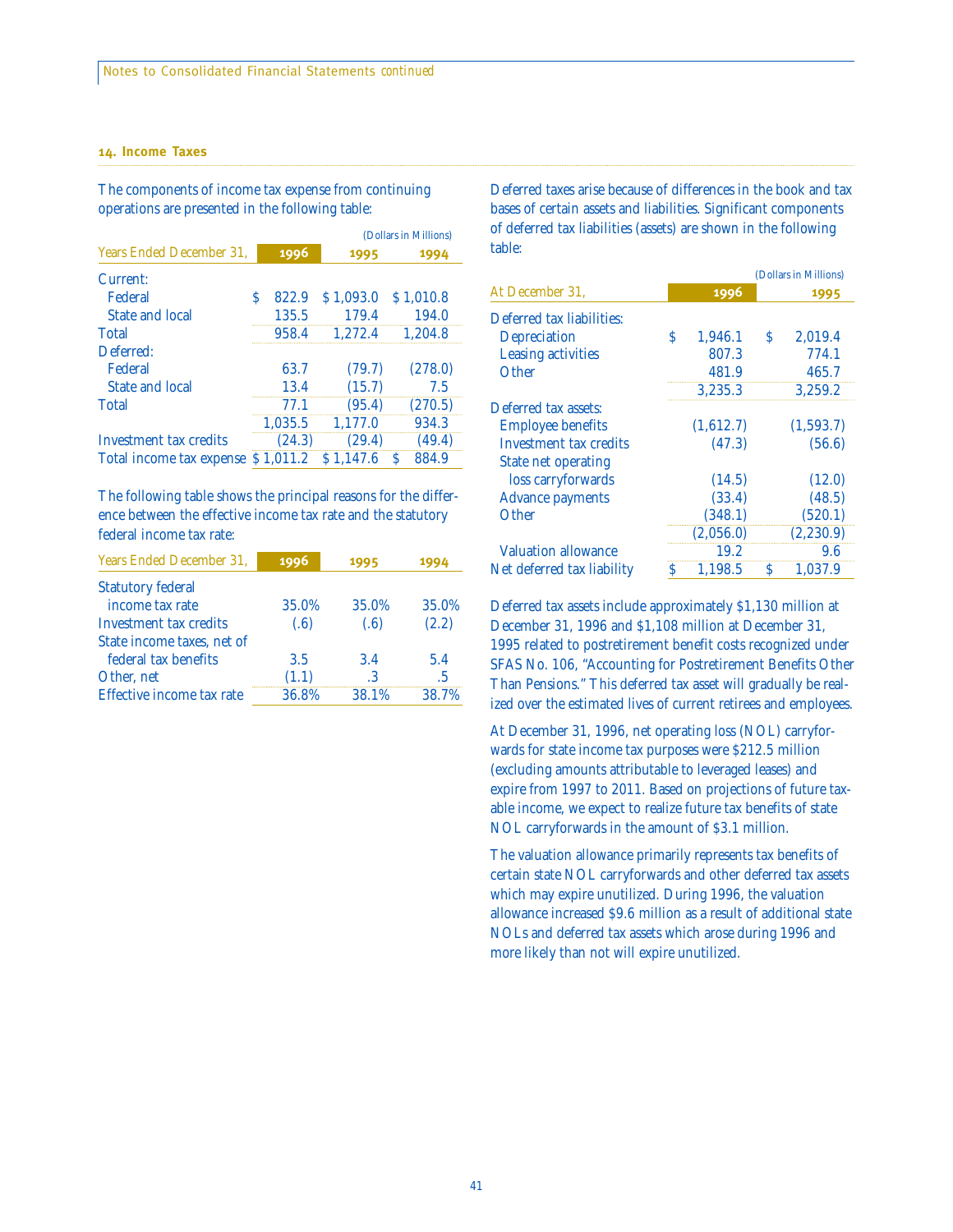#### **15. Additional Financial Information**

#### The tables below provide additional financial information related to our consolidated financial statements:

|  |  | <b>Balance Sheet Information</b> |
|--|--|----------------------------------|
|--|--|----------------------------------|

|                                           |              |         |   | (Dollars in Millions) |  |
|-------------------------------------------|--------------|---------|---|-----------------------|--|
| At December 31,                           |              | 1996    |   | 1995                  |  |
|                                           |              |         |   |                       |  |
| Accounts payable and accrued liabilities: |              |         |   |                       |  |
| <b>Accounts payable</b>                   | S            | 1,667.5 |   | 1,668.9               |  |
| <b>Accrued expenses</b>                   |              | 789.5   |   | 513.1                 |  |
| Accrued vacation pay                      |              | 247.3   |   | 242.4                 |  |
| <b>Accrued taxes</b>                      |              | 97.6    |   | 195.9                 |  |
| Interest payable                          |              | 100.8   |   | 103.2                 |  |
| <b>Total</b>                              |              | 2,902.7 | e | 2.723.5               |  |
| Other current liabilities:                |              |         |   |                       |  |
| Advance billings and customer deposits    | <sup>S</sup> | 347.6   | S | 412.9                 |  |
| Dividend payable                          |              | 315.2   |   | 306.4                 |  |
| <b>Total</b>                              |              | 662.8   |   | 719.3                 |  |
|                                           |              |         |   |                       |  |

| Cash Flow Information                                                                                                                                                                                                                                                                                                                                                                                                                                                                                                                                                                                                                                                 |               |               | (Dollars in Millions) |
|-----------------------------------------------------------------------------------------------------------------------------------------------------------------------------------------------------------------------------------------------------------------------------------------------------------------------------------------------------------------------------------------------------------------------------------------------------------------------------------------------------------------------------------------------------------------------------------------------------------------------------------------------------------------------|---------------|---------------|-----------------------|
| Years Ended December 31.<br>Cash paid during the year for:<br>Income taxes, net of amounts refunded<br>Interest, net of amounts capitalized<br>Noncash investing and financing activities:<br>Conversion of accounts receivable to note receivable<br>Note receivable on sale of business<br>Note receivable on sale of asset<br>Acquisition of plant under capital leases<br>Acquisition of plant through mortgage assumption<br>Common stock issued for incentive plans<br>Common stock issued for acquisitions<br>Noncash investment in unconsolidated businesses<br>Contribution of net assets to unconsolidated businesses:<br><b>Bell Atlantic NYNEX Mobile</b> | 1996          | 1995          | 1994                  |
|                                                                                                                                                                                                                                                                                                                                                                                                                                                                                                                                                                                                                                                                       |               |               |                       |
|                                                                                                                                                                                                                                                                                                                                                                                                                                                                                                                                                                                                                                                                       | S.<br>1,116.0 | Š.<br>1,182.1 | 1,283.7<br>S          |
|                                                                                                                                                                                                                                                                                                                                                                                                                                                                                                                                                                                                                                                                       | 484.9         | 564.1         | 569.1                 |
|                                                                                                                                                                                                                                                                                                                                                                                                                                                                                                                                                                                                                                                                       |               |               |                       |
|                                                                                                                                                                                                                                                                                                                                                                                                                                                                                                                                                                                                                                                                       |               | 3.4           |                       |
|                                                                                                                                                                                                                                                                                                                                                                                                                                                                                                                                                                                                                                                                       |               |               | 435.0                 |
|                                                                                                                                                                                                                                                                                                                                                                                                                                                                                                                                                                                                                                                                       | 1.9           |               | 39.0                  |
|                                                                                                                                                                                                                                                                                                                                                                                                                                                                                                                                                                                                                                                                       | 1.6           | 14.0          | 11.9                  |
|                                                                                                                                                                                                                                                                                                                                                                                                                                                                                                                                                                                                                                                                       | 16.0          |               |                       |
|                                                                                                                                                                                                                                                                                                                                                                                                                                                                                                                                                                                                                                                                       | 4.7           | 4.0           | 5.3                   |
|                                                                                                                                                                                                                                                                                                                                                                                                                                                                                                                                                                                                                                                                       |               | 5.5           | 1.5                   |
|                                                                                                                                                                                                                                                                                                                                                                                                                                                                                                                                                                                                                                                                       | 9.0           |               |                       |
|                                                                                                                                                                                                                                                                                                                                                                                                                                                                                                                                                                                                                                                                       |               |               |                       |
|                                                                                                                                                                                                                                                                                                                                                                                                                                                                                                                                                                                                                                                                       | 130.2         | 1,178.1       |                       |
| Other                                                                                                                                                                                                                                                                                                                                                                                                                                                                                                                                                                                                                                                                 |               | 16.4          | 1.6                   |

|                                                                                                                                                                                |       |  |       |      | (Dollars in Millions) |
|--------------------------------------------------------------------------------------------------------------------------------------------------------------------------------|-------|--|-------|------|-----------------------|
| Income Statement Information<br>Years Ended December 31,<br>Interest expense incurred, net of amounts capitalized<br><b>Capitalized interest</b><br><b>Advertising expense</b> | 1996  |  | 1995  | 1994 |                       |
|                                                                                                                                                                                | 486.1 |  | 571.1 |      | 624.6                 |
|                                                                                                                                                                                | 49.6  |  | 64.4  |      | 19.1                  |
|                                                                                                                                                                                | 141 2 |  | 122.0 |      | 122.6                 |

Interest expense incurred includes \$8.2 million in 1996, \$10.1 million in 1995 and \$42.5 million in 1994 related to our lease financing business. Such interest expense is classified as other operating expenses.

Income taxes, plus payroll, gross receipts, property, capital stock and other taxes totaled \$1,900.5 million for 1996.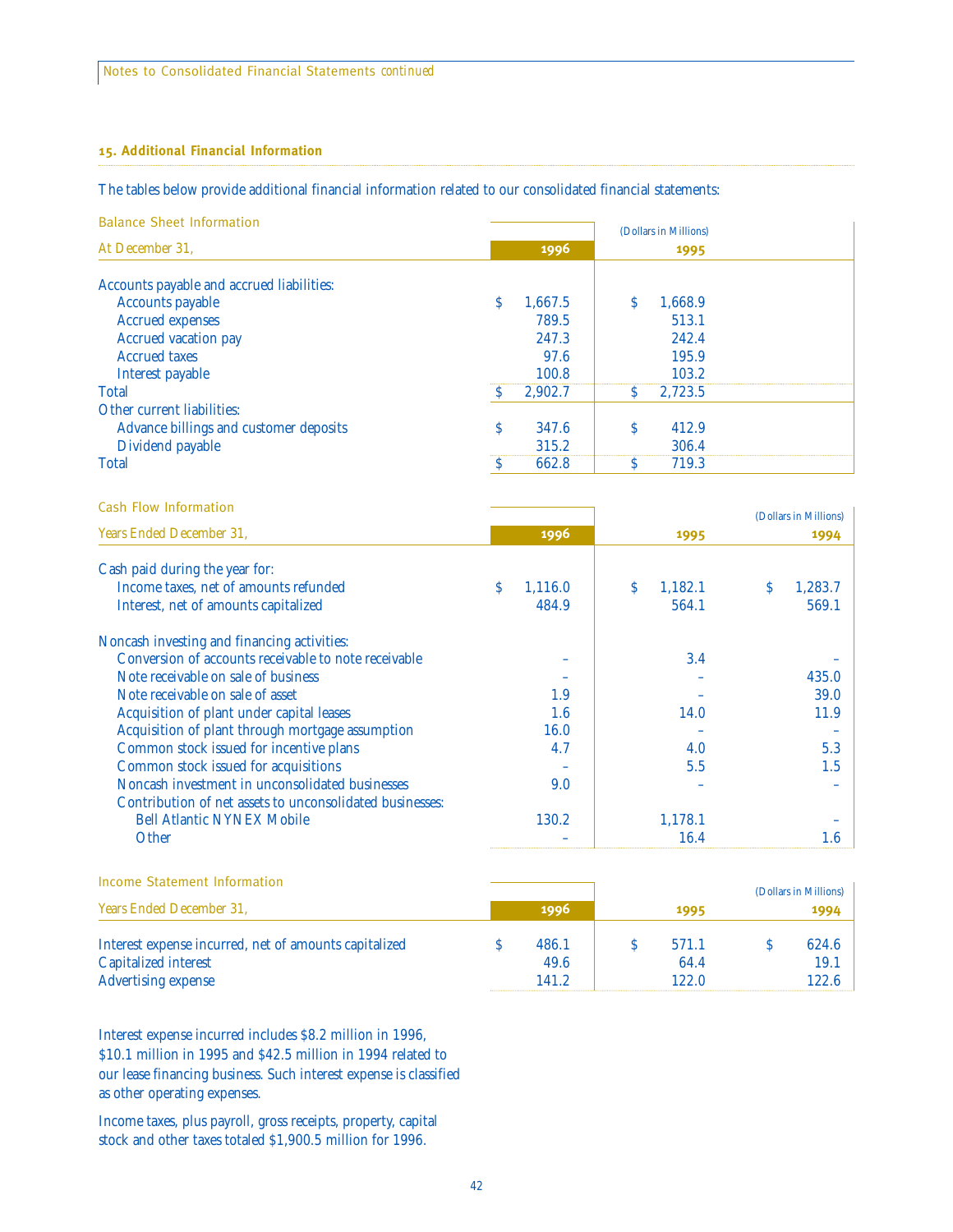#### **16. Quarterly Financial Information (Unaudited)**

|               |    |                  |    |                  |                                             |                           |                       | (Dollars in Millions, Except Per Share Amounts) |            |       |
|---------------|----|------------------|----|------------------|---------------------------------------------|---------------------------|-----------------------|-------------------------------------------------|------------|-------|
|               |    |                  |    |                  |                                             |                           |                       | <b>Income Before</b>                            |            |       |
|               |    |                  |    |                  |                                             | <b>Income Before</b>      |                       | <b>Extraordinary Item</b>                       |            |       |
|               |    |                  |    |                  |                                             | <b>Extraordinary Item</b> | and Cumulative Effect |                                                 |            |       |
|               |    |                  |    |                  | and Cumulative Effect                       |                           |                       | of Change in                                    |            |       |
|               |    | <b>Operating</b> |    | <b>Operating</b> | of Change in<br><b>Accounting Principle</b> |                           |                       |                                                 |            |       |
| Quarter Ended |    | <b>Revenues</b>  |    | Income           | <b>Accounting Principle</b>                 |                           | Per Common Share      |                                                 | Net Income |       |
| 1996:         |    |                  |    |                  |                                             |                           |                       |                                                 |            |       |
| March 31      | Ŝ. | 3,219.9          | Ŝ. | 800.2            | \$                                          | 464.7                     | Ŝ                     | 1.06                                            | \$         | 606.8 |
| June 30       |    | 3,223.6          |    | 752.4            |                                             | 463.7                     |                       | 1.05                                            |            | 463.7 |
| September 30  |    | 3,266.6          |    | 759.9            |                                             | 465.4                     |                       | 1.06                                            |            | 465.4 |
| December 31   |    | 3,371.3          |    | 624.1            |                                             | 345.6                     |                       | .79                                             |            | 345.6 |
| 1995:         |    |                  |    |                  |                                             |                           |                       |                                                 |            |       |
| March 31      | S  | 3,449.7          | S  | 831.5            | Ŝ.                                          | 414.5                     | Ŝ                     | .95                                             | Ś          | 414.5 |
| June 30       |    | 3,564.5          |    | 843.0            |                                             | 447.1                     |                       | 1.02                                            |            | 447.1 |
| September 30* |    | 3,261.1          |    | 719.4            |                                             | 604.8                     |                       | 1.38                                            |            | 604.8 |
| December 31   |    | 3,154.2          |    | 692.3            |                                             | 395.4                     |                       | .90                                             |            | 391.9 |

We restated our results of operations for the first three quarters of 1996 for the effect of a change in the method of accounting for directory publishing revenues and expenses (see Note 2).

\* Net income for the third quarter of 1995 includes a gain of approximately \$200 million related to the sale of certain cellular properties in connection with the formation of the Bell Atlantic NYNEX Mobile partnership (see Note 4).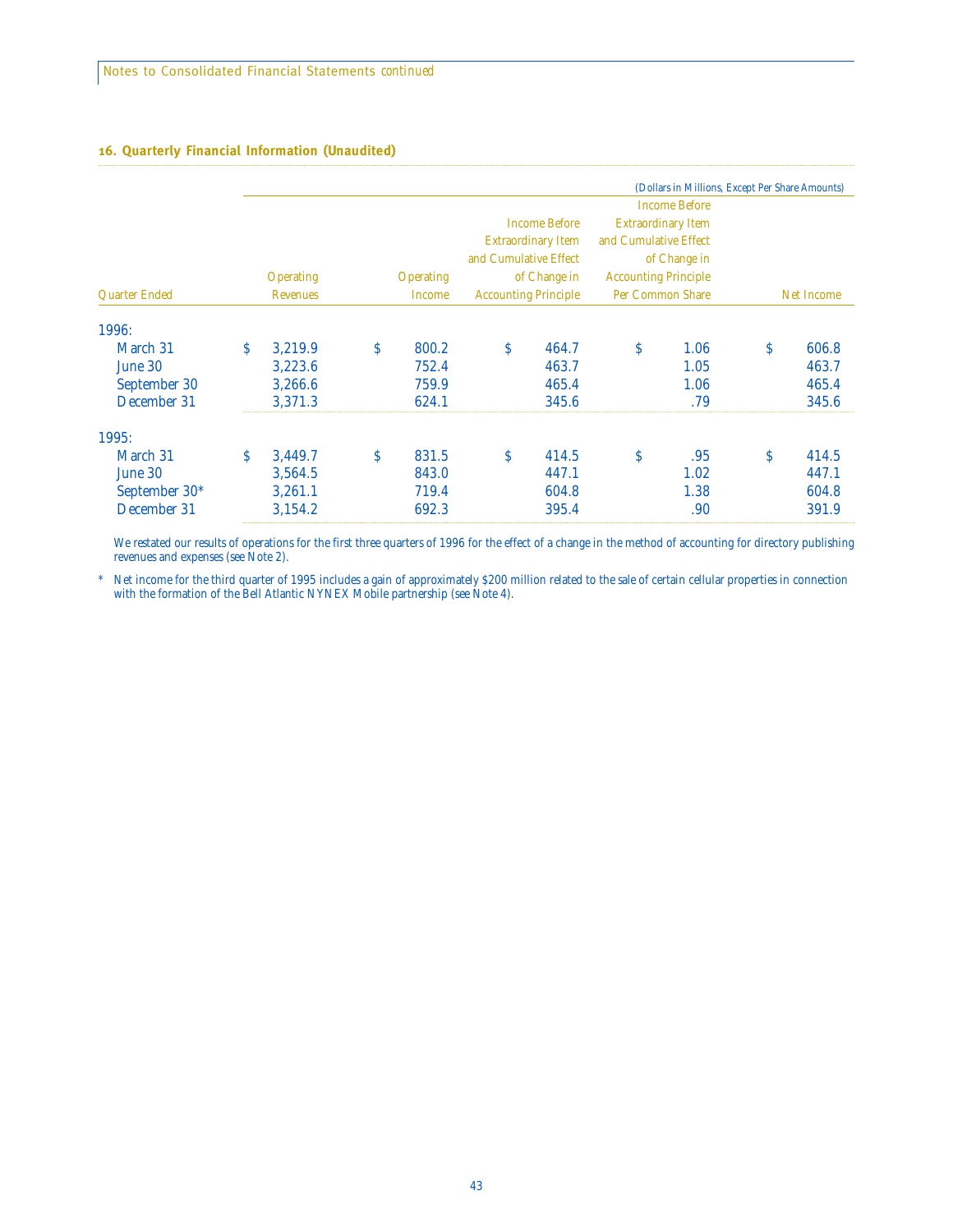#### **17. Proposed Bell Atlantic-NYNEX Merger**

Bell Atlantic and NYNEX announced a proposed merger of Pro Forma Combined Condensed Balance Sheet (Unaudited) equals under a definitive merger agreement entered into on April 21, 1996 and amended on July 2, 1996. Under the terms of the amended agreement, NYNEX will become a subsidiary of Bell Atlantic. NYNEX stockholders will receive 0.768 of a share of Bell Atlantic common stock for each share of NYNEX common stock that they own. Bell Atlantic stockholders will continue to own their existing shares after the merger.

The merger is expected to qualify as a "pooling of interests," which means that, for accounting and financial reporting purposes, the companies will be treated as if they had always been combined. At special meetings held in November 1996, the stockholders of both companies approved the merger. The completion of the merger is subject to a number of conditions, including certain regulatory approvals and receipt of opinions that the merger will be tax free. The merger is expected to close in April 1997.

We have provided the following unaudited pro forma combined condensed financial statements which give effect to the merger using the pooling-of-interests method of accounting. These financial statements include certain reclassifications to conform to the presentation that will be used by the postmerger company, and certain pro forma adjustments that conform the companies' methods of accounting. This information is presented for illustrative purposes only and is not necessarily indicative of the operating results or financial position that would have occurred had the merger been consummated at the dates indicated, nor is it necessarily indicative of future operating results or financial position of the post-merger company.

|                                                |    | (Dollars in Millions) |  |  |
|------------------------------------------------|----|-----------------------|--|--|
| At December 31,                                |    | 1996                  |  |  |
| <b>Assets</b>                                  |    |                       |  |  |
| <b>Current assets</b>                          |    |                       |  |  |
| Cash and cash equivalents                      | \$ | 249.4                 |  |  |
| Short-term investments                         |    | 300.5                 |  |  |
| Accounts receivable. net                       |    | 6,261.3               |  |  |
| Other                                          |    | 1,600.5               |  |  |
|                                                |    | 8,411.7               |  |  |
| Plant, property and equipment                  |    | 75,861.7              |  |  |
| Less accumulated depreciation                  |    | 39,622.7              |  |  |
|                                                |    | 36,239.0              |  |  |
| <b>Investments in</b>                          |    |                       |  |  |
| unconsolidated businesses                      |    | 4,946.3               |  |  |
| Other assets                                   |    | 3,891.3               |  |  |
| <b>Total assets</b>                            | \$ | 53,488.3              |  |  |
|                                                |    |                       |  |  |
| <b>Liabilities and Shareowners' Investment</b> |    |                       |  |  |
| <b>Current liabilities</b>                     |    |                       |  |  |
| Debt maturing within one year                  | Š  | 2,884.2               |  |  |
| Accounts payable and accrued liabilities       |    | 6,159.5               |  |  |
| Other                                          |    | 1,493.3               |  |  |
|                                                |    | 10,537.0              |  |  |
| Long-term debt                                 |    | 15,286.0              |  |  |
| <b>Employee benefit obligations</b>            |    | 9,529.4               |  |  |
| Deferred credits and other liabilities         |    | 3,044.4               |  |  |
| Minority interest, including a                 |    |                       |  |  |
| portion subject to redemption requirements     |    | 2,014.2               |  |  |
| Preferred stock of subsidiary                  |    | 145.0                 |  |  |
| Shareowners' investment                        |    |                       |  |  |
| Common stock                                   |    | 78.7                  |  |  |
| Contributed capital                            |    | 13,226.9              |  |  |
| <b>Reinvested earnings</b>                     |    | 1,303.8               |  |  |
| Foreign currency translation adjustment        |    | (319.4)               |  |  |
|                                                |    | 14,290.0              |  |  |
| Less common stock in treasury, at cost         |    | 589.3                 |  |  |
| Less deferred compensation                     |    |                       |  |  |
| employee stock ownership plans                 |    | 768.4                 |  |  |
|                                                |    | 12,932.3              |  |  |
| Total liabilities and shareowners' investment  | \$ | 53,488.3              |  |  |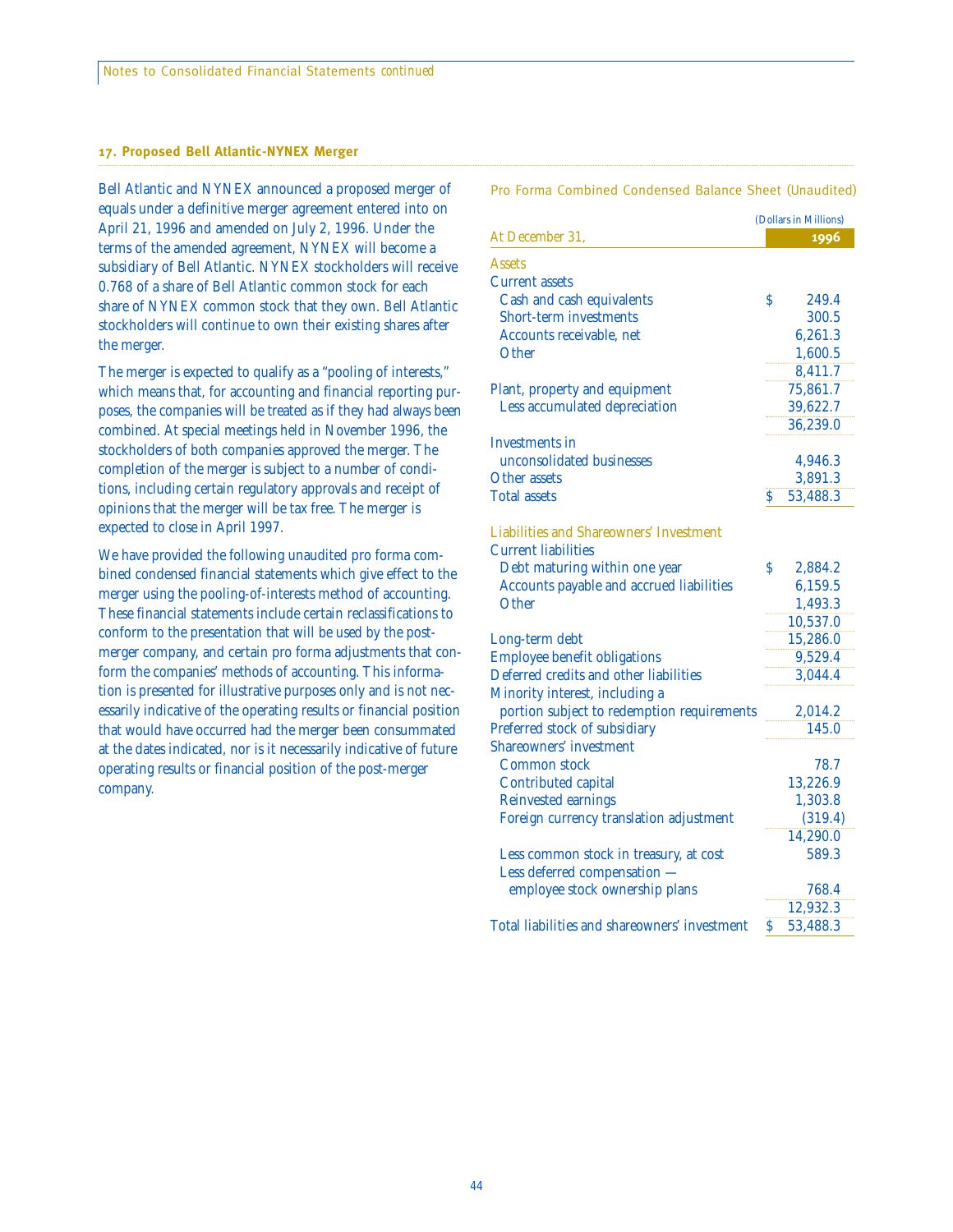Notes to Consolidated Financial Statements *continued*

#### *Note 17 continued*

Pro Forma Combined Condensed Statements of Operations (Unaudited)

|                                                     |    |          | (Dollars in Millions, Except Per Share Amounts) |           |                    |            |
|-----------------------------------------------------|----|----------|-------------------------------------------------|-----------|--------------------|------------|
| Years Ended December 31,                            |    | 1996     |                                                 | 1995      |                    | 1994       |
| <b>Operating revenues</b>                           | S. | 29,145.8 | S.                                              | 27,927.8  | S                  | 27,098.0   |
| <b>Operating expenses</b>                           |    | 22,958.4 |                                                 | 22,404.6  |                    | 22,500.3   |
| <b>Operating income</b>                             |    | 6,187.4  |                                                 | 5,523.2   |                    | 4,597.7    |
| Income from unconsolidated businesses               |    | 14.2     |                                                 | 12.7      |                    | 98.8       |
| Other income and expense, net                       |    | (189.5)  |                                                 | 572.0     |                    | (20.6)     |
| <b>Interest expense</b>                             |    | 1,080.6  |                                                 | 1,265.7   |                    | 1,230.8    |
| Provision for income taxes                          |    | 1,788.1  |                                                 | 1,835.0   |                    | 1,212.2    |
| Income from continuing operations                   |    | 3,143.4  |                                                 | 3,007.2   |                    | 2,232.9    |
| <b>Extraordinary items</b>                          |    |          |                                                 |           |                    |            |
| Discontinuation of regulatory accounting            |    |          |                                                 |           |                    |            |
| principles, net of tax                              |    |          |                                                 | (2,919.4) |                    | (2, 150.0) |
| Early extinguishment of debt, net of tax            |    |          |                                                 | (3.5)     |                    | (6.7)      |
| Cumulative effect of change in accounting principle |    |          |                                                 |           |                    |            |
| Directory publishing, net of tax                    |    | 273.1    |                                                 |           |                    |            |
| Net income                                          | S  | 3,416.5  | <sup>S</sup>                                    | 84.3      | S                  | 76.2       |
|                                                     |    |          |                                                 |           |                    |            |
| Income from continuing operations per common share  | S  | 4.06     | \$                                              | 3.93      | \$                 | 2.94       |
| Net income per common share                         | Ś  | 4.41     | Ś                                               | .11       | $\mathsf{\hat{S}}$ | .10        |
| Weighted average number of common shares and        |    |          |                                                 |           |                    |            |
| equivalent shares outstanding (in millions)         |    | 775.1    |                                                 | 765.9     |                    | 758.8      |

It is anticipated that a one-time pretax charge of approximately \$200 million for direct incremental merger-related costs will be recorded in the quarter in which the merger is completed. In the December 31, 1996 pro forma combined condensed balance sheet, unpaid merger-related costs have been reflected as an increase to accounts payable and accrued liabilities, with a deferred tax benefit included in other assets. On an after-tax basis, these costs have been reflected as a reduction in reinvested earnings.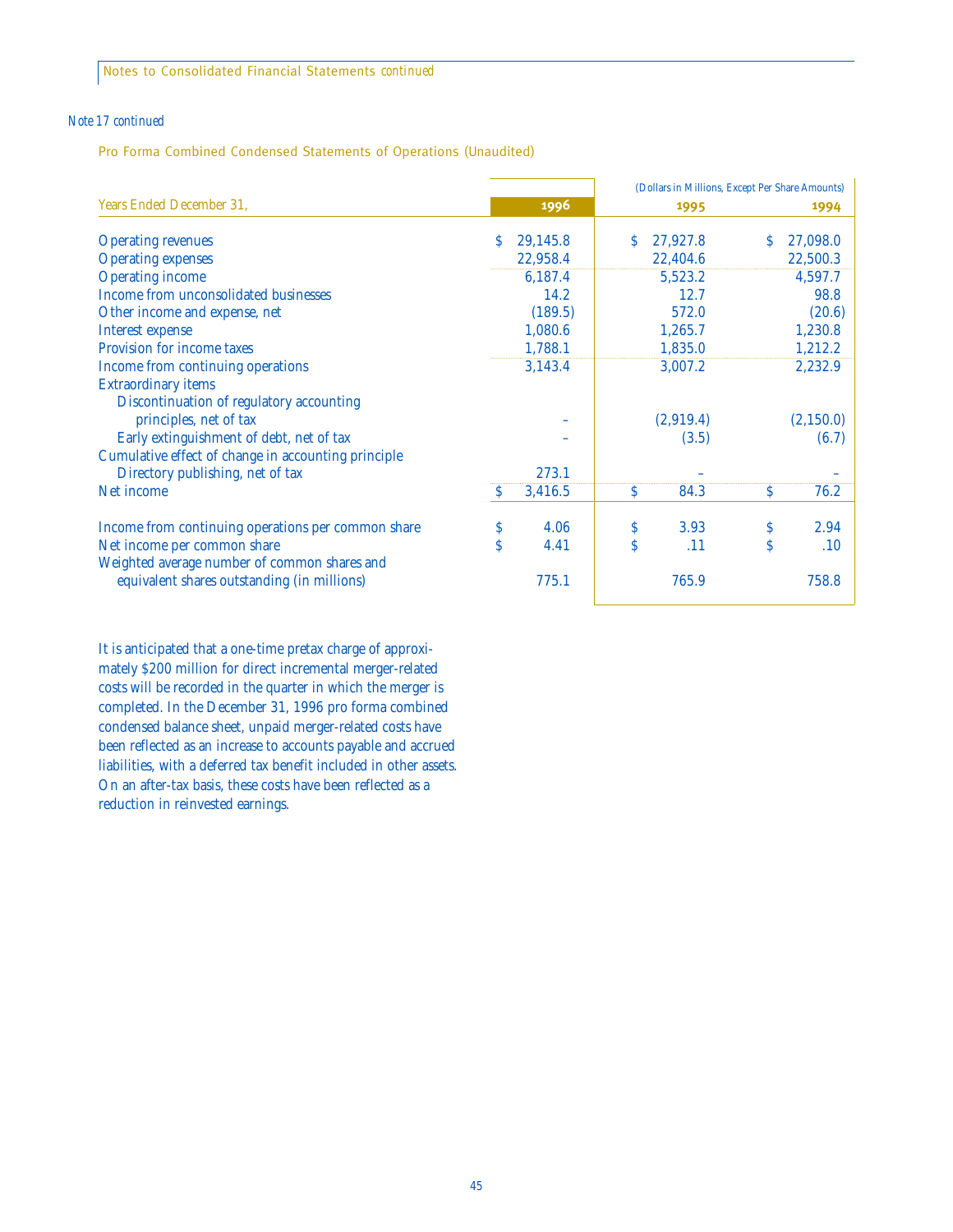William W. Adams *Retired Chairman of the Board* Armstrong World Industries, Inc.

William O. Albertini *Executive Vice President and Chief Financial Officer* Bell Atlantic Corporation

Lawrence T. Babbio, Jr. *Vice Chairman* Bell Atlantic Corporation

Thomas E. Bolger *Chairman of the Executive Committee of the Board of Directors* Bell Atlantic Corporation

Frank C. Carlucci *Chairman* The Carlyle Group

James G. Cullen *Vice Chairman* Bell Atlantic Corporation

James H. Gilliam, Jr. *Executive Vice President and General Counsel* Beneficial Corporation

Thomas H. Kean *President* Drew University

John F. Maypole *Managing Partner* Peach State Real Estate Holding Company

Joseph Neubauer *Chairman of the Board, President and Chief Executive Officer* ARAMARK Corporation

Thomas H. O'Brien *Chairman and Chief Executive Officer* PNC Bank Corp.

Eckhard Pfeiffer *President and Chief Executive Officer* Compaq Computer Corporation

Rozanne L. Ridgway *Former Assistant Secretary of State for Europe and Canada*

Raymond W. Smith *Chairman of the Board and Chief Executive Officer* Bell Atlantic Corporation

Shirley Young *Vice President, China Strategic Development* General Motors Corporation

Raymond W. Smith *Chairman of the Board and Chief Executive Officer*

Lawrence T. Babbio, Jr. *Vice Chairman*

James G. Cullen *Vice Chairman*

William O. Albertini *Executive Vice President and Chief Financial Officer*

P. Alan Bulliner *Vice President – Corporate Secretary and Counsel*

Patrick C. G. Coulter *Vice President – Corporate Communications*

John F. Gamba *Senior Vice President – Corporate Resources and Performance Assurance*

Alexander H. Good *President and Chief Executive Officer Bell Atlantic International, Inc. and Vice President – Strategic Planning and Development*

Bruce S. Gordon *Group President – Consumer and Small Business Services Bell Atlantic Network Services, Inc.*

Stuart C. Johnson *Group President – Large Business and Information Services Bell Atlantic Network Services, Inc.*

Thomas R. McKeough *Vice President – Mergers and Acquisitions and Associate General Counsel*

Kevin P. Pennington *Vice President – Human Resources*

Doreen A. Toben *Vice President – Finance and Controller*

Ellen C. Wolf *Vice President – Treasurer*

James R. Young *Vice President – General Counsel*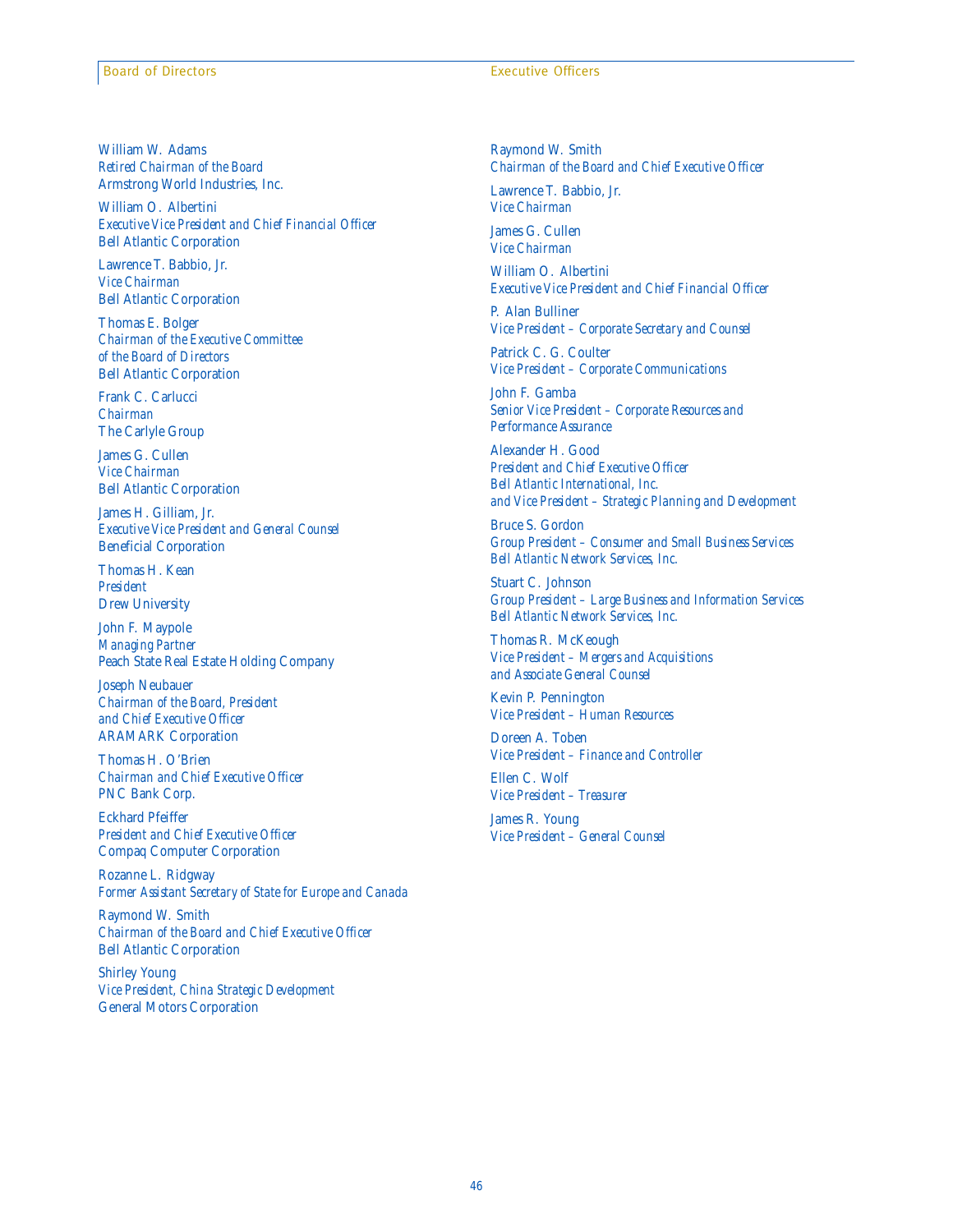*Annual Shareowners Meeting*

May 2, 1997 – 2 p.m. The Playhouse Theatre Wilmington, Delaware

#### *Transfer Agent And Registrar*

| <b>Boston EquiServe</b><br>c/o Bank of Boston<br><b>P.O. Box 8038</b> |                        |
|-----------------------------------------------------------------------|------------------------|
| Boston, MA 02266-8038                                                 |                        |
| Phone:<br>$\bullet$                                                   | 800-631-2355           |
| Outside the U.S.:<br>$\bullet$                                        | 617-575-3994 (collect) |
| TDD:                                                                  | 800-829-8259           |
| $\bullet$ E-mail address:                                             | Shareholder-EquiServe@ |
|                                                                       | EquiServe.com          |
|                                                                       |                        |

#### *Shareowner News*

- Newsline: 800-BEL-5595
- World Wide Web: www.bell-atl.com/invest

#### *Bell Atlantic Direct Invest*

Bell Atlantic offers a direct stock purchase and share ownership plan. The plan allows current and new investors to purchase Bell Atlantic stock conveniently and economically. Key features include:

- The ability to purchase stock directly from the transfer agent
- Reinvestment of some or all dividends
- Weekly stock purchases for supplemental payments • Automatic monthly withdrawal of \$50 or more for
- supplemental payments
- Certificate safekeeping
- An option to establish an Individual Retirement Account

To receive a Plan Prospectus and enrollment form, contact Boston EquiServe.

#### *Dividend Direct Deposit Service*

Bell Atlantic offers an electronic funds transfer service to shareowners wishing to deposit dividends directly into checking or savings accounts on dividend payment dates. This service:

- Provides a safe way to prevent lost or stolen checks
- Allows fast and efficient receipt of your money since dividends are deposited on the dividend payment date
- Eliminates mail delays
- Reduces the frequency of trips to your bank

For more information, contact Boston EquiServe.

*Common Stock Price and Dividend Information*

- Ticker symbol (NYSE): BEL
- Shareowners of record at December 31, 1996: 870,605

|                       |                     |     |     |        |                 | Cash   |
|-----------------------|---------------------|-----|-----|--------|-----------------|--------|
|                       | <b>Market Price</b> |     |     |        | <b>Dividend</b> |        |
|                       | High                |     | Low |        | <b>Declared</b> |        |
| 1996                  |                     |     |     |        |                 |        |
| <b>First Quarter</b>  | Ŝ                   | 74% | S   | $61\%$ | Ŝ               | $.72*$ |
| <b>Second Quarter</b> |                     | 67% |     | 59     |                 | .72    |
| <b>Third Quarter</b>  |                     | 64  |     | $55\%$ |                 | .72    |
| <b>Fourth Quarter</b> |                     | 68  |     | 58%    |                 | .72    |
| 1995                  |                     |     |     |        |                 |        |
| <b>First Quarter</b>  | Ś                   | 55% | Ś   | 48%    | Ŝ               | .70    |
| <b>Second Quarter</b> |                     | 58% |     | 52     |                 | .70    |
| <b>Third Quarter</b>  |                     | 61% |     | 54%    |                 | .70    |
| <b>Fourth Quarter</b> |                     | 68% |     | 59     |                 | .70    |

\* Includes payment of \$.005 per common share for redemption of rights under our Shareholder Rights Plan.

#### *Form 10-K*

A copy of our Annual Report on Form 10-K is available by contacting: Bell Atlantic Investor Relations 1717 Arch Street 31st Floor Philadelphia, Pennsylvania 19103 215-963-6333

#### *Equal Opportunity Policy*

The Company has over 60,000 employees and maintains a long-standing commitment to equal opportunity and valuing the diversity of its employees. The Company strives to create a working environment free of discrimination with respect to age, color, disability, gender, national origin, race, religion, sexual orientation, being a disabled veteran, or a veteran of the Vietnam era. For a summary of annual profile reports filed with the EEOC, contact Mr. Charles Christian, 1717 Arch Street, 28th Floor, Philadelphia, Pennsylvania 19103.